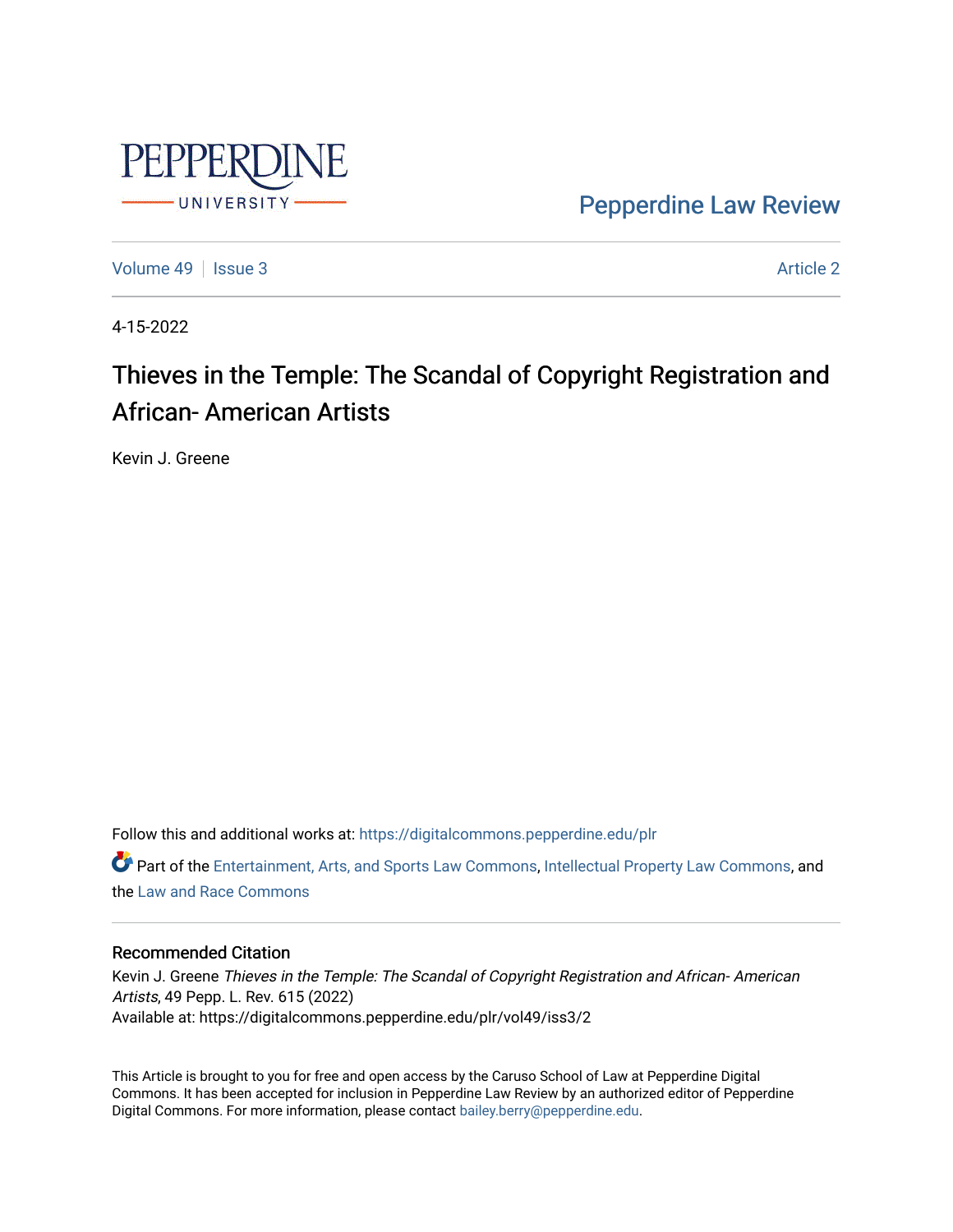# **Thieves in the Temple: The Scandal of Copyright Registration and African-American Artists**

By Kevin J. Greene\*

# *Abstract*

*Copyright registration is the currency of copyright transactions in music, film, and television and is essential for pursuing infringement claims and ownership disputes. Despite copyright registration's outsized reach across the copyright spectrum and importance to the copyright industries, the U.S. Copyright Office does not verify claims of copyright authorship or ownership. No express mechanism exists to challenge false copyright registrations in the Copyright Office, and the penalties for falsely claiming copyright authorship are paltry in comparison to the potential gains.*

*This Article contends that lax copyright registration standards call into question the legitimacy of the registration system and that the shortcomings of the current system are nowhere more salient than in the experience of African-American music artists, from Barrett Strong and Little Richard to Lil Wayne. The copyright disenfranchisement of Black artists wrought by copyright registration validates my contention that copyright formalities like registrations and copyright terminations will always tend to fall heaviest on Black creators.*

*As it stands, there is little reason to believe that in connection* 

<sup>\*</sup> John J. Schumacher Chair Professor of Law, Southwestern Law School, Los Angeles, CA, J.D. Yale Law School, Recipient, 2016 Vanguard Award for Innovation in Intellectual Property. Copyright, 2022.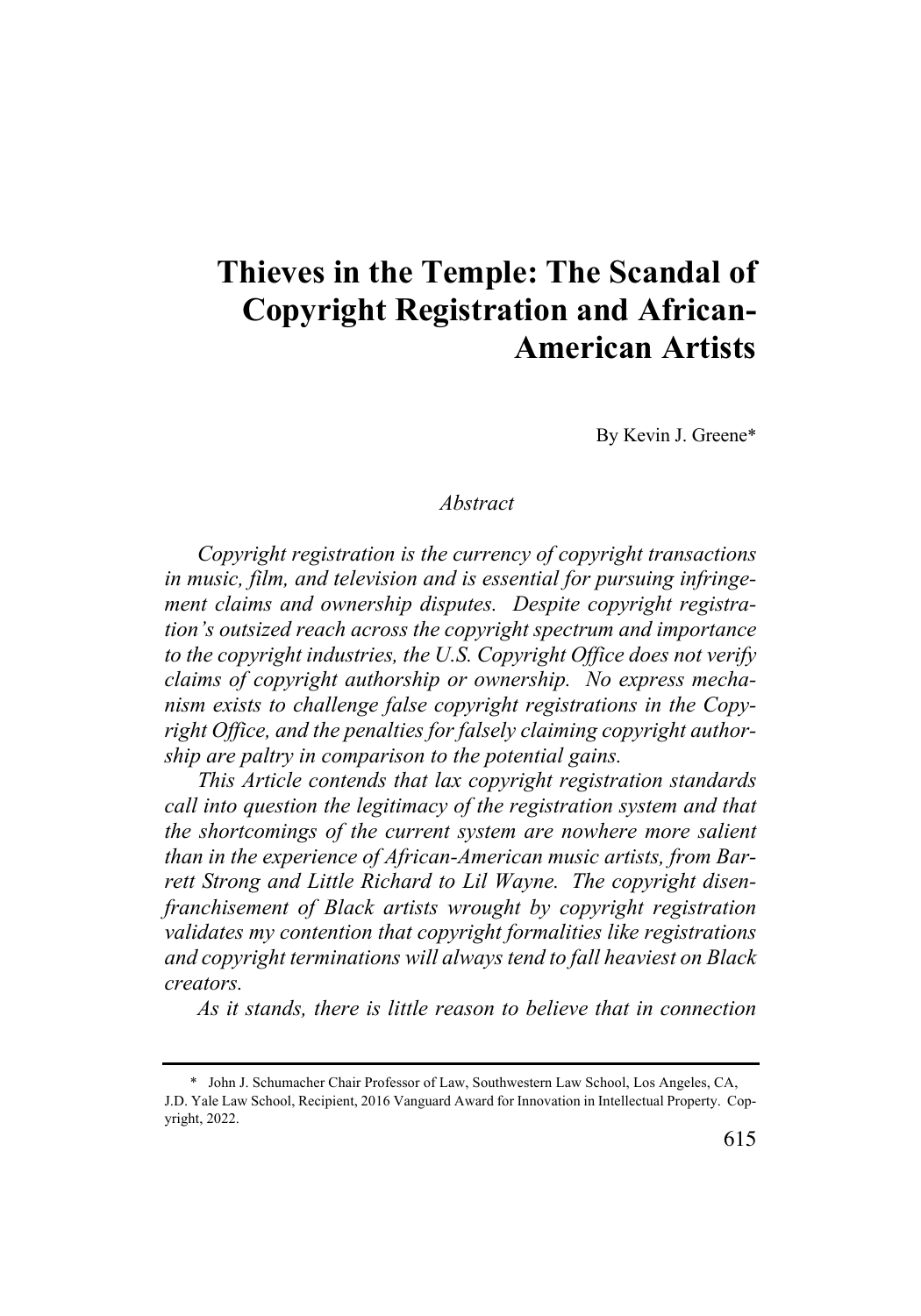[Vol. 49: 615, 2022] *Thieves in the Temple* PEPPERDINE LAW REVIEW

*with Black legacy artists and hip-hop artists the records of the Copyright Office are accurate or complete. These insights suggest that reform is needed to both police registrations on the front end and increase deterrence of false claims with enforcement mechanisms and penalties on the back end.*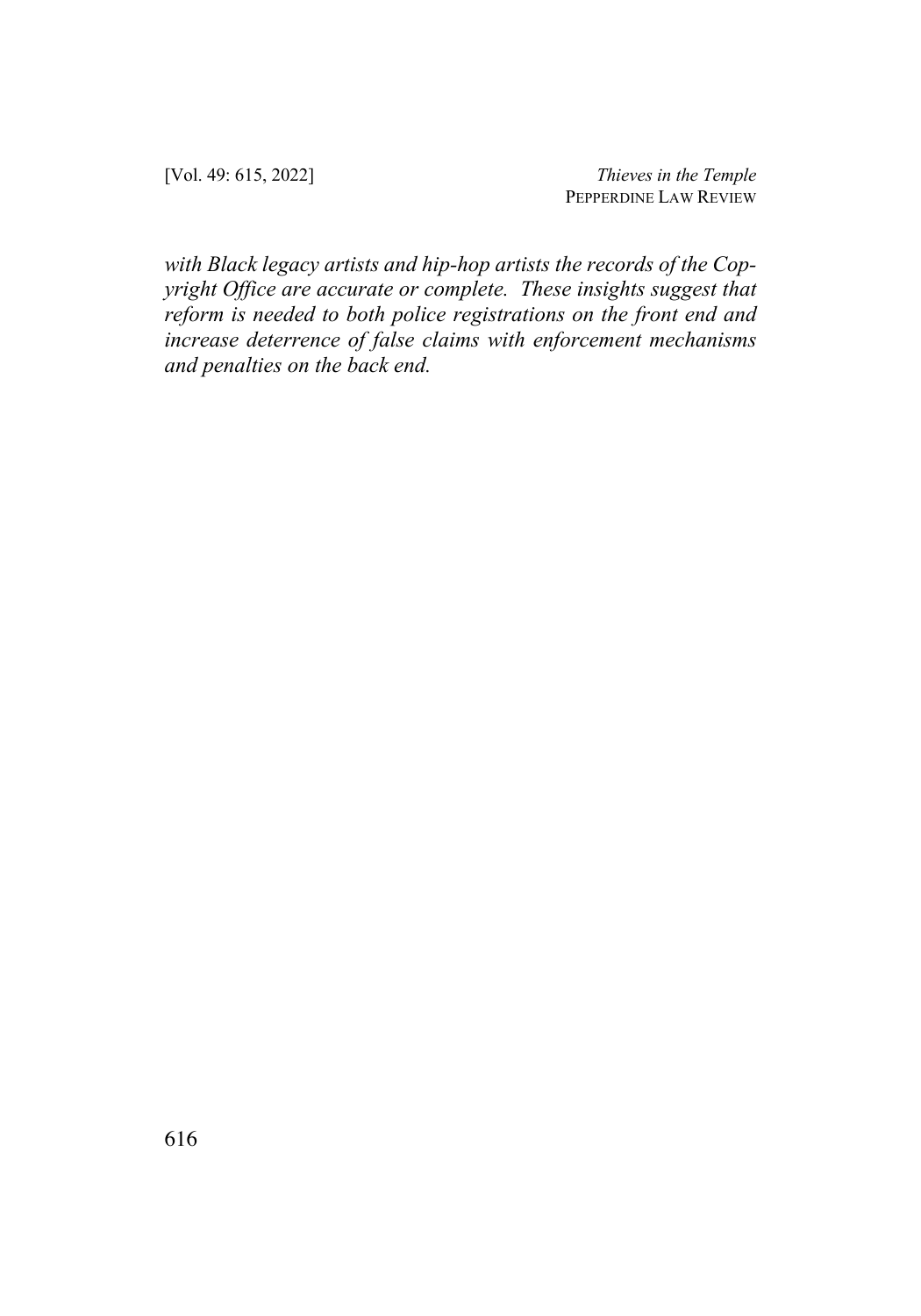# TABLE OF CONTENTS

| IV. THE SEVEN DEADLY SINS OF COPYRIGHT LAW VIS-À-VIS BLACK        |     |
|-------------------------------------------------------------------|-----|
|                                                                   |     |
|                                                                   |     |
|                                                                   |     |
|                                                                   |     |
|                                                                   |     |
| V. SUPPLEMENTARY REGISTRATIONS: THE BLACK GATE IS CLOSED 633      |     |
| VI. AIN'T NOBODY GOT TIME FOR THAT: CRIMINAL PENALTIES FOR        |     |
| FALSE COPYRIGHT REGISTRATIONS: 17 U.S.C. § 506(E)  634            |     |
|                                                                   |     |
| VIII. "HUSTLING" REGISTRATION ERRORS: INVALIDATING A              |     |
|                                                                   |     |
| IX. DARK HISTORY OF AFRICAN-AMERICAN ARTISTS AND COPYRIGHT        |     |
| REGISTRATION                                                      | 639 |
| A. Victor Willis, Y.M.C.A., and False Copyright Registrations 643 |     |
| B. Baby Got Backed Up: The Statute of Limitations and             |     |
|                                                                   |     |
| C. "Lifting" Jackie Wilson: Manager Nat Tarnopol  645             |     |
| D. Hip-Hop Registration Shenanigans: Cash Money and Lil           |     |
|                                                                   |     |
|                                                                   |     |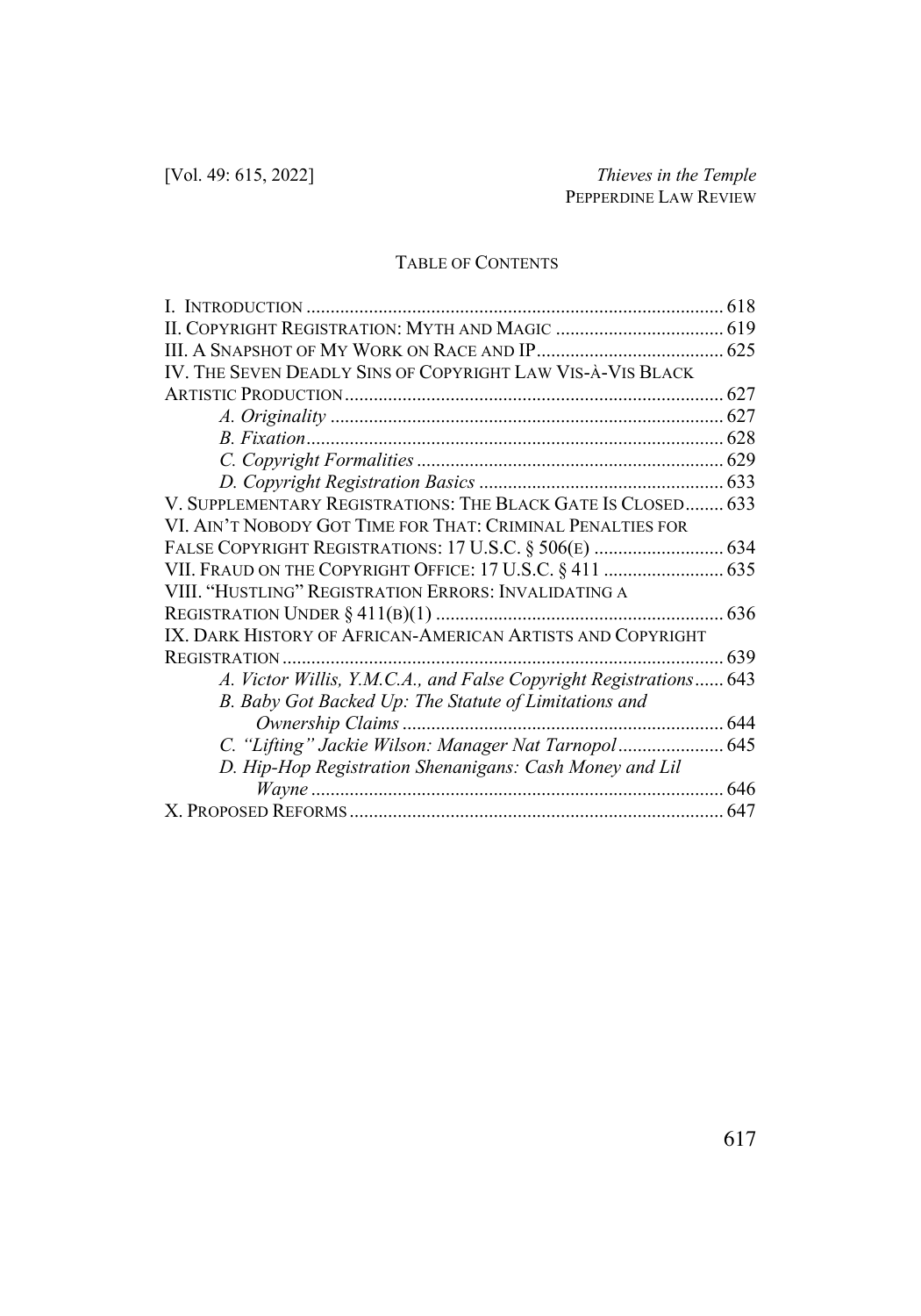#### I. INTRODUCTION

Love come quick Love come in a hurry There's thieves in the temple tonight They don't care where they kick Just as long as they hurt you There're thieves in the temple tonight $1$ 

This Article hopes to shed light on and spark further exploration of an untold story in copyright jurisprudence—the scandal of a lax copyright registration system that has plagued Black artists with false copyright registrations, resulting in loss of copyright ownership. Perhaps no case illustrates the problem more than the story of Barrett Strong and his hit song *Money (That's What I Want*).<sup>2</sup> The year was 1959.<sup>3</sup> Berry Gordy founded the label (Motown Records) with an \$800 loan.4 Barrett Strong wrote and performed the *Money* song, purportedly as a co-author with Motown founder Berry Gordy and another writer.<sup>5</sup> The song became Motown's first big hit.<sup>6</sup>

In 1959, Gordy or his agents at Motown registered the copyright with Strong, Gordy, and the other co-author.<sup>7</sup> However, in "1962... Jobete Music, Motown's song-publishing company, filed an amended copyright with the instruction to remove Strong's name from the copyright."8 Although *Money* has, over the years, produced millions in revenues and has been covered by artists like the Beatles and others, "the pianist and singer Barrett Strong, who

<sup>1.</sup> PRINCE, *Thieves in the Temple*, *on* GRAFFITI BRIDGE (Paisley Park Studios 1990).

<sup>2.</sup> *See* Erin E. Kaprelian, *Notice and Supplemental Registration: Why the Copyright Office Must Update Its Policies Surrounding Author Notice*, 19 MARQ. INTELL. PROP. L. REV. 121, 126 (2015) (discussing how the copyright system negatively affected Barrett Strong in the case of *Money*).

<sup>3.</sup> *Id.* (stating that Berry Gordy started Motown Records and Barrett Strong recorded *Money* in 1959).

<sup>4.</sup> *See Encyclopedia of Detroit: Motown Records*, DETROIT HIST. SOC'Y, https://detroithistorical.org/learn/encyclopedia-of-detroit/motown-records (last visited Dec. 27, 2021) (discussing the founding of Tamla Records and later the Motown label, which Berry Gordy, Jr. founded "[w]ith an \$800 loan from his family").

<sup>5.</sup> *See* Larry Rohter, *For a Classic Motown Song About Money, Credit Is What He Wants*, N.Y. TIMES (Aug. 31, 2013), https://www.nytimes.com/2013/09/01/arts/music/for-a-classic-motown-songabout-money-credit-is-what-he-wants.html (discussing the process of writing and producing *Money (That's What I Want)*).

<sup>6.</sup> *See Encyclopedia of Detroit: Motown Records*, *supra* note 4.

<sup>7.</sup> *See* Rohter*, supra* note 5.

<sup>8.</sup> Kaprelian, *supra* note 2 (footnote omitted).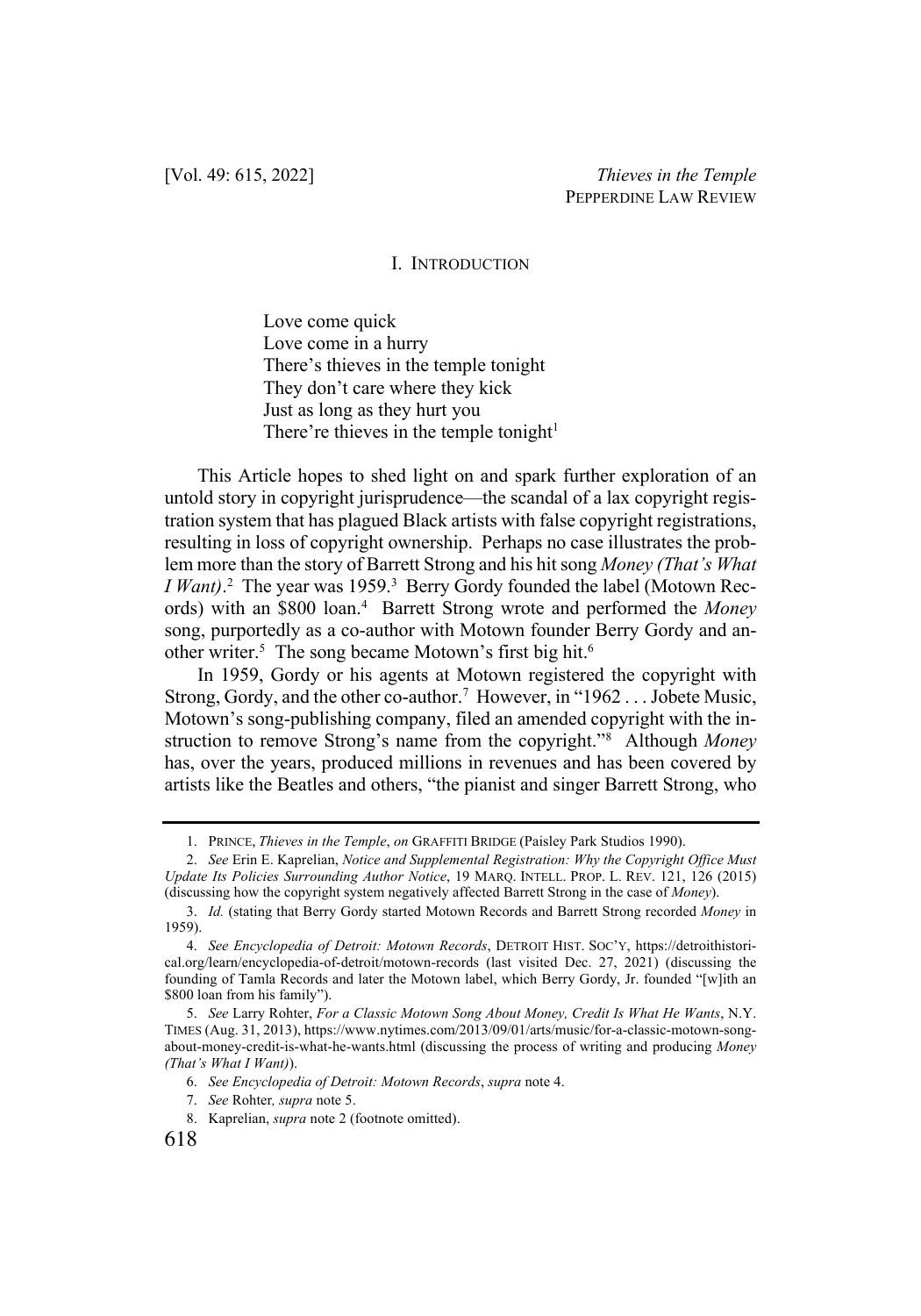first recorded [*Money*] and, according to records at the United States Copyright Office in Washington, was originally listed as a writer of the song, says that he has never seen a penny of those profits."9 Strong did not receive copyright royalties on the hit song.<sup>10</sup> Under the Copyright Act, Strong had three years to contest the change in authorship in the copyright certificate.<sup>11</sup> However, at that time, the only way to discover the change would have been to go the Copyright Office in Washington, D.C.12 The Copyright Office does not notify authors about changes in authorship.13

#### II. COPYRIGHT REGISTRATION: MYTH AND MAGIC

Copyright law embraces both magic and myth.14 Copyright registration is revered by courts as a kind of magical talisman.<sup>15</sup> A copyright registration only costs forty-five dollars.<sup>16</sup> However, that certificate is exalted and is prima facie evidence of ownership in the two-trillion-dollar copyright industries.17 Technically, copyright registration is distinct from copyright

<sup>9.</sup> Rohter, *supra* note 5 (stating that the song *Money*, re-recorded by the Beatles and Rolling Stones did not generate any income for Mr. Strong because the copyright registration no longer lists his name as a writer).

<sup>10.</sup> *Id.* (noting that Berry and Motown dispute Strong's claim that he authored the song, but witnesses at the time of creation of the song strongly dispute Motown's position).

<sup>11.</sup> Kaprelian, *supra* note 2 ("Under the policy of the United States Copyright Office, Strong had three years to contest the amendment.") (footnote omitted); 17 U.S.C. § 507(b) ("No civil action shall be maintained under the provisions of this title unless it is commenced within three years after the claim accrued.").

<sup>12.</sup> Kaprelian, *supra* note 2, at 134 (stating that before 1978 an author could "either go to the Library of Congress in Washington, D.C. and search the copyright card catalog in order to see [the] copyright, or . . . pay the Copyright Office a fee to do the search").

<sup>13.</sup> Kaprelian, *supra* note 2, at 133 & n.71 (stating that when a copyright has multiple authors and therefore owners, anyone can make a change to the copyright without the other owners being notified).

<sup>14.</sup> *See generally* Richard H. Jones, *The Myth of the Idea/Expression Dichotomy in Copyright Law*, 10 PACE L. REV. 551, 551–53 (1990) (explaining that the fundamental distinction in copyright law between idea and expression is based on the false premise that an idea can be separate from the expression of that idea).

<sup>15,</sup> *See generally* Lauren N. Ross, Note, *The Implications of* Fourth Estate v. Wall-Street.com *on Copyright Registration*, 52 CONN. L. REV. 451, 467–68 (2020) (discussing the Court's reasoning in *Fourth Estate v. Wall-Street.com* in requiring copyright registration for suits claiming infringement).

<sup>16.</sup> 37 C.F.R. § 201.3(c) tbl. 1 (2020) (stating the fee for a "[s]ingle author, same claimant, one work, not for hire" as \$45).

<sup>17.</sup> *See* STEPHEN E. SIWEK, COPYRIGHT INDUSTRIES IN THE U.S. ECONOMY: THE 2018 REPORT 3 (2018), https://iipa.org/files/uploads/2018/12/2018CpyrtRptFull.pdf ("In 2017, the value added by the total copyright industries to U.S. GDP exceeded \$2.2 trillion . . . accounting for 11.59% of the U.S. economy.").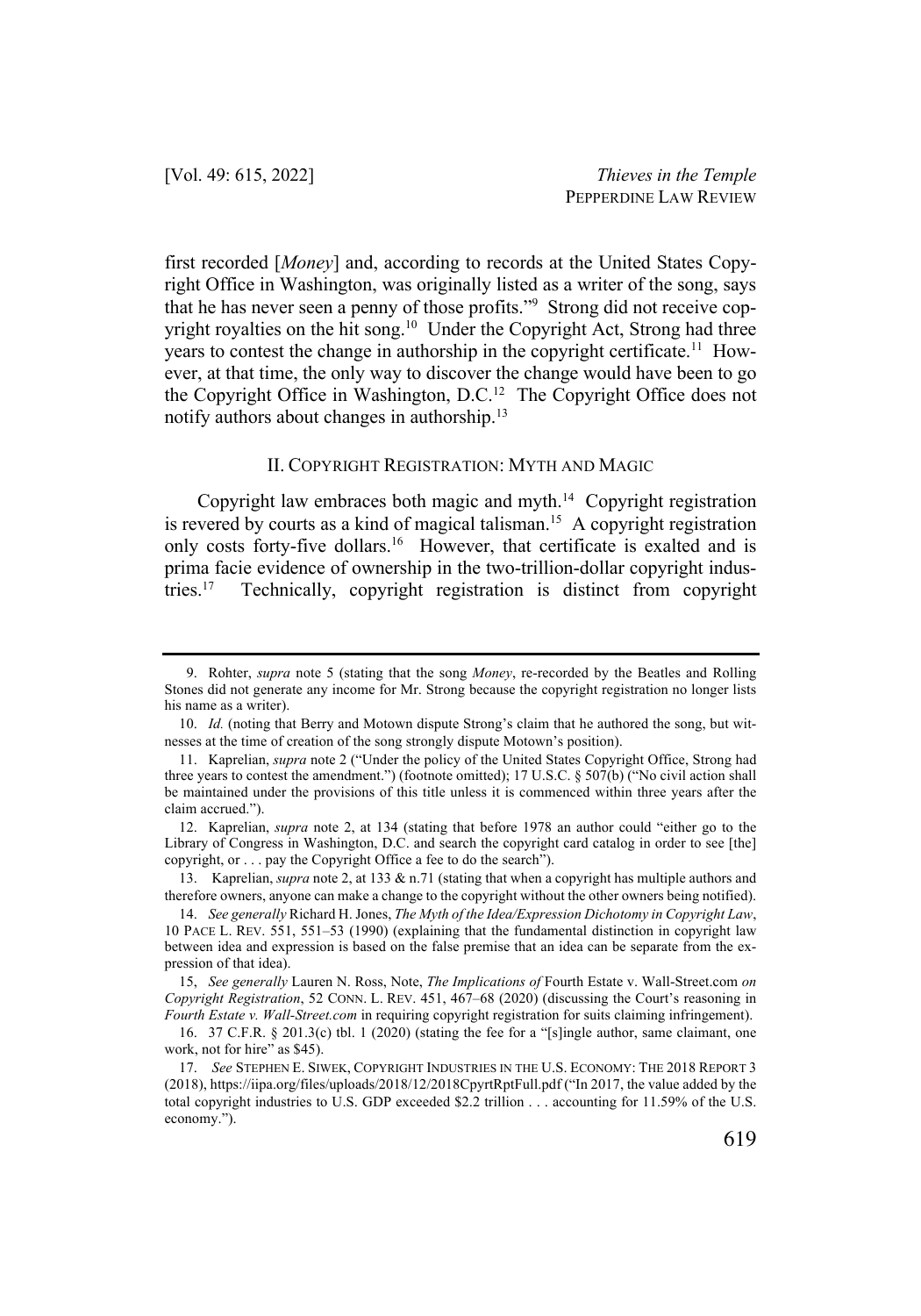ownership under U.S. copyright law.18 However, this distinction collapses in light of industry custom and practice.<sup>19</sup>

The myth is that copyright protection begins upon creation and fixation of a work within the subject matter of copyright law.<sup>20</sup> Registration, according to the myth, is wholly voluntary.<sup>21</sup> This fable masquerading as fact is easily exposed.<sup>22</sup> For the copyright cognoscenti, the movers and shakers of Hollywood and the music industry, copyright registration is synonymous with copyright ownership and protection.<sup>23</sup>

Entertainment transactions, including film and music rights acquisitions, transfers of IP, and investments, require due diligence.<sup>24</sup> Copyright registration is a key focus in the due diligence and chain of title process: "[a] potential copyright transferee or assignee, or secured party relying upon collateral consisting of copyrights, will want to confirm that the underlying work was properly registered."<sup>25</sup> In copyright industry transactions, whether movie, sound recording, or videogame deals, registration is all-important and central to the quest for chain of title.<sup>26</sup> Investors in entertainment projects, record

<sup>18.</sup> *See* 17 U.S.C. §§ 201–205 (outlining the requirements for "[c]opyright [o]wnership and [t]ransfer"); 17 U.S.C.  $\frac{8}{3}409$  (stating the requirements to apply for copyright registration).

<sup>19.</sup> *See* Mose Bracey, Note, *Searching for Substance in the Midst of Formality: Copyright Registration as a Condition Precedent to the Exercise of Subject-Matter Jurisdiction by Federal Courts over Copyright Infringement Claims*, 14 J. Intell. Prop. L. 111, 122–23 (2006) (noting that while copyright registration is optional, creators are strongly incentivized to register their works).

<sup>20.</sup> *Cf.* Fourth Est. Pub. Benefit Corp. v. Wall-Street.com, L.L.C., 139 S. Ct. 881, 891 (2019) (stating that until a copyright owner applies for registration, he or she cannot file suit over infringement).

<sup>21.</sup> *See* 17 U.S.C. § 408 (stating how to register for a copyright).

<sup>22.</sup> *Compare id.* § 408(a) (stating that "[s]uch registration is not a condition of copyright protection"), *with Fourth Estate*, 139 S. Ct. at 891 (holding that a plaintiff must wait for the Copyright Office to register or refuse the copyright application before bringing a lawsuit).

<sup>23.</sup> *Fourth Estate*, 139 S. Ct. at 887 ("Therefore, although an owner's rights exist apart from registration, registration is akin to an administrative exhaustion requirement that the owner must satisfy before suing to enforce ownership rights.").

<sup>24.</sup> Thomas Glen Leo & Gregory Siewett, *Chain of Title Review Is a Major Hurdle for Film Investors*, L.A. DAILY J., July 20, 2006, https://www.sheppardmullin.com/media/article/98\_pub587.pdf (discussing that due diligence in connection with an entertainment project is highly important in chain of title issues); *see also* Derek Dressler, *Special M&A Legal Due Diligence Challenges in the Entertainment & Media Sector*, DESSLER (Sept. 4, 2017), https://www.desslerpc.com/insights/2017-03-02 some-special-challenges-for-m-a-due-diligence-in-the-entertainment-media-sector (discussing that due diligence in the entertainment and media sector can be challenging due to the extent of copyright registration and investigation).

<sup>25.</sup> Leo & Siewett, *supra* note 24.

<sup>26.</sup> *See id.* (noting that the first question in a chain of title review is what the copyright ownership of the underlying work looks like and that the question of copyright issues is highly important in chain of title investigations).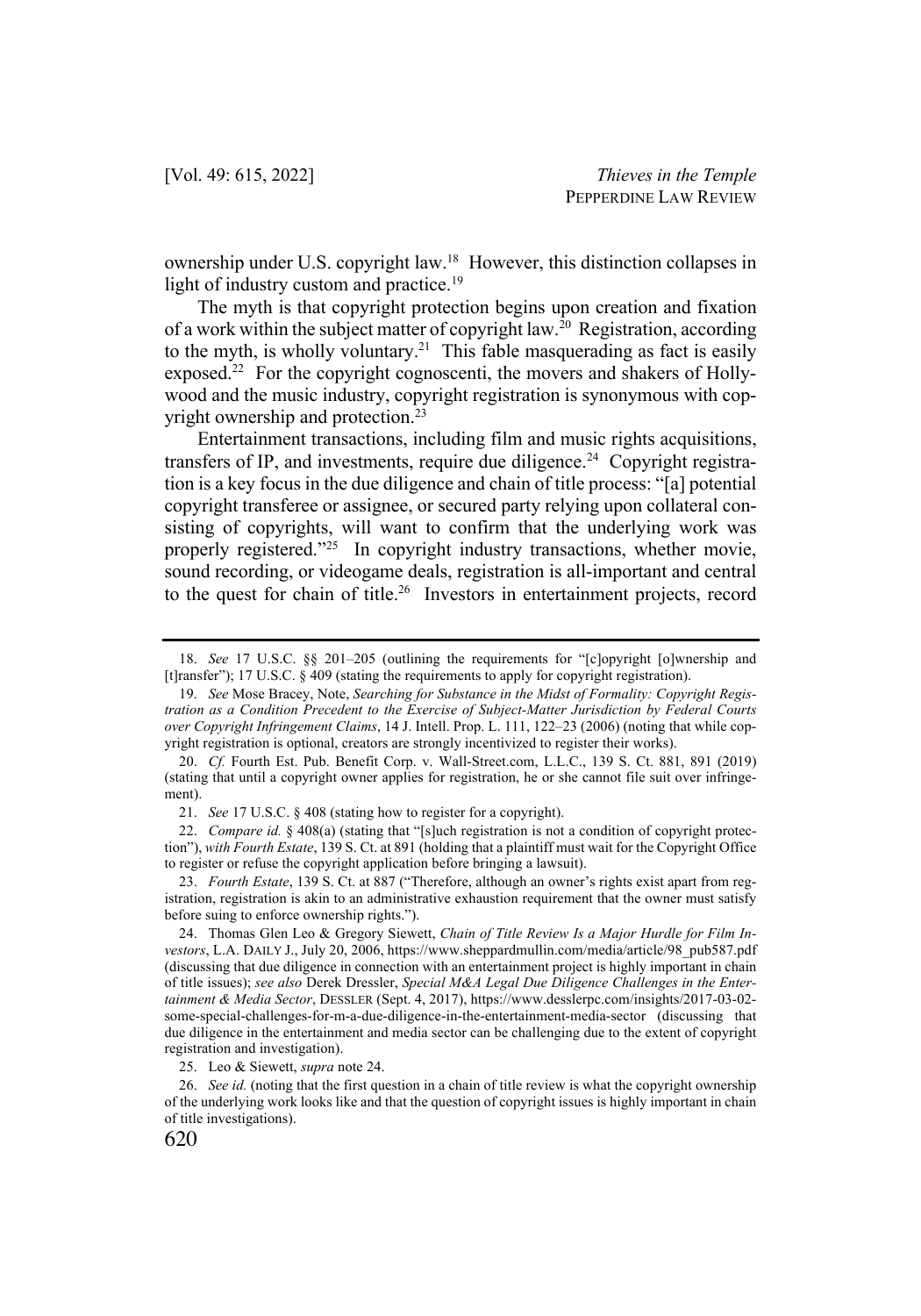labels, and film studios demand registration certificates for scripts, soundtracks, compositions, and sound recordings. $27$ 

Registration is also key to policing creative rights and ownership in litigation.28 In an infringement or ownership litigation, copyright registration is the key to the courthouse.<sup>29</sup> Without a copyright registration or refusal of registration by the Copyright Office, no infringement or ownership claim can be pursued.<sup>30</sup> In infringement lawsuits, federal judges' reverence of copyright registrations borders on the realm of fetish.31

Copyright registration is the engine of the U.S. Copyright Office, which sits in Washington D.C. as both the strong fortress of copyright and the temple of copyright protection.32 In 2019, the Copyright Office "issued more than 547,000 registrations and recorded 12,550 documents containing 457,731 titles."33 Professor Litman notes that "[a]n accurate and complete registry of copyrighted works carries important public benefits, and the Copyright Office makes registration records publicly available."<sup>34</sup> Yet, the Copyright Office and the registration system is, metaphorically, an unguarded fortress.<sup>35</sup> "For

<sup>27.</sup> *See* MIRIAM CLAIRE BEEZY, CAVEAT EMPTOR OR "LET THE BUYER BEWARE" APPLYING DILIGENT INVESTOR PRINCIPLES TO TRADEMARK AND COPYRIGHT ISSUES IN MERGERS AND ACQUISITIONS 2–3 (2004), https://www.martindale.com/matter/asr-88956.pdf (discussing what the diligent investor in mergers and acquisitions does to ensure the value of an intellectual property project).

<sup>28.</sup> *See* Bracey, *supra* note 19 (noting that while copyright registration is optional, creators are strongly incentivized to register their works).

<sup>29.</sup> *See* 17 U.S.C. § 411 ("[N]o civil action for infringement of the copyright in any United States work shall be instituted until preregistration or registration of the copyright claim has been made in accordance with this title.").

<sup>30.</sup> Tom James, *Copyright Enforcement: Time To Abolish the Pre-Litigation Registration Requirement*, 2019 U. ILL. L. REV. ONLINE 100, 100 (2019) (explaining that the Supreme Court has held one cannot pursue an infringement claim unless the Copyright Office has accepted or denied a copyright registration).

<sup>31.</sup> *See generally* Kevin Hooper, *Administrative Adjudications and the Various Bases for Court Review in Copyright Registration*, 35 IDEA 129, 137–39 (1994) (explaining how courts are deferential to the Copyright Office's discretion to grant copyright registration).

<sup>32.</sup> *See* Ross, *supra* note 15, at 469 (footnotes omitted) ("The Copyright Office is entrusted with the important responsibility of registering copyright claims. In 2018, the Copyright Office received over 600,000 claims. In 2017, the Office received 539,662 claims and issued 452,122 certificates of registration.").

<sup>33.</sup> U.S. COPYRIGHT OFF., ANNUAL REPORT OF THE U.S. COPYRIGHT OFFICE 4 (2019), https://www.copyright.gov/reports/annual/2019/ar2019.pdf.

<sup>34.</sup> Jessica Litman, *Argument Preview: When Has Registration of a Copyright Claim "Been Made"?*, SCOTUSBLOG (Jan. 3, 2019, 10:10 AM), https://www.scotusblog.com/2019/01/argumentpreview-when-has-registration-of-a-copyright-claim-been-made/.

<sup>35.</sup> *See id.* ("The examination is not merely ministerial, but the substantive standards are modest, and the office registers the vast majority of copyright claims that it receives.").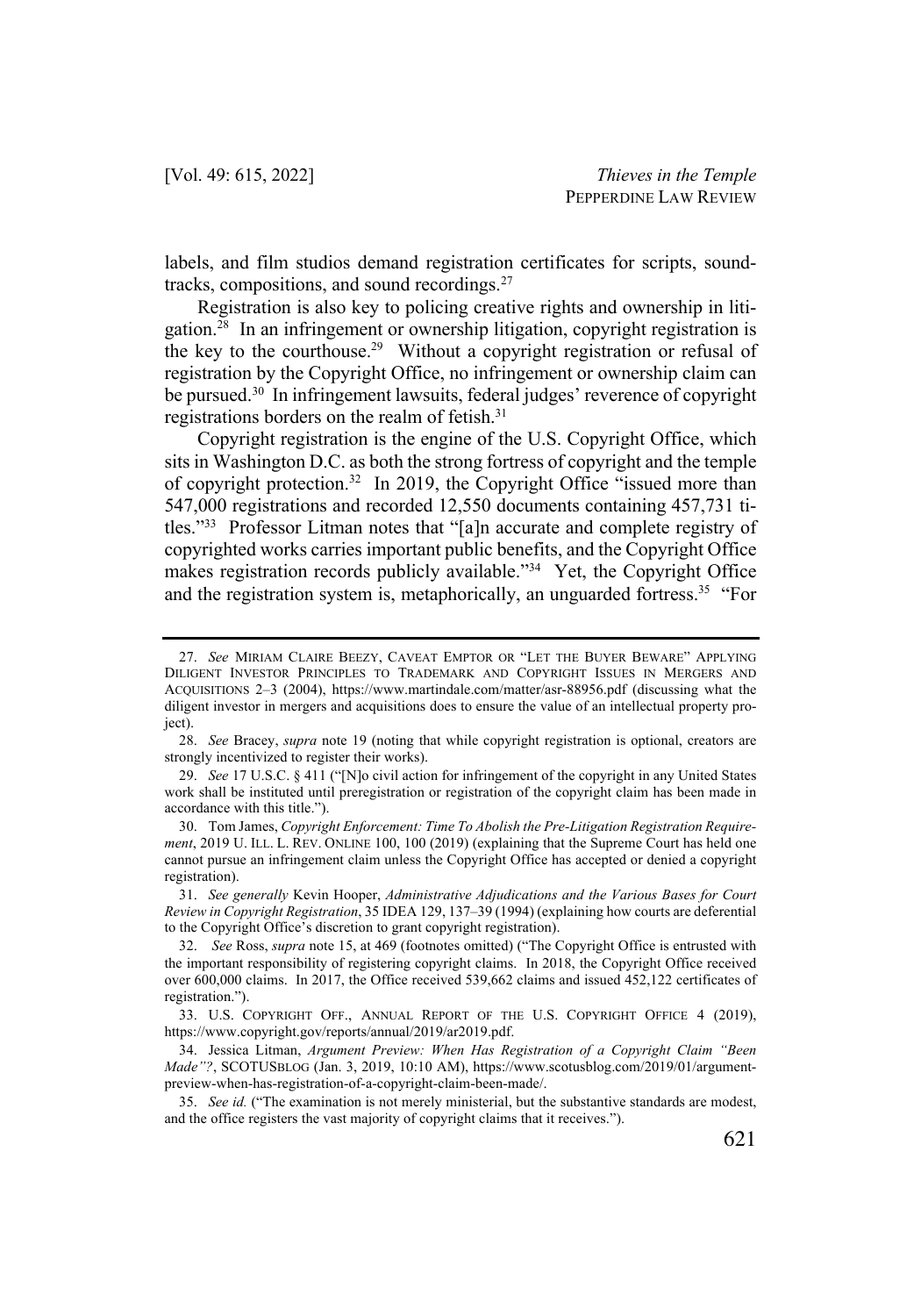much of its existence, the Copyright Office had one job: registering and tracking copyright ownership. . . . [A task] critical to the proper functioning of the copyright system."36 If the registration records lack credibility, this purpose is undermined.37

Yet, despite the outsized importance of the almighty copyright registration certificate, little oversight of the copyright registration process exists.<sup>38</sup> Given the lack of oversight and scrutiny of registrations, assurance that the records of the Copyright Office are indeed "accurate and complete" is illusory.<sup>39</sup> Under the copyright registration system today, most registration applications will "graduate" to certificates as long as the work falls within the subject matter of copyright.<sup>40</sup> The U.S. Copyright Office expressly disavows verifying authorship in the works it stamps its seal upon:

> When, after examination, the Register of Copyrights determines that . . . the material deposited constitutes copyrightable subject matter and that the other legal and formal requirements of this title have been met, the Register shall register the claim and issue to the applicant a certificate of registration under the seal of the Copyright Office.<sup>41</sup>

*Id.* (citation omitted).

<sup>36.</sup> MICHAEL WEINBERG, ANNE HALSEY, MART KUHN & W. ADAM THOMAS, A COPYRIGHT OFFICE FOR THE 21ST CENTURY: RECOMMENDATIONS TO THE NEW REGISTER OF COPYRIGHTS 5 (2010), https://www.publicknowledge.org/files/docs/ACopyrightOfficeforthe21stCentury.pdf.

<sup>37.</sup> *See id.* at 4–5 (noting the importance of a credible registry in determining when a work is no longer copyright protected).

<sup>38.</sup> *See id.* at 3 (stating that with certain exceptions, "all actions taken by the Copyright Office are subject to the Administrative Procedure Act (APA)," which "provides for judicial review of Copyright Office decisions").

<sup>39.</sup> *See infra* notes 40–41 and accompanying text (noting that the Copyright Office has modest standards and registers the majority of its claims).

<sup>40</sup>. *See* U.S. COPYRIGHT OFF., COMPENDIUM OF U.S. COPYRIGHT OFFICE PRACTICES § 1704 (3d ed. 2021), https://www.copyright.gov/comp3/chap1700/ch1700-administrative-appeals.pdf. Historically, the U.S. Copyright Office has an extremely low rate of registration refusals or denials. *Id.* § 1702. The Copyright Office lists the following grounds for refusal of registrations:

The applicant failed to submit a complete application, complete filing fee, and/or complete deposit copy(ies). The work is not fixed in a tangible medium of expression. The work lacks human authorship. The applicant asserts a claim to copyright in a work that is not covered by U.S. copyright law. The work was not independently created. The work lacks the minimum level of creative authorship to support a copyright claim. The work is in the public domain. The work is a sound recording that was fixed before February 15, 1972 (i.e., the date on which sound recordings became eligible for federal copyright protection).

<sup>41.</sup> 17 U.S.C. § 410(a).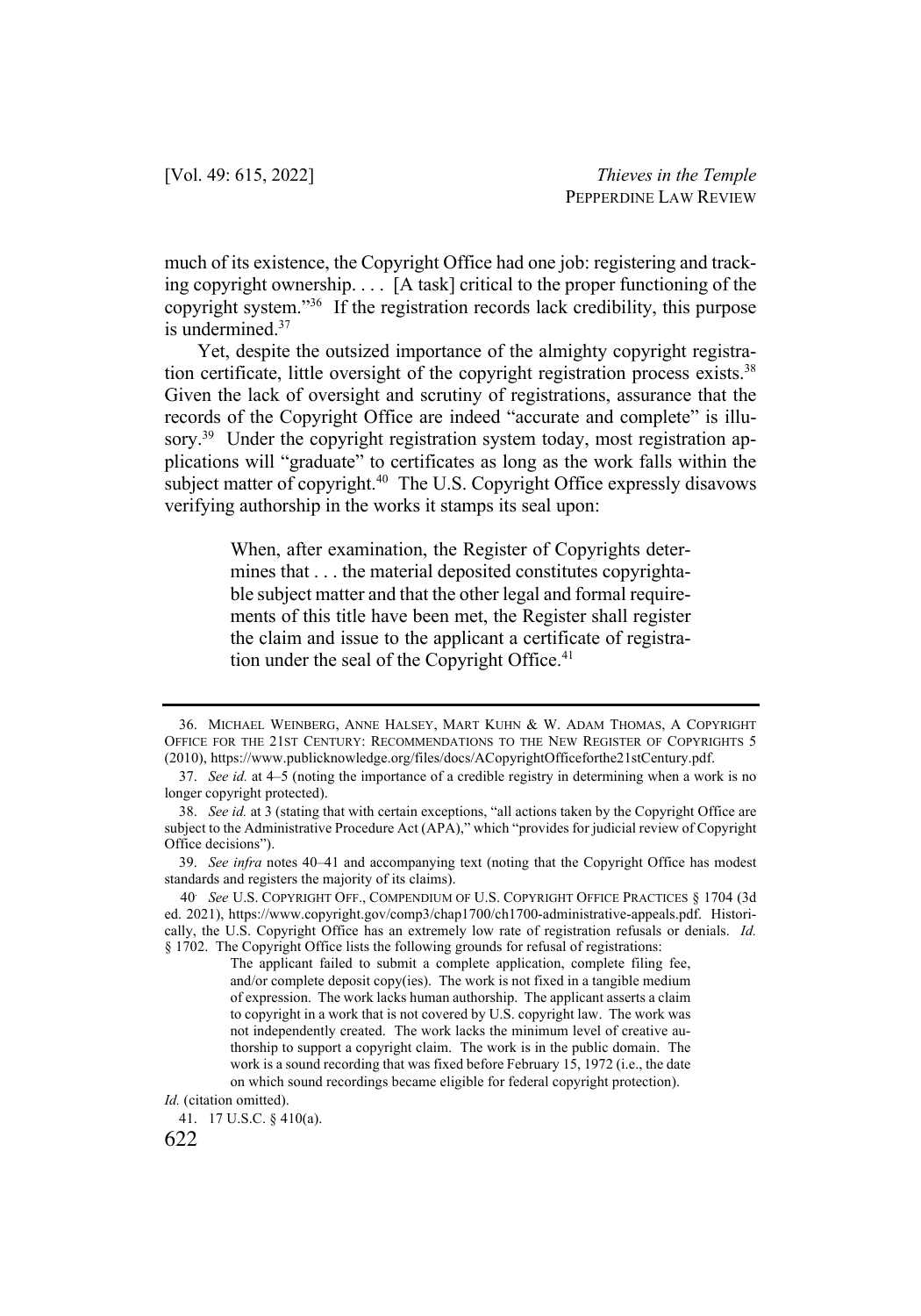The Copyright Act states that copyright registration is "not a condition of copyright protection."42 However, this view is completely out of touch with the realities of the American copyright industries, where registration is an absolute prerequisite to copyright protection.<sup>43</sup>

The United States Supreme Court recently resolved a circuit split about when copyright registration becomes effective in *Fourth Estate*. <sup>44</sup> The ruling provides that registration of copyright only becomes effective when the Copyright Office issues a completed registration.<sup>45</sup> As a result, artists who have not been granted a completed registration are deprived of a forum to prosecute copyright infringement or copyright ownership claims.46

The fallout from the *Fourth Estate* decision has already impacted artists of color in profoundly negative ways. Hip-hop artists seeking to sue for copyright infringement were denied a federal forum when they failed to register the composition in a song called *Walk It*. <sup>47</sup> Similarly, rapper 2 Milly had to withdraw his lawsuit against the maker of the Fortnite videogame series after the *Fourth Estate* ruling.48 *Fourth Estate* will wreak havoc on communities of color.49

47. *See* Pickett v. Migos Touring, Inc., 420 F. Supp. 3d*.* 197, 205 (S.D.N.Y. 2019) (hip-hop artist Migos's copyright infringement claim was dismissed when the musical composition "was not registered at the time the original complaint was filed"); *see also* Eric D. Wong, *What a Copyright Registration Can Tell You About Your Next Infringement Case*, A.B.A. (Jan. 7, 2021), https://www.americanbar.org/groups/litigation/committees/intellectual-property/practice/2021/copyright-registration-

infringement-cases/ (noting that the plaintiff in *Pickett v. Migos Touring* "only registered the copyright in the sound recording and not the musical composition—the 'music and lyrics' he contends were infringed. . . . [H]e failed to satisfy the registration precondition announced in *Fourth Estate*, [and] his lawsuit was doomed to dismissal").

48. *See* Sam Desatoff, *Rapper 2 Milly Drops Lawsuit Against Epic After Supreme Court Ruling*, YAHOO FIN. (Mar. 8, 2019, 9:11 PM), https://finance.yahoo.com/news/rapper-2-milly-drops-lawsuit-211100446.html (noting that rapper 2 Milly dropped copyright infringement lawsuit following *Fourth Estate* ruling).

49. *Cf.* K.J. Greene, *Copyright, Culture & Black Music: A Legacy of Unequal Protection*, 21 HASTINGS COMMC'N & ENT. L.J. 339, 376 (1998) (noting that historically, the Black community has

<sup>42.</sup> *Id.* § 408(a).

<sup>43.</sup> *See* Ross, *supra* note 15, at 468 ("The Court . . . 'reaffirmed the general rule that registration must precede an infringement suit . . . .'").

<sup>44.</sup> *See* Fourth Est. Pub. Benefit Corp. v. Wall-Street.com, L.L.C., 139 S. Ct. 881, 892 (2019) (" $[$ R]egistration . . . has been made' within the meaning of 17 U.S.C. § 411(a) not when an application for registration is filed, but when the Register has registered a copyright after examining a properly filed application.").

<sup>45.</sup> *See id.*

<sup>46.</sup> *Id.* at 886 ("Impelling prompt registration of copyright claims, 17 U.S.C. § 411(a) states that 'no civil action for infringement of the copyright in any United States work shall be instituted until . . . registration of the copyright claim has been made in accordance with this title.'").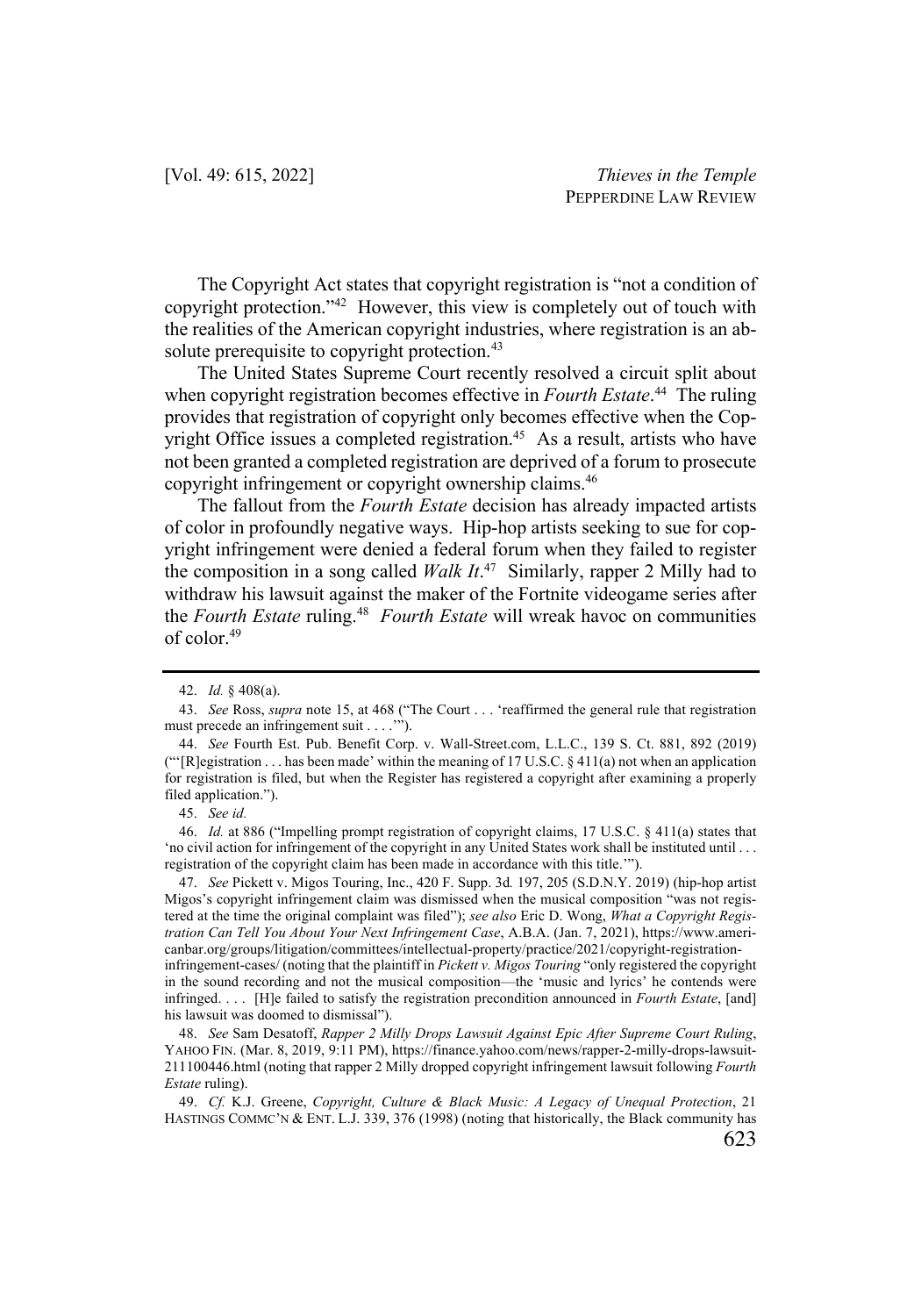In this Article, building upon my work about African-American artists and copyright law, I examine how copyright registration, like other copyright formalities, historically left Black artists at a distinct disadvantage.<sup>50</sup> The registration system, with its lax policing standards, facilitated the fleecing and expropriation of Black musical works.<sup>51</sup> The treatment of Black artists, as a marginalized group with an outsized impact on the copyright industries, is illustrative of the need for broad reform of the copyright system. $52$ 

Registration is complex.53 It is intimidating to artists and also expensive for multiple registrations.<sup>54</sup> And the myth that registration is not needed pervades the artist community.<sup>55</sup> Registration is also punitive.<sup>56</sup> Failing to register leads to harsh consequences, including deprivation of statutory damages and attorney's fees, no presumption of ownership, and copyright termination headaches.<sup>57</sup> The United States supposedly got rid of harsh copyright

54. *See id.* ("[A] single book[] can be registered for \$55 or possibly only \$35. But if the same text is first published in a series of entries in the author's blog, with at least one entry each day for a year, registering copyright in the same work will require a separate application form and fee for the work first published on each date. Currently, that would cost \$55 times 365 days, or \$20,075.").

55. *See generally* Dotan Oliar, Nathaniel Pattison & K. Ross Powell, *Copyright Registrations: Who, What, When, Where, and Why*, 92 TEX. L. REV. 2211, 2217–19 (2014) (discussing benefits to creators for registering their work, including increased profits, reduced risk of infringement, reduced costs of due diligence, and more).

56. *See* Pearl Cohen, *Failure To Register Copyrights in the U.S. Can Bar Statutory Damages for Infringements*, LEXOLOGY (Jan. 30, 2020), https://www.lexology.com/library/detail.aspx?g=a61d8f97-8289-4170-831d- 2a9281e2d965 ("A decision delivered by the Federal Court of Appeals for the Fifth Circuit in Louisiana held that copyright owners which neglect to register the copyright of their work before an infringer's initial infringement of the work are not entitled to statutory damages even for post-registration infringements by the infringer.").

624 57. *See* Oliar et al., *supra* note 55, at 2215–16 (footnotes omitted) ("First, registration is still required prior to bringing an infringement action over a U.S. work. Second, statutory damages and attorney's fees are 'available as remedies only for works that had been registered prior to their infringement.' Third, prompt registration—within five years of publication—creates a prima facie evidentiary presumption respecting the validity of the copyrights and the facts stated in the certificate of registration. Fourth, 'a certificate of registration can be recorded with U.S. Customs and Border

faced disadvantageous treatment via copyright law).

<sup>50.</sup> For my previous discussion of inadequate copyright protection to African-American music artists, see Greene, supra note 49.

<sup>51.</sup> *Id.* at 380.

<sup>52.</sup> For my previous contrast of Black artists' significant, trendsetting impact on the music industry alongside structural components of the copyright regime that failed to provide protection for Black artists, see K.J. Greene, *Intellectual Property at the Intersection of Race and Gender: Lady Sings the Blues*, 16 AM. U. J. GENDER, SOC. POL'Y & L. 365, 370–74 (2008).

<sup>53.</sup> *See, e.g.*, Edward Hasbrouck, *Copyright Registration Should Be Easier, Less Costly*, NAT'L WRITERS' UNION (Sept. 24, 2018), https://nwu.org/copyright-registration-should-be-easier-not-moreexpensive ("A writer who wants to register copyright in her Facebook and Twitter feeds and her personal website or blog would have to fill out more than a thousand registration forms a year.").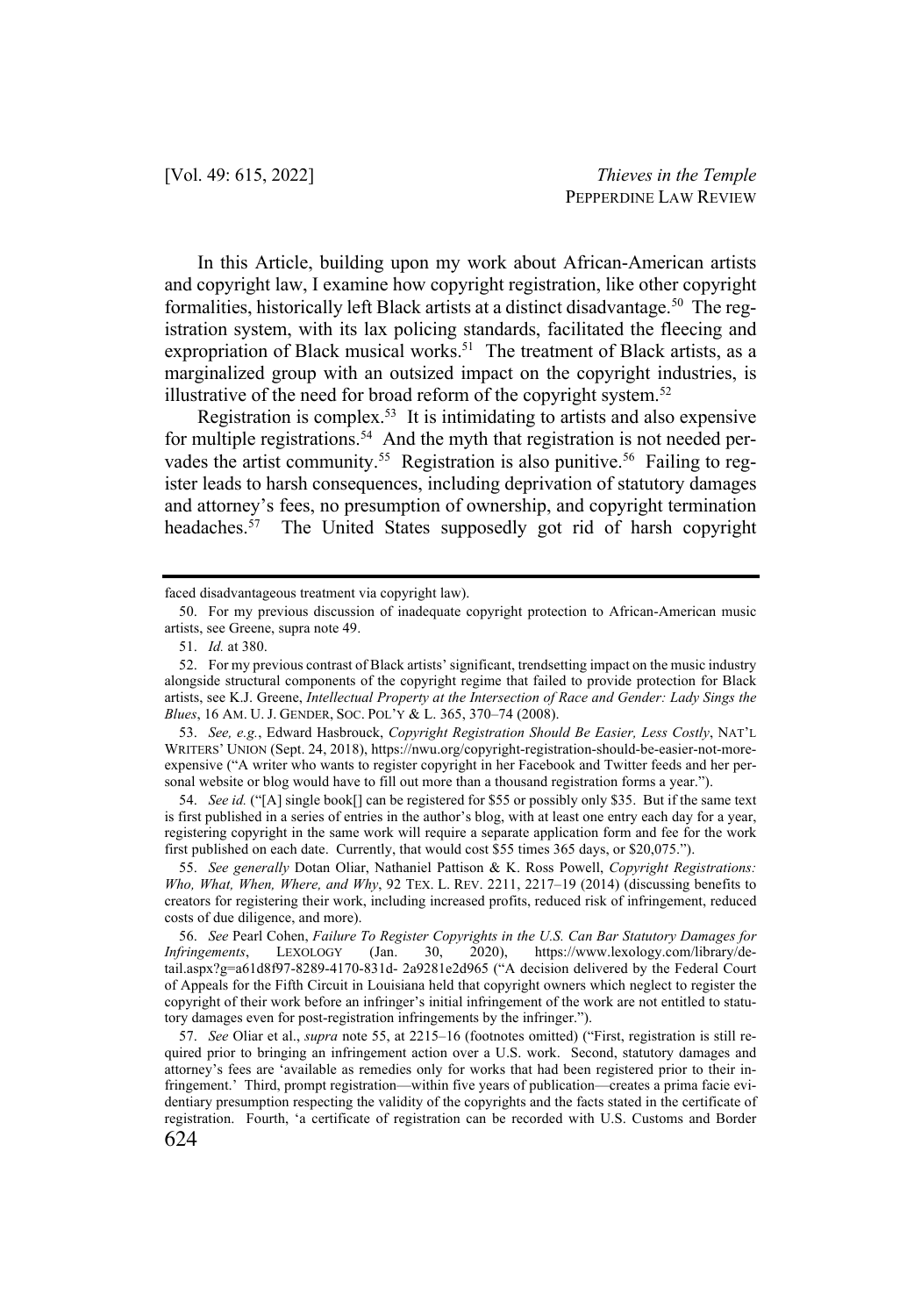formalities.<sup>58</sup> Yet such is not the case.<sup>59</sup> Furthermore, given the importance of registration, standards are shockingly loose.<sup>60</sup> The Copyright Office does not verify ownership or authorship.<sup>61</sup> All these dynamics create a perfect storm for further marginalization of Black artists.<sup>62</sup>

#### III. A SNAPSHOT OF MY WORK ON RACE AND IP

Over twenty years ago, I began writing about the impact of race in the Intellectual Property  $(IP)$  space.<sup>63</sup> At that time, no scholarship existed on this topic.64 The genesis of my work was the Black barbershop of my childhood in New York. The Black barbershop is a locus of culture and politics, and I often heard stories of Black artists whose music had been pilfered by the industry.65 These stories planted the seeds for my future work in this area and for a cavalcade of scholars who have followed, furthered, and enriched scholarship in this area, including Lateef Mtima, Madhavi Sunder, Olufunmilayo Arewa, David Troutt, Keith Aoki, Deidré Keller, Anjali Vats, Bob Brauneis, and others, making the study of race and IP one of the most fertile and

Protection to prevent the importation of infringing copies.' Lastly, starting in 2005, certain authors can preregister their claims as a way to curb prerelease infringement.").

<sup>58.</sup> *See id.* at 2215 (footnote omitted) ("[T]he Copyright Act of 1976 dropped the requirement to register, making registration completely voluntary.").

<sup>59.</sup> *See* Fourth Est. Pub. Benefit Corp. v. Wall-Street.com, L.L.C., 139 S. Ct. 881, 890–91 (2019) ("Congress . . . reaffirmed the general rule that registration must precede an infringement suit . . . .").

<sup>60.</sup> Litman, *supra* note 34 (noting the Copyright Office has modest standards for issuing a certificate of registration and registers the majority of claims submitted).

<sup>61.</sup> *Copyright Registration and Notice*, DIGIT. MEDIA L. (Sept. 10, 2021), https://www.dmlp.org/legal-guide/copyright-registration-and-notice (stating that copyright registration does not guarantee copyright ownership, and the Copyright Office will not confirm the accuracy of one's copyright claim when registering a work).

<sup>62.</sup> *See generally* Greene, *supra* note 49, at 372 (noting that historically, "the intended model of copyright protection" has not served its ultimate purpose within the African-American musician community).

<sup>63.</sup> *See id.* at 340 (exploring in 1998 how African-American artists faced significant copyright deprivation).

<sup>64.</sup> *Cf. id.* ("This article explores a dynamic of Black history and the law largely ignored or overlooked by legal scholars: how African-American music artists, as a group, were routinely deprived of legal protection for creative works under the copyright regime.").

<sup>65.</sup> *See* Terry Sinclair Bozeman, The Good Cut: The Barbershop in the African-American Literary Tradition (May 28, 2009) (English dissertation, Georgia State University) (ScholarWorks), https://scholarworks.gsu.edu/english\_diss/49/ (noting that "the Black barbershop reflects the importance of space in the folk culture of African American males. That is, Black men find a personal and communal refuge from the prejudices and frustrations of the work spaces and the general social spaces outside the barbershop").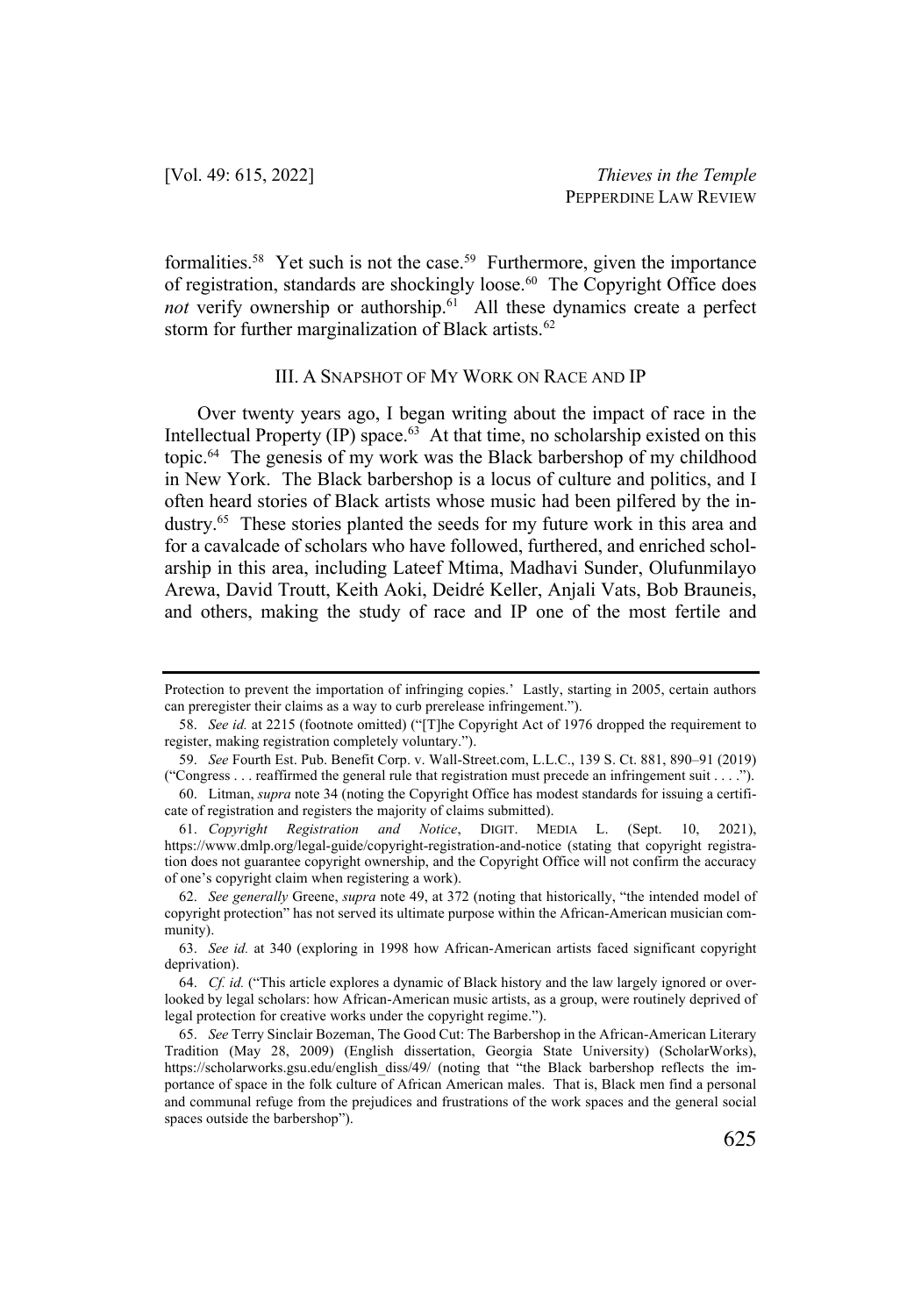fascinating fields of inquiry in IP scholarship.<sup>66</sup>

My work over the years maps out how African-American artists, while dominating artistic creation of music in the United States from its inception, ended up receiving so little of the fruits of their authorship.<sup>67</sup> Examining copyright doctrine, I identified the chasm between how Black artists create music and what copyright law requires to secure and maintain protection of creative works. 68

This all occurs against a backdrop of both broad social discrimination and facial race neutrality in the Copyright Act itself.<sup>69</sup> However, it is manifest that while an act or a law may be race-neutral on its face, that law can still have a disparate impact on marginalized groups. <sup>70</sup> My scholarship has examined how copyright doctrine in operation has disparately impacted African-American music artists, through the lens of what I call the "seven deadly sins of copyright," as explored below. $71$ 

<sup>66.</sup> *See* Madhavi Sunder, *Intellectual Property and Identity Politics: Playing with Fire*, 4 J. GENDER RACE & JUST. 69, 69–70 (2000) (discussing the intersection of intellectual property law and protection of cultural identity); Keith Aoki, *Distributive and Syncretic Motives in Intellectual Property Law (with Special Reference to Coercion, Agency, and Development)*, 40 U.C. DAVIS L. REV. 717 (2007); Shubha Ghosh, *Race-Specific Patents, Commercialization, and Intellectual Property Policy*, 56 BUFF. L. REV. 409 (2008); David Dante Troutt, *I Own Therefore I Am: Copyright, Personality, and Soul Music in the Digital Commons*, 20 FORDHAM INTELL. PROP. MEDIA & ENT. L.J. 373 (2010); Olufunmilayo B. Arewa, *Blues Lives: Promise and Perils of Musical Copyright*, 27 CARDOZO ARTS & ENT. L.J. 573 (2010); André Douglas Pond Cummings, *A Furious Kinship: Critical Race Theory and the Hip-Hop Nation*, 48 U. LOUISVILLE L. REV. 499 (2010); Lateef Mtima, *IP Social Justice Theory: Access, Inclusion, and Empowerment*, 55 GONZ. L. REV. 401 (2020); Robert Brauneis, Copyright, Music, and Race: The Case of Mirror Cover Recordings, (May 2, 2020) (Research Paper No. 2020- 56, George Washington University Law School Legal Studies), https://papers.ssrn.com/sol3/papers.cfm?abstract\_id=3591113; Anjali Vats & Deidré A. Keller, *Critical Race IP*, 36 CARDOZO ARTS & ENT. L.J. 735 (2018).

<sup>67.</sup> *See, e.g.*, K.J. Greene, *"Copynorms," Black Cultural Production, and the Debate over African-American Reparations*, 25 CARDOZO ARTS & ENT. L.J. 1179, 1180–82 (2008) (discussing African-American artists being denied intellectual property protection); Greene, *supra* note 49, at 340 (discussing the copyright regime's failure to protect the intellectual property of African-American artists).

<sup>68.</sup> *See* Greene, *supra* note 49.

<sup>69.</sup> *Id.* at 343 (recognizing the limitations of the view that copyright jurisprudence is race-neutral when viewed through the historical reality of racial discrimination).

<sup>70.</sup> *See* Yick v. Hopkins, 118 U.S. 356, 374 (1886) (recognizing that a law that is race-neutral on its face can still violate constitutional norms if applied in a discriminatory fashion).

<sup>71.</sup> *See infra* Part IV.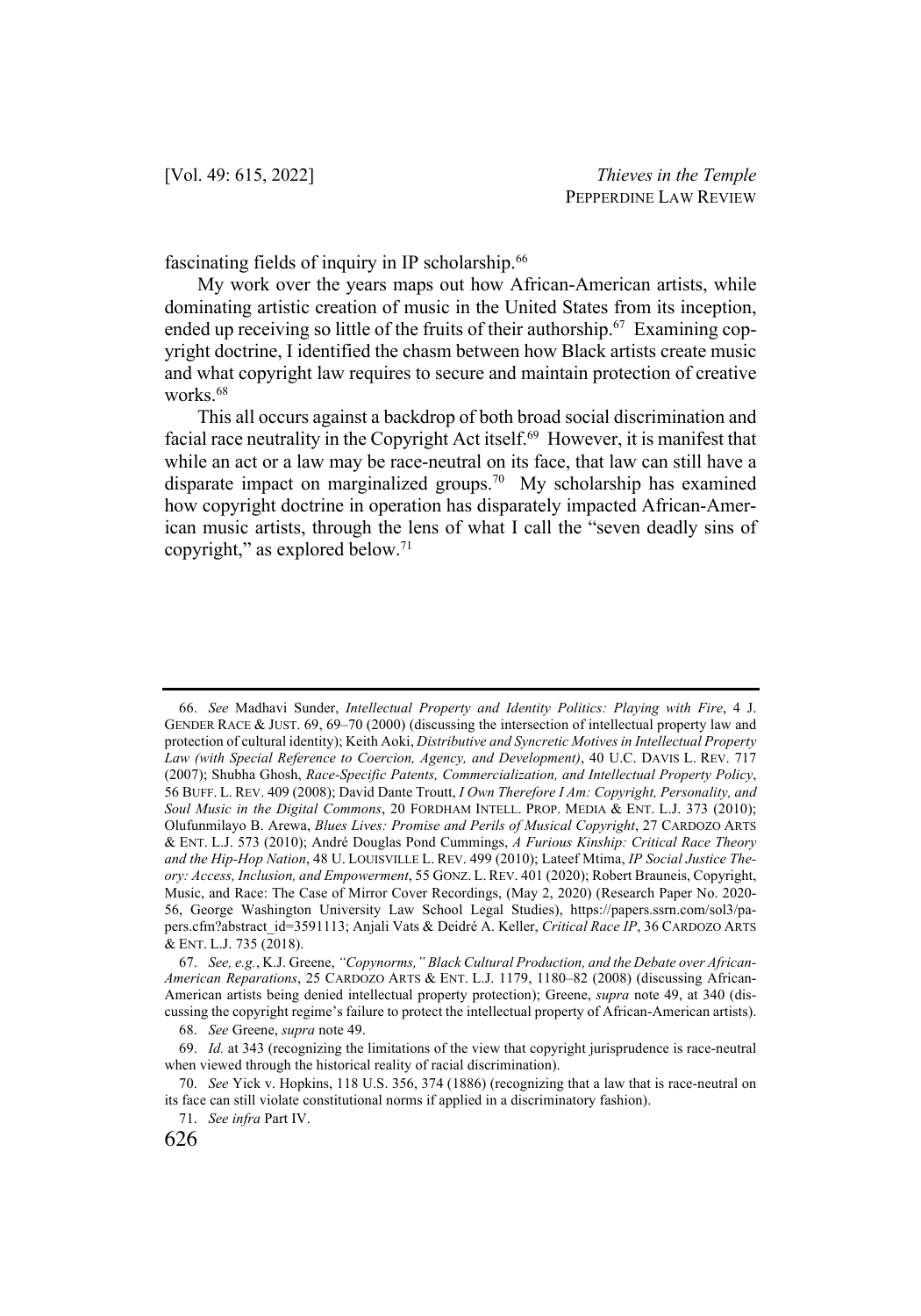# IV. THE SEVEN DEADLY SINS OF COPYRIGHT LAW VIS-À-VIS BLACK ARTISTIC PRODUCTION

The seven deadly sins are a metaphor for the experience of Black artists under copyright law. I have identified the core aspects of copyright law that have resulted in underprotection and sometimes expropriation of the works of Black artists. The seven deadly sins are as follows: (1) originality; (2) fixation; (3) the idea-expression dichotomy; (4) copyright formalities; (5) underprotection of artistic performance; (6) hostile judicial doctrines; and (7) lack of moral rights protections. In the interest of brevity, I explore below three of the "sins": originality, fixation, and copyright formalities.

#### *A. Originality*

Originality is a core requirement for copyright ownership and protection.72 The originality requirement is constitutionally ordained and codified in the 1976 and prior Copyright Acts.73 In the seminal case on originality, the U.S. Supreme Court stated that originality is a low standard, requiring only independent creation and a "modicum" of creativity.<sup>74</sup> I have written how this low standard of creativity has, in conjunction with the idea-expression dichotomy, resulted in underprotection for innovative Black artists.<sup>75</sup> Copyright law does not prohibit imitation, and the examples of artists outside of the Black community imitating works of Black authors are legion.<sup>76</sup> As Professor O'Connor has noted, "record companies perennially promoted white artists from Elvis Presley to Iggy Azalea who could perform songs imitating artistic innovations of [B]lack artists. Many copyright experts have been content to live with this system, so long as marginalized artists of color were the ones to suffer the inequity."77

<sup>72.</sup> *See* 17 U.S.C. § 102(a) (establishing copyright protections as applying to "original works").

<sup>73.</sup> *See id.*; *see also* Howard B. Abrams, *Originality and Creativity in Copyright Law*, 55 LAW & CONTEMP. PROBS. 3, 12  $\&$  n.55 (1992) (discussing the implicit originality requirement in the 1909 Copyright Act).

<sup>74.</sup> Feist Publ'ns, Inc. v. Rural Tel. Serv. Co., 499 U.S. 340, 346 (1991).

<sup>75.</sup> Greene, *supra* note 49, at 382–83 (discussing the obstacles that the "idea-expression doctrine" has posed to African-American artists gaining protection for their work).

<sup>76.</sup> *See* Greene, *supra* note 49, at 380 (discussing how white imitators have reaped the profits of Black creativity).

<sup>77.</sup> *See* Sean O'Connor, Lateef Mtima & Lita Rosario, *Overdue Legal Recognition for African-American Artists in 'Blurred Lines' Copyright Case*, SEATTLE TIMES (May 20, 2015), https://www.seattletimes.com/opinion/overdue-legal-recognition-for-african-american-artists-in-blurred-lines-copyright-case/.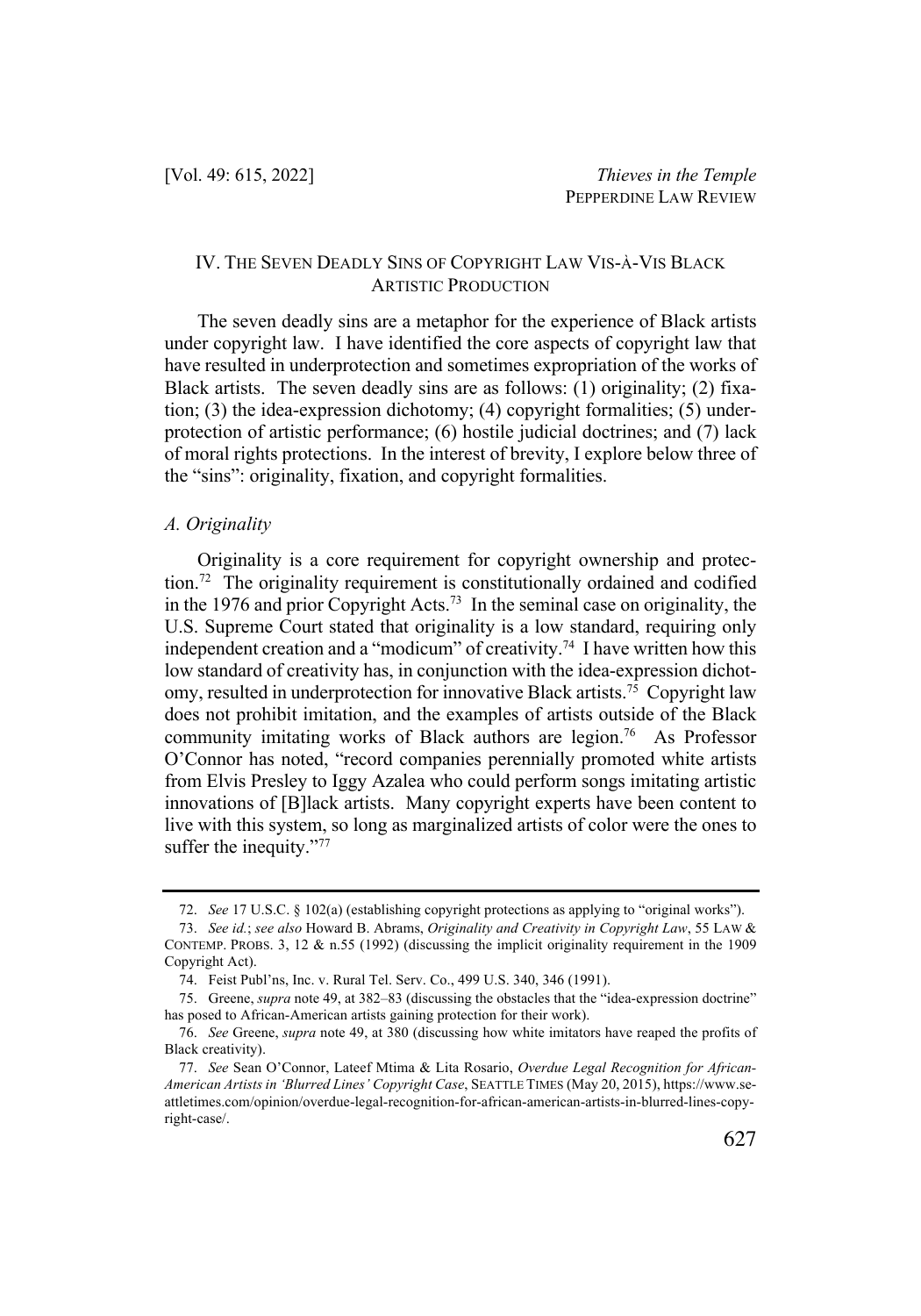The low originality standard has also been unfairly applied in the context of Black artists, particularly in the hip-hop space.<sup>78</sup> Courts repeatedly deny claims of authorship in works consisting of short phrases, notwithstanding that such phrases are often central to a song.<sup>79</sup>

#### *B. Fixation*

Copyright protection only accrues to works that are fixed—written, filmed, or recorded.<sup>80</sup> The Copyright Act requires that a work of authorship must be "fixed in any tangible medium of expression, now known or later developed, from which [it] can be perceived, reproduced, or otherwise communicated, either directly or with the aid of a machine or device."<sup>81</sup> Although "race-neutral," the fixation requirement has not served the ways Black artists create: improvisation is central to Black cultural production.<sup>82</sup> "As a result, fixation deeply disadvantages African-American modes of cultural production, which are derived from an oral tradition and communal standards."83

Historically, the fixation requirement did serious harm to Black artists.<sup>84</sup> Blues artists tended not to reduce their works to a writing, partly due to the oral and improvisational nature of Black creativity; partly due to illiteracy.<sup>85</sup> This left these artists vulnerable to unsavory characters who would listen to the works and simply fix and register those works.<sup>86</sup>

<sup>78.</sup> Greene, *supra* note 49, at 380–81 (discussing the barrier that the low originality standard has posed to African-American artists preventing imitation that rises to plagiarism and copying).

<sup>79.</sup> *See* Richard W. Stim, *E.T. Phone Home: The Protection of Literary Phrases*, 7 U. MIAMI ENT. & SPORTS L. REV. 65, 66–67 (1989) (discussing the limitations of copyright protections on short phrases).

<sup>80.</sup> 17 U.S.C. § 102(a) (establishing that copyright protection only accrues to works that are "fixed").

<sup>81.</sup> *Id.*

<sup>82.</sup> *See* Marithé Van der Aa, *Improvised Music—An Act of Racial Liberation?*, ATTIC (Sept. 4, 2020), https://theatticmag.com/features/2364/improvised-music-%E2%80%93-an-act-of-racial-liberation%3F.html (noting that "[i]t is no coincidence that (free) jazz, originally a [B]lack art form, developed in such a way that music improvisation played (and plays) a central role to its identity").

<sup>83.</sup> Greene, *supra* note 52, at 371 (footnote omitted).

<sup>84.</sup> *See* Larisa Mann, *If It Ain't Broke . . . Copyright's Fixation Requirement and Cultural Citizenship*, 34 COLUM. J.L. & ARTS 201, 219 (2011) (footnote omitted) ("Copyright law and institutions have undeniably rejected [B]lack artists and their traditions, both explicitly, as with ASCAP not allowing [B]lack members, or implicitly in the contours of copyright that leave out many aspects of musical traditions mainly dominated by people of African descent.").

<sup>85.</sup> *See* Greene, *supra* note 52, at 371 (discussing the barriers that copyright formalities generally posed to illiterate blues artists).

<sup>86.</sup> *See* Gregory S. Donat, Note, *Fixing Fixation: A Copyright with Teeth for Improvisational Performers*, 97 COLUM. L. REV. 1363, 1383–84 (1997).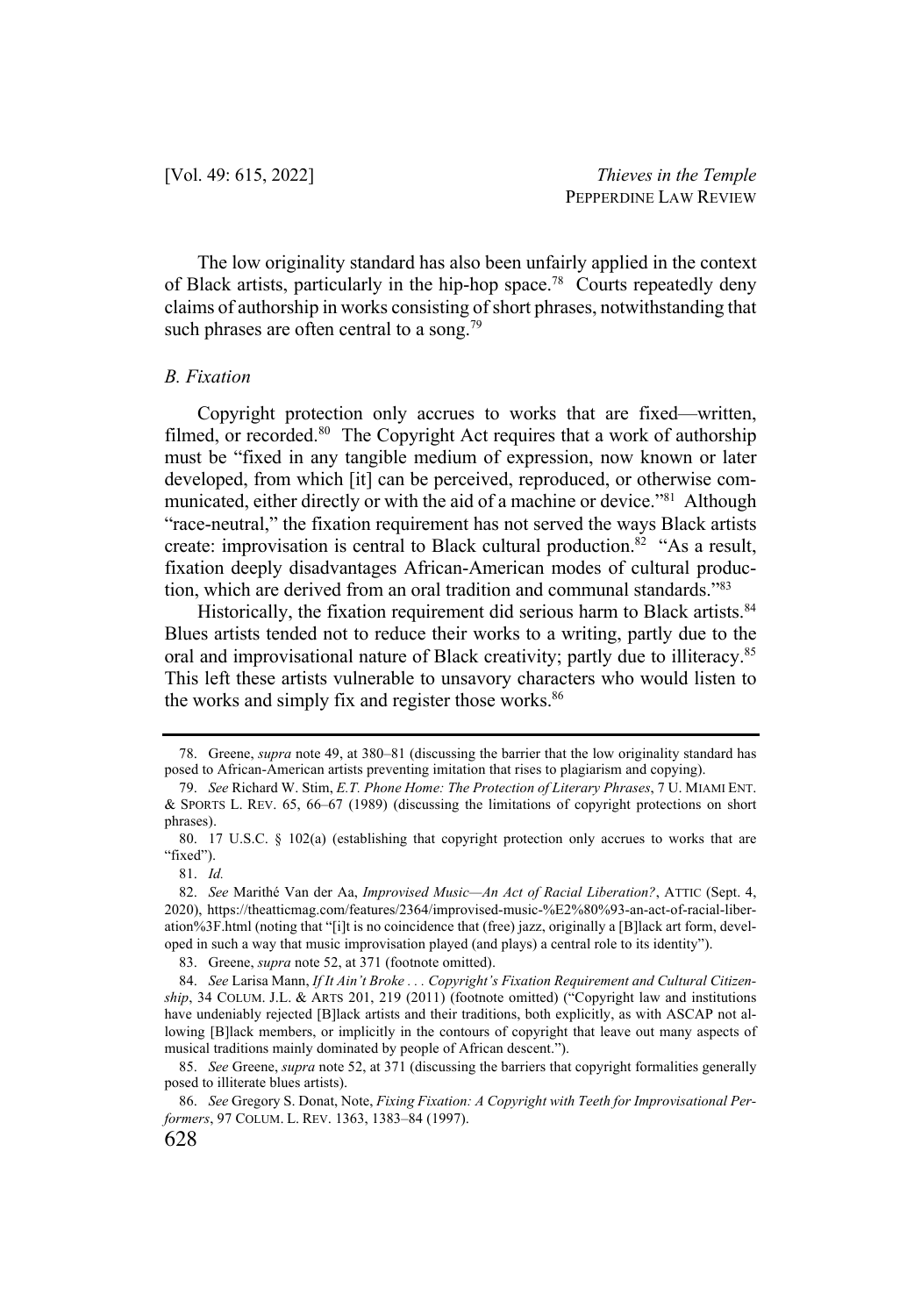#### *C. Copyright Formalities*

The 1909 Copyright Act contained arcane and difficult-to-navigate formalities, including recordation, notice, renewal, and publication.<sup>87</sup> The 1909 Copyright Act, which remained in effect until 1976,<sup>88</sup> made compliance with formalities essential for perfecting a creator's rights.<sup>89</sup> The 1909 Copyright Act remains an enormously important law today, as any works created after 1926 are still under its shadow.<sup>90</sup> Under the 1909 Act, only those works that were published and affixed with an official notice of copyright qualified for copyright protection.<sup>91</sup> Historically, "registration prior to publication was a strict prerequisite for protection."<sup>92</sup>

The impact of copyright formalities such as notice, deposit, renewal, and registration "served to limit the number of works receiving copyright protection, such that many works immediately entered the public domain upon publication."93 There can be little doubt that Black artists especially felt the brunt of these arcane procedures and regulations,<sup>94</sup> some of which would make

90. *See The Incredible Shrinking Public Domain*, CTR. FOR THE STUDY OF THE PUB. DOMAIN, https://web.law.duke.edu/cspd/publicdomainday/2021/shrinking/ (last visited Dec. 28, 2021) ("In 2021, works published in 1925—originally set to enter the public domain in 2001—will finally go into our public domain."). Some of the works which entered the public domain in 2021 include *The Great Gatsby*; the works of blues pioneer W.C. Handy, composer of the *Saint Louis Blues*; and the works of blues legend Ma Rainey. *See* Jennifer Jenkins, *Public Domain Day 2021*, CTR. FOR THE STUDY OF THE PUB. DOMAIN, https://web.law.duke.edu/cspd/publicdomainday/2021/ (last visited Dec. 28, 2021) (discussing some of the works that entered the public domain in 2021).

91. *See 1950–2000*, *supra* note 88 ("The 1909 [A]ct granted protection to works published with a valid copyright notice affixed on copies. Accordingly, unpublished works were protected by state copyright law, but published works without proper notice fell into the public domain.").

92. Dotan Oliar & Nicholas Matich, *Copyright Preregistration: Evidence and Lessons from the First Seven Years, 2005–2012*, 55 ARIZ. L. REV. 1073, 1080 (2013) (discussing the registration formality prior to the 1909 Copyright Act).

93. Daniel Gervais & Dashiell Renaud, *The Future of United States Copyright Formalities: Why We Should Prioritize Recordation, and How To Do It*, 28 BERKELEY TECH. L.J. 1459, 1461 (2013) (footnote omitted).

94. *See* Candace G. Hines, Note, *Black Musical Traditions and Copyright Law: Historical Tensions*, 10 MICH.J. RACE & L. 463, 465 (2005) ("The body of copyright law, with its vast revisions and

<sup>87.</sup> *See* An Act to Amend and Consolidate the Acts Respecting Copyright, Pub. L. No. 60–349, §§ 1, 9–10, 13, 18, 23, 44 (1909) (explaining the processes of registering a copyright, filing notice, requesting a renewal, and publishing a work).

<sup>88.</sup> *1950–2000*, U.S. COPYRIGHT OFF., https://www.copyright.gov/timeline/timeline\_1950- 2000.html (last visited Dec. 28, 2021) (explaining that the 1976 Copyright Act "superseded the 1909 [A]ct" and was "the first major revision of the copyright law since 1909").

<sup>89.</sup> *See* Marley C. Nelson, *Debunking Top Copyright Myths–Part One*, THE OHIO STATE U.: U. LIBRS. (Sept. 12, 2016), https://library.osu.edu/site/copyright/tag/berne-convention/ ("In 1909, the United States expected certain formalities of rights holders in order to receive copyright protection. . . . The 1976 Act superseded and replaced the 1909 Act . . . .").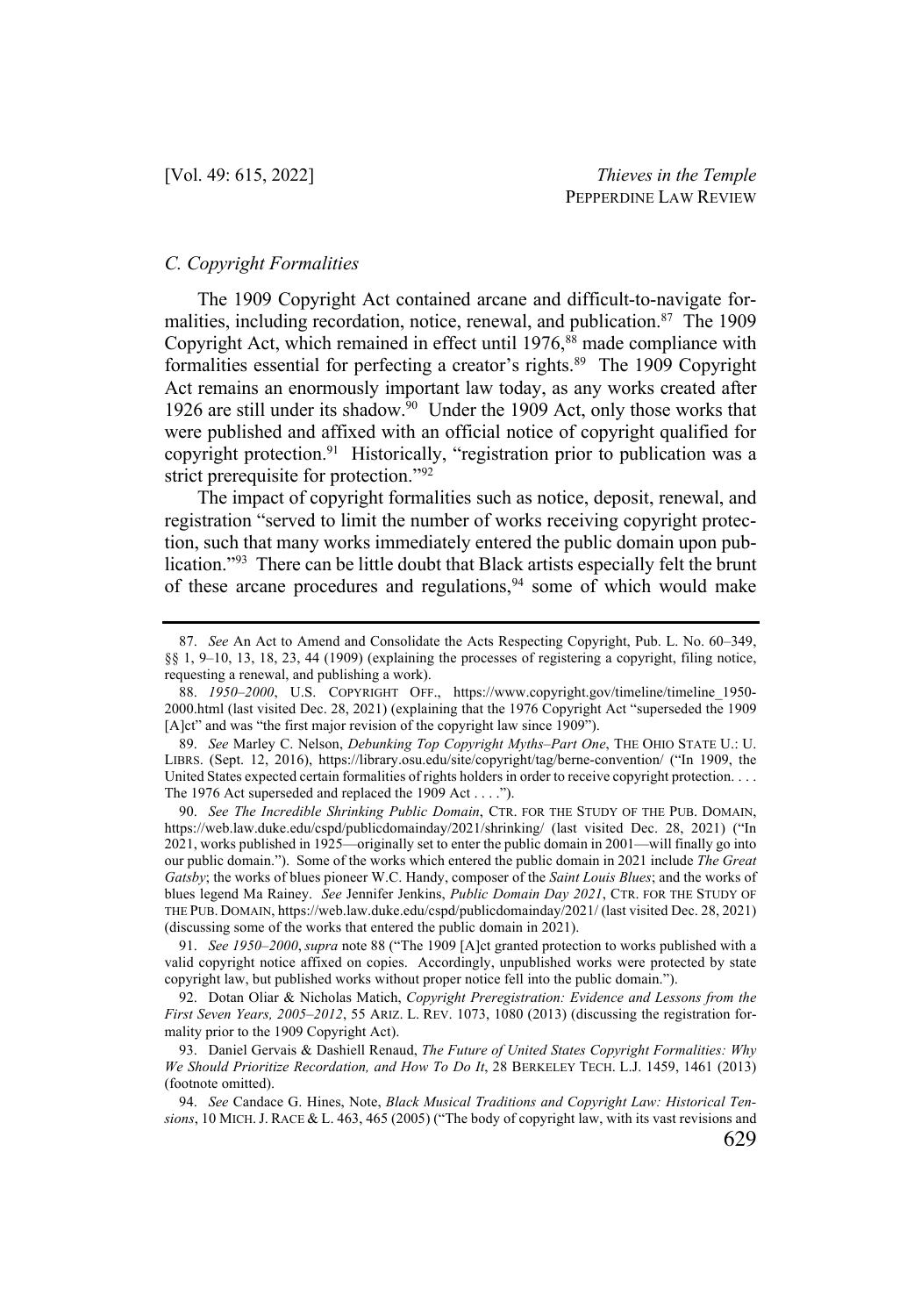#### Kafka blush.

The 1976 Copyright Act set creation, not publication, as the marker for copyright ownership.<sup>95</sup> Then, in 1986, the United States decided to join the Berne Convention and modified U.S. copyright law accordingly.<sup>96</sup> The Berne compliance amendments purportedly loosened the restrictive formalities around registration.<sup>97</sup> However, copyright formalities, including those around copyright registration, are still very much alive under the 1976 Copyright Act. 98

I have argued elsewhere that copyright formalities—like registration, publication, and notice—and copyright terminations on artists of color have had a devastating impact on legacy African-American artists.<sup>99</sup> The arcane technicalities of copyright formalities have caused even major corporations to miss renewal deadlines and botch registration forms.<sup>100</sup>

Perhaps more troubling, copyright formalities foster inequality by favoring the well-resourced.101 Scholars have recognized that "formalities

97. Pamela Samuelson, *Too Many Copyrights?*, COMMC'NS OF THE ACM, July 2011, at 29, 29– 31, https://cacm.acm.org/magazines/2011/7/109884-too-many-copyrights/fulltext ("In the late 1980s, these industries persuaded one of their own President Ronald Reagan that the [United States] needed to join the Berne Convention in order to exercise influence on international copyright policy. And so in 1989, under Reagan's leadership, the [United States] joined the Berne Convention and abandoned the notice-on-copies and registration requirements that had served the nation well since its founding.").

98. 17 U.S.C. §§ 401–412 (codifying various copyright formalities, including notice, deposit, and registration); *Copyright Formalities*, INTELL. PROP. CTR. (Aug. 10, 2008), https://theipcenter.com/2008/08/copyright-formalities/ ("In general, while retaining formalities, the 1976 law reduced the chances of mistakes, softened the consequences of errors and omissions, and allowed for the correction of errors.").

99. Greene, *supra* note 49, at 353–54.

amendments, was originally intended to encourage creativity and protect creators' work. Yet the Black musical idiom has been and continues to be excluded from such benefits because it does not fit into copyright law's construction of ownership and composition.").

<sup>95.</sup> *See 1950–2000*, *supra* note 88 ("The 1976 [A]ct extended federal copyright protection to all works, both published and unpublished, once they are filed in a tangible form.").

<sup>96.</sup> *See* Peter S. Menell, *Economic Analysis of Copyright Notice: Tracing and Scope in the Digital Age*, 96 B.U. L. REV. 967, 991 (2016) (footnotes omitted) ("Notwithstanding the long-standing differences between U.S. and Berne Union positions on copyright requirements and national policy autonomy, the U.S. government, aided by its State Department's domestic diplomacy, ultimately agreed to take the steps necessary to align its copyright law with Berne's precepts. The Berne Convention Implementation Act ("BCIA"), passed in 1988, effected many of the changes required to bring U.S. copyright law into compliance with the Berne Convention.").

<sup>100.</sup> *See* Leon Bass, *Simple Mistake on Copyright Registration Could Cost \$1 Million*, TAFT/ (June 6, 2021), https://www.taftlaw.com/news-events/law-bulletins/simple-mistake-on-copyright-registration-could-cost-usd1-million.

<sup>101.</sup> *See* Jane C. Ginsburg, 33 COLUM. J.L. & ARTS 311, 339 (2009) ("[T]he high costs of litigation . . . for smaller litigants, may determine whether bringing an infringement action is financially viable.").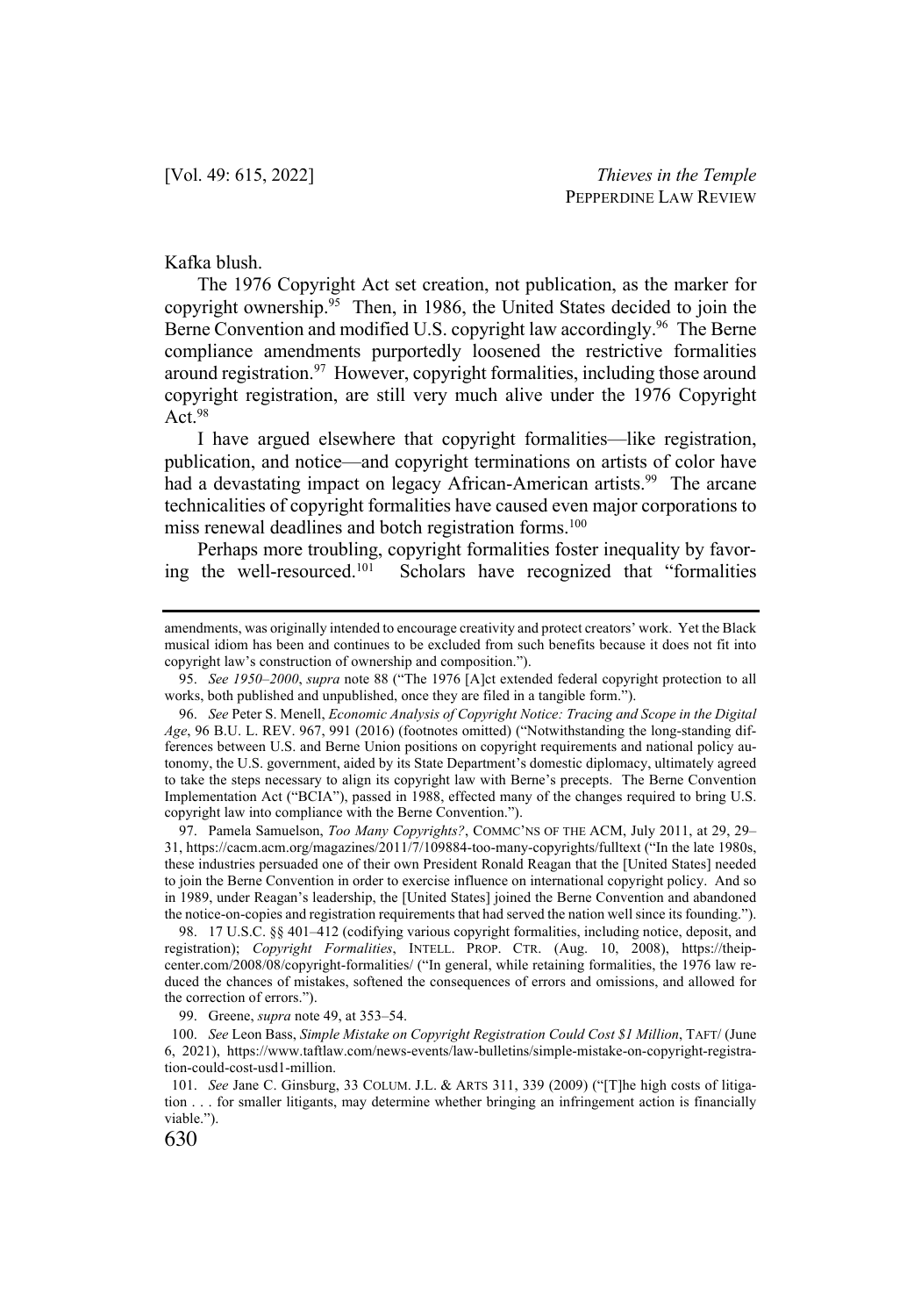predicate to the existence or enforcement of copyright can serve to shield large copyright owners who routinely comply with formalities from the infringement claims of smaller copyright owners, particularly individual authors, who may lack the information or resources systematically to register and deposit their works."102 For the Black artistic community, formalities have stood as a nearly insurmountable obstacle.<sup>103</sup>

Copyright registration provides significant, indeed, extraordinary benefits to authors.<sup>104</sup> A copyright registration is prima facie evidence of ownership.<sup>105</sup> Courts, and industry players, view the certificate of registration as strong evidence of copyright ownership in copyright litigation: "[p]roving the first element of an infringement claim—ownership of a valid copyright—is often done, at least initially, by introducing into evidence a certificate of copyright registration."106

In actuality, federal courts worship registrations.<sup>107</sup> A stark example of this is illustrated in a case involving musical artist George Clinton, also known as the "King of Funk."108 Clinton was embroiled in a lawsuit against his former law firm regarding legal fees.<sup>109</sup> The law firm had sued Clinton to recover its fee of \$1.7 million.<sup>110</sup> Clinton did not have the funds to pay the fee, and

<sup>102.</sup> *Id.* at 311 (explaining that the cost of copyright formalities protects large companies from smaller copyright owners).

<sup>103.</sup> *See* Greene, *supra* note 49, at 353 (explaining that registration formalities under the Copyright Act of 1909 "had a particularly disadvantageous impact on Black artists").

<sup>104.</sup> *See* 17 U.S.C. § 412 (specifying that statutory damages and attorney's fees for infringement can only be awarded if the work is registered).

<sup>105.</sup> *See id.* § 410(c) ("In any judicial proceedings the certificate of a registration made before or within five years after first publication of the work shall constitute prima facie evidence of the validity of the copyright and of the facts stated in the certificate.").

<sup>106.</sup> *See* Lydia Pallas Loren & R. Anthony Reese, *Proving Infringement: Burdens of Proof in Copyright Infringement Litigation*, 23 LEWIS & CLARK L. REV. 621, 637 (2019).

<sup>107.</sup> *See* Fourth Est. Pub. Benefit Corp. v. Wall-Street.com, LLC., 139 S. Ct. 881, 886 (2019) ("[R]egistration occurs, and a copyright claimant may commence an infringement suit, when the Copyright Office registers a copyright.").

<sup>108.</sup> *See* Nathan Leigh, *George Clinton: The King of Funk*, AFROPUNK (June 25, 2011), https://afropunk.com/2011/06/george-clinton-the-king-of-funk/ (identifying George Clinton as the "King of Funk" and a major influence across various genres of the music industry).

<sup>109.</sup> Hendricks & Lewis P.L.L.C. v. Clinton, 766 F.3d 991, 993 (9th Cir. 2014) ("Hendricks & Lewis (H&L) is a law firm that represented Clinton in various disputes from March 2005 to August 2008. H&L billed Clinton \$3,341,650.32 for its work, received \$1,000,578.87 in payment, and wrote off approximately \$600,000 of the remaining balance. This left \$1,779,756.29 due. H&L initiated arbitration to secure payment of the balance, and an arbitration panel issued an award in favor of H&L.").

<sup>110.</sup> *Id.* (explaining the Hendricks & Lewis law firm arbitration to obtain Clinton's unpaid legal fees).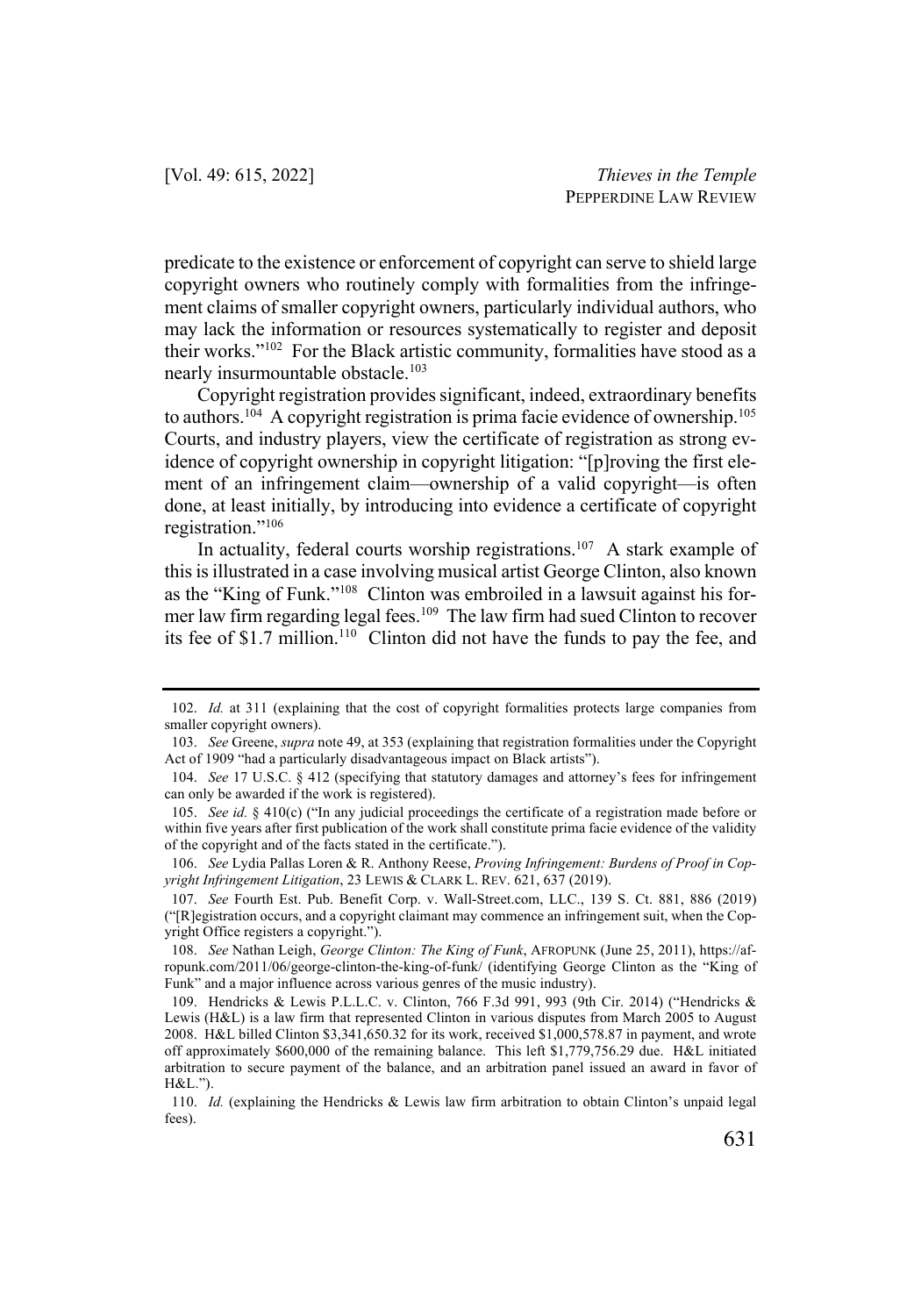the law firm took the position that it could levy four iconic sound recordings owned by Clinton.<sup>111</sup>

The district court held that Clinton was not a copyright owner by virtue of his assignment through his loan-out corporation to Warner Bros., which registered the sound recordings as works made for hire.<sup>112</sup> The district court, and the Ninth Circuit on appeal, upheld the sale of Clinton's sound recordings to the law firm, refusing to examine whether the initial transfer to Warner Bros. was really a work made for hire and stressing that Clinton did not own anything since he had transferred his rights in the sound recordings to a loanout corporation.<sup>113</sup> The Ninth Circuit on this point stressed that "Warner Bros. registered the [m]asters as 'works made for hire' within five years of publication, listing 'Warner Bros. Records Inc.' as the 'author' on the registration form."114

Significantly, the Ninth Circuit initially refused to do any examination of whether Clinton was the owner of the sound recordings at issue, citing § 410(c) of the Copyright Act, which provides that a certificate of registration is prima facie evidence of copyright ownership.<sup>115</sup> The Ninth Circuit noted that the language of  $\S 410(c)$  "persuasively supports H&L's argument that, on this ground alone, the district court could reasonably conclude that Warner

<sup>111.</sup> Hendricks & Lewis, P.L.L.C. v. Clinton, No. C12-0841RSL, 2012 WL 5947638, at \*1 (W.D. Wash. Nov. 27, 2012), *aff'd*, 755 F.3d 1077 (9th Cir. 2014), *withdrawn from bound volume, opinion amended and superseded on denial of reh'g*, 766 F.3d 991 (9th Cir. 2014), and *aff'd*, 766 F.3d 991 (9th Cir. 2014) ("Hendricks & Lewis therefore seeks appointment of a receiver to take control of the copyrights in four Funkadelic master sound recordings owned by defendant, to sell the copyrights, and to recover the outstanding judgment amounts from the proceeds.").

<sup>112.</sup> *Id.* at \*3 ("The initial agreements between Warner Bros. and Clinton (or his production company) specifically granted the copyrights in the sound recordings to Warner Bros. Thus, Warner Bros. was the original 'author' of the work under both the Copyright Act and the parties' contract. Clinton, who obtained ownership of the sound recordings in 1993 pursuant to a settlement agreement with Warner Bros., is merely an assignee, not the author.").

<sup>113.</sup> *See Clinton*, 766 F.3d at 998 (affirming the district court's holding that the work made for hire issue need not be resolved because "[t]here is no question that Clinton transferred any interest that he had in the [m]asters to Warner Bros., and[] as part of a settlement arising from unrelated litigation, Warner Bros. subsequently agreed to transfer ownership back to Clinton. These voluntary transfers are a sufficient basis for rejecting Clinton's argument that he enjoys § 201(e) protection as the author of the master sound recordings").

<sup>114.</sup> Hendricks & Lewis P.L.L.C. v. Clinton, 755 F.3d 1077, 1084 (9th Cir. 2014), *withdrawn from bound volume, opinion amended and superseded on denial of reh'g*, 766 F.3d 991 (9th Cir. 2014).

<sup>115.</sup> *See id.*; 17 U.S.C. § 410(c) ("In any judicial proceedings the certificate of a registration made before or within five years after first publication of the work shall constitute prima facie evidence of the validity of the copyright and of the facts stated in the certificate. The evidentiary weight to be accorded the certificate of a registration made thereafter shall be within the discretion of the court.").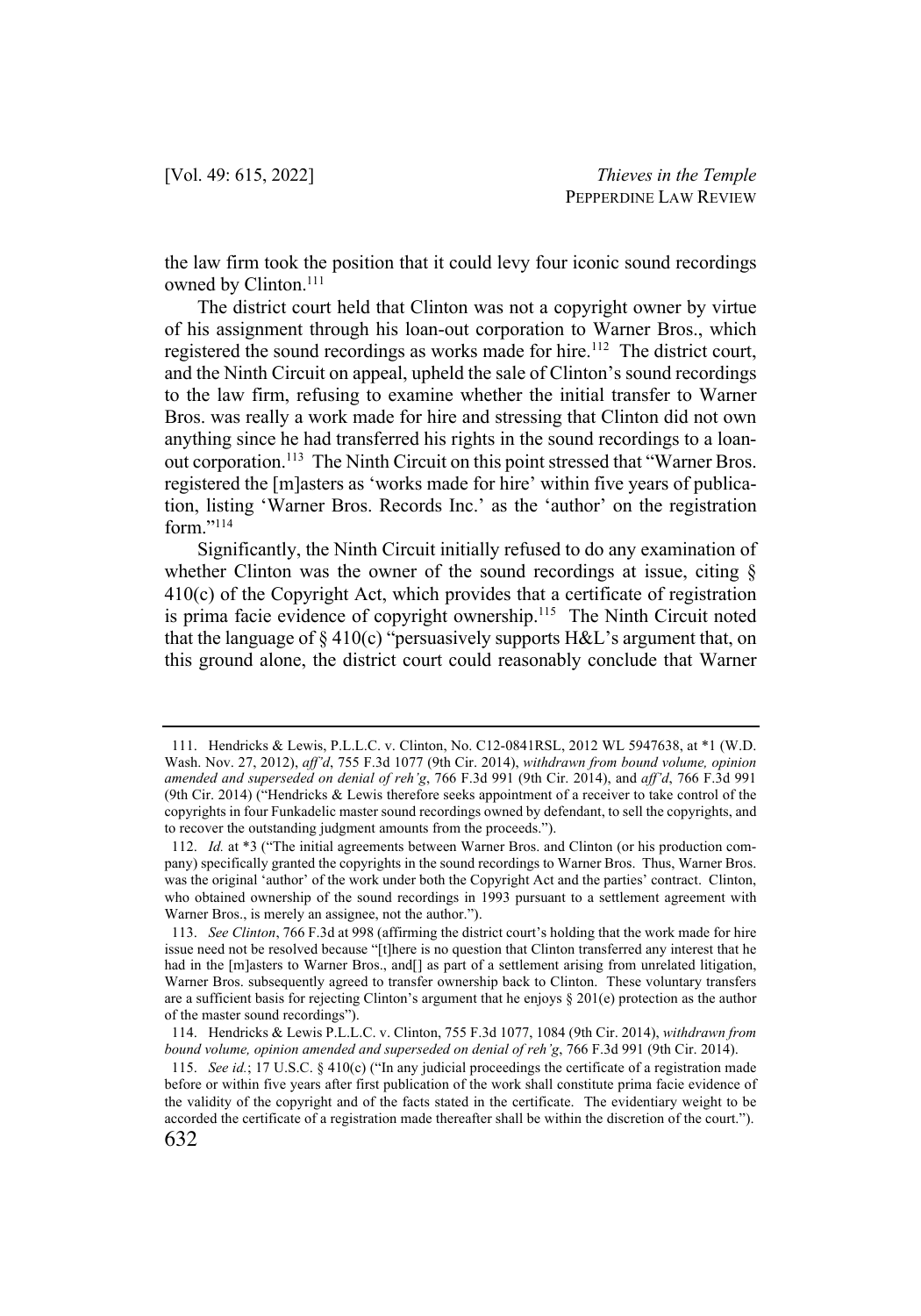Bros. was the initial author and owner of the [m]asters."<sup>116</sup> In its published opinion, the Ninth Circuit removed reference to  $\frac{10}{6}$  410(c).<sup>117</sup> The reasons for this removal were not explained by the Ninth Circuit.<sup>118</sup>

#### *D. Copyright Registration Basics*

An application for copyright registration must meet three essential requirements: (1) "a completed application form," (2) "a nonrefundable filing fee," and (3) "a nonreturnable deposit" containing a "copy or copies of the work."119 Registration is effective when the Copyright Office issues a registration certificate, and the relevant date of the application is when the Office receives all the necessary elements "regardless of how long it took to process the application and mail the certificate of registration."120

#### V. SUPPLEMENTARY REGISTRATIONS: THE BLACK GATE IS CLOSED

For an artist seeking to correct an existing registration, the obstacles are daunting.121 Despite the importance of registration as an indicia of copyright ownership, there are severe limits on correcting an already-filed registration.<sup>122</sup> One such limit is competing registrations for the same work.<sup>123</sup> The Copyright Office only grants one registration per work.<sup>124</sup> The Office will reject an application when a competing "second basic registration is submitted for the same version of the work."<sup>125</sup>

<sup>116.</sup> *Clinton*, 755 F.3d at 1084.

<sup>117.</sup> *See* Hendricks & Lewis P.L.L.C. v. Clinton, 766 F.3d 991 (9th Cir. 2014).

<sup>118.</sup> *Compare Clinton*, 755 F.3d 1077 (discussing the persuasive language of § 401(c)), *with Clinton*, 766 F.3d 991 (omitting any discussion of § 401(c) without explanation).

<sup>119.</sup> *See* U.S. COPYRIGHT OFF., CIRCULAR 1: COPYRIGHT BASICS 5 (2021), https://www.copyright.gov/circs/circ01.pdf (describing the process of registering for a copyright).

<sup>120.</sup> BROOKE WENTZ & MARYAM BATTAGLIA, MUSIC RIGHTS UNVEILED 7 (2018); *see* U.S. COPYRIGHT OFF., CIRCULAR 2: COPYRIGHT REGISTRATION 6 (2021), https://www.copyright.gov/circs/circ02.pdf (describing the effective date of registration).

<sup>121.</sup> *See generally* U.S. COPYRIGHT OFF., CIRCULAR 8: SUPPLEMENTARY REGISTRATION (2021), https://copyright.gov/circs/circ08.pdf (explaining the process for amending, correcting, or clarifying an existing copyright registration).

<sup>122.</sup> *See id.* at 5–6.

<sup>123.</sup> *See* U.S. COPYRIGHT OFFICE, COMPENDIUM OF U.S. COPYRIGHT OFFICE PRACTICES § 1802.7(B) (3d ed. 2021) [hereinafter COMPENDIUM] (highlighting the consequences in the event that there is a conflicting copyright transfer involving the same work).

<sup>124.</sup> *See* CIRCULAR 8, *supra* note 121, at 1 (highlighting the Office's policy of one registration per work).

<sup>125.</sup> *Id.*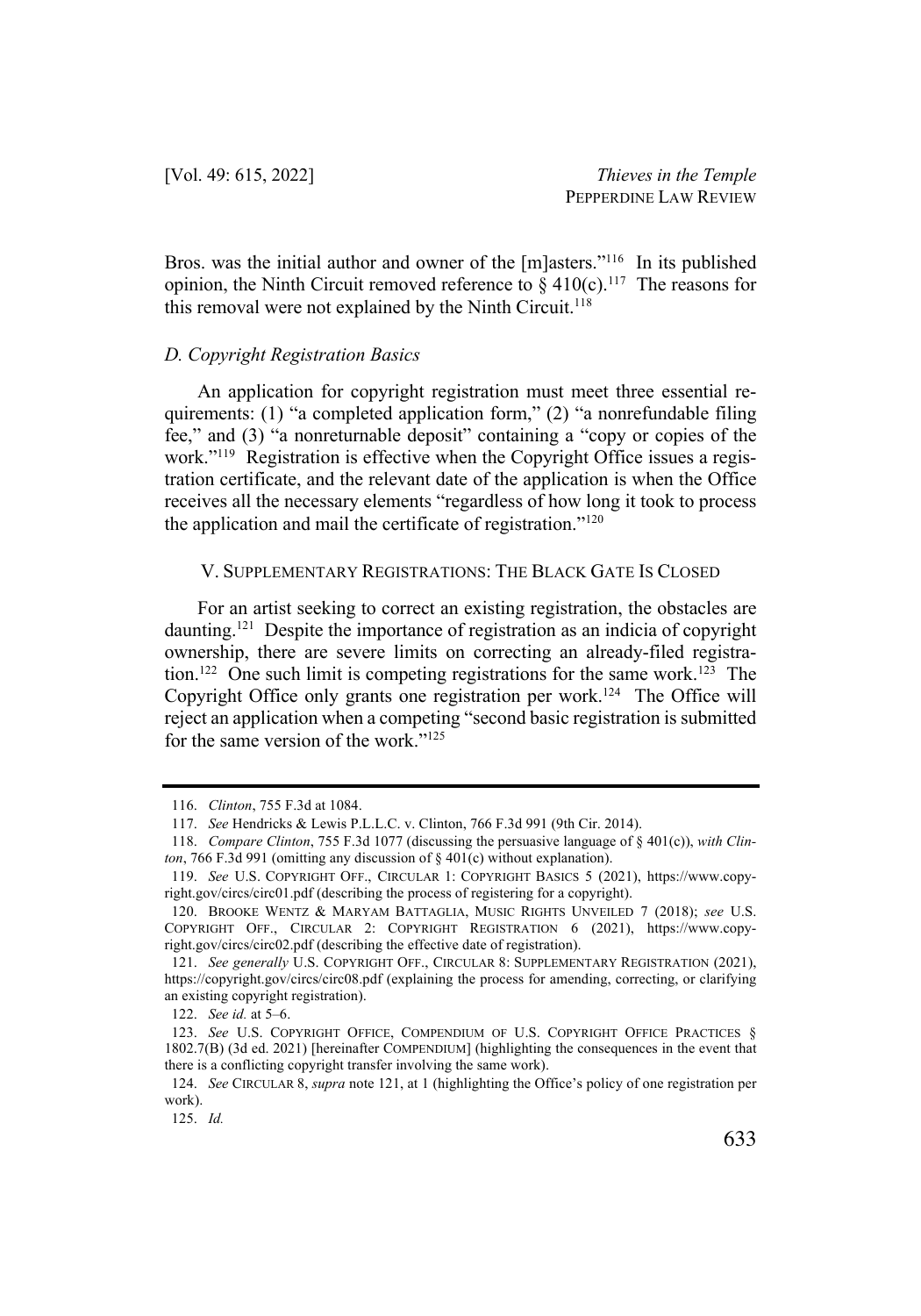"Supplementary registration is the only legal mode permitting authors and claimants" to correct or amplify the information on a basic registration.<sup>126</sup> Per the Copyright Office, "[s]upplementary registration does not cancel or replace the original registration or the registration number. Nor does it change or remove the information contained in the original registration."127

Supplementary registrations are designed to correct errors in the original registration, such as spelling errors in the basic registration, to make name or address changes, and to make changes in a title to work.<sup>128</sup> More ominously, a supplemental registration can add a missing author or co-claimant and clarify the claim to copyright in the work.<sup>129</sup> Supplementary registrations cannot be used to reflect changes in the ownership of a work or to challenge the validity of a basic registration.<sup>130</sup> Indeed, there is no established mechanism to challenge a false registration through the U.S. Copyright Office.<sup>131</sup>

## VI. AIN'T NOBODY GOT TIME FOR THAT: CRIMINAL PENALTIES FOR FALSE COPYRIGHT REGISTRATIONS: 17 U.S.C. § 506(E)

Criminal penalties are theoretically possible for false copyright claims; however, enforcement under 17 U.S.C. § 506(e) is nonexistent.<sup>132</sup> In filing a copyright registration application, applicants must make a "declaration . . . that the information provided within the application is correct to the best of [the applicant's] knowledge."<sup>133</sup> Generally, the Office "accept<sup>[s]</sup> the facts stated in the application."<sup>134</sup> If a party lies on a copyright registration, two possible avenues exist to remedy it. The first is a criminal copyright statute: 17 U.S.C.  $\S$  506(e).<sup>135</sup> The purpose of this statute is to "ensure the accuracy"

<sup>126.</sup> *Id.* 

<sup>127.</sup> *Id.*

<sup>128.</sup> *Id.* at 2.

<sup>129.</sup> *See* COMPENDIUM,*supra* note 123, § 1802.6(D) ("If two or more authors created the work and some of the authors of were not named in the basic registration, the names of the missing authors may be added to the registration record with a supplementary registration.").

<sup>130.</sup> *See* CIRCULAR 8, *supra* note 121, at 3.

<sup>131.</sup> *See Stopping Copyright Infringement*, U.S. COPYRIGHT OFF., https://www.copyright.gov/help/faq/faq-infringement.html (Mar. 10, 2010) (describing the Copyright Office as an office of records and registration, not an office that enforces laws or investigates claims of copyright infringement).

<sup>132.</sup> Jason Mazzone, *Copyfraud*, 81 N.Y.U. L. REV. 1026, 1029–30 (2006).

<sup>133.</sup> 37 C.F.R. § 202.3(c)(3)(iii) (2020).

<sup>134.</sup> COMPENDIUM,*supra* note 123, § 309.2 (noting the Office's general practice in regard to "facts stated in the application").

<sup>135.</sup> 17 U.S.C. § 506(e).

<sup>634</sup>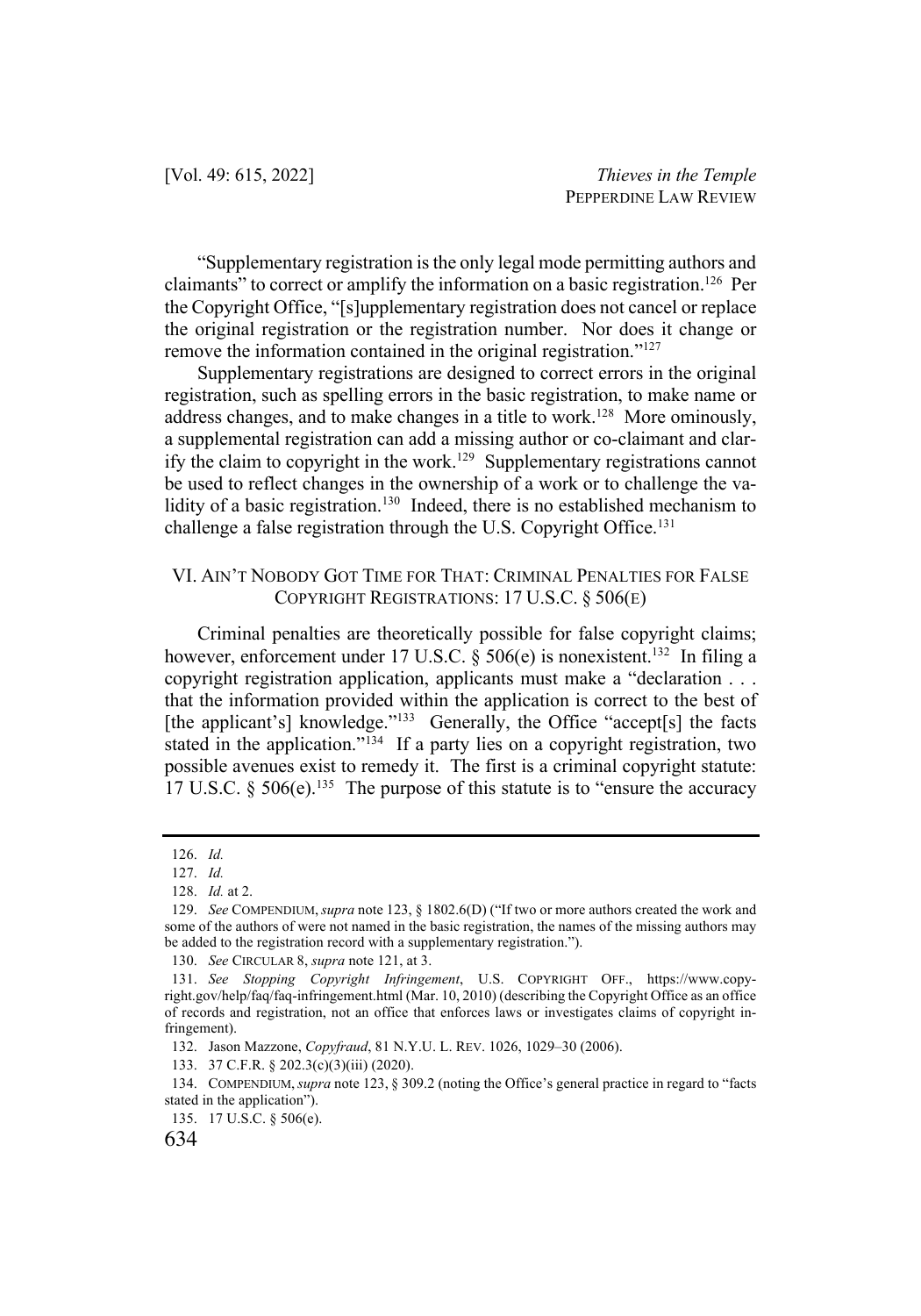of" copyright applications.136

"To establish a violation of  $\S$  506(e), the government must prove": "(1) that a false representation; (2) of a material fact; (3) was knowingly made; (4) in a copyright application or any written statement filed in connection with an application."<sup>137</sup> However,  $\S$  506(e) has two deficiencies. First, as a criminal statute, § 506(e) has no private right of action; only the government can bring a case under the statute.<sup>138</sup>

Secondly, the penalties under the statute are ridiculously low: "[v]iolations are punishable by a fine of up to  $$2,500."$ <sup>139</sup> The amount of the penalty cannot possibly serve as a deterrent to an unscrupulous registrant.<sup>140</sup> The statute is also rarely, if ever, enforced. My research has uncovered no evidence that the federal government has brought a claim against anyone, ever, under §  $506(e).$ <sup>141</sup>

#### VII. FRAUD ON THE COPYRIGHT OFFICE: 17 U.S.C. § 411

The criminal road to fighting back against copyright registration fraud is, as explained above, essentially closed. The federal government is not prosecuting perpetrators for false copyright filings. And in any event, the penalties on the criminal side are minimal.<sup>142</sup> As noted previously, the Copyright Office does not verify claims of copyright ownership.<sup>143</sup> Further, the Copyright Office "accepts the facts stated in the registration materials, unless they are contradicted by information provided elsewhere in the registration materials or in the Office's records."144

<sup>136.</sup> *Criminal Resource Manual 1801–1899*, *1856. Copyrights—False Representations—17 U.S.C. § 506(e)*, U.S. DEP'T OF JUST. ARCHIVES, https://www.justice.gov/archives/jm/criminal-resourcemanual-1856-copyrights-false-representations-17-usc-506e (Jan. 17, 2020) [hereinafter *Criminal Resource Manual*] (describing the purpose of 17 U.S.C. § 506(e)).

<sup>137.</sup> *Id.*

<sup>138.</sup> *Id.*

<sup>139.</sup> *Id.*

<sup>140.</sup> *See* Mihailis E. Diamantis, *Sentencing Fraud*, COMPLIANCE & ENFORCEMENT (Oct. 3, 2017), https://wp.nyu.edu/compliance\_enforcement/2017/10/03/sentencing-fraud/.

<sup>141.</sup> *See generally* Ricketts v. CBS Corps., 439 F. Supp. 3d 1199, 1225–26 (2020) (dismissing a plaintiff's § 506(e) claim for not asserting violations of those provisions); One Treasure Ltd. v. Richardson, 202 F. App'x 658, 661–62 (2006) (dismissing plaintiff's claim for lack of relevance); *see also*  Mazzone, *supra* note 132, at 1037.

<sup>142.</sup> *See supra* note 139 and accompanying text.

<sup>143.</sup> *See supra* notes 38–41 and accompanying text.

<sup>144.</sup> COMPENDIUM,*supra* note 123, § 602.4(C) (noting the Office's general practice regarding facts stated in the application).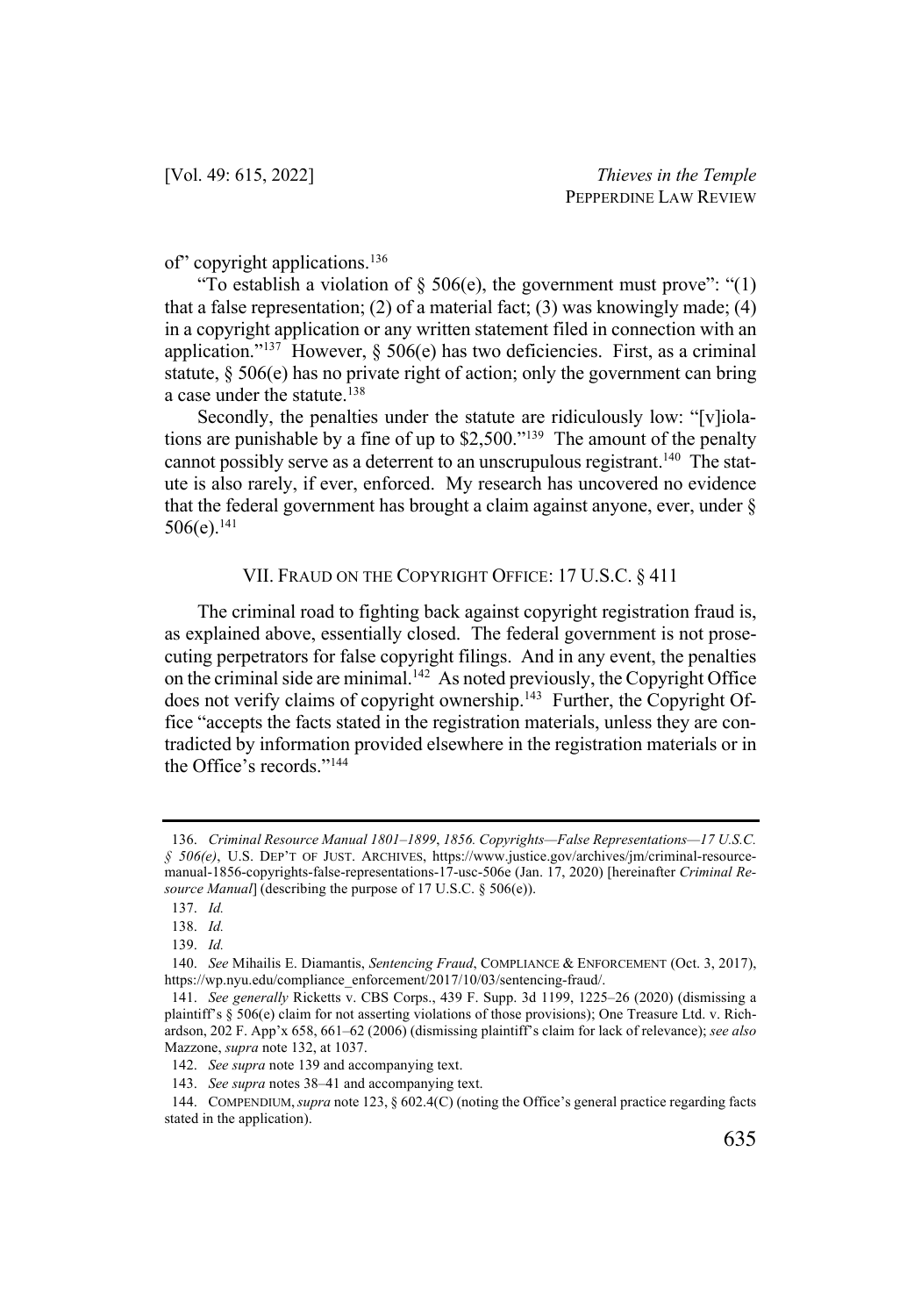Even more shockingly, "the [Copyright] Office does not conduct investigations or make findings of fact to confirm the truth of any statement made in an application."145 Combine the lax oversight around copyright registrations with the low penalties for knowing misstatements on a registration, and the result is a recipe for fraud.<sup>146</sup> The potential for false copyright registrations is even more salient given the long influence of organized crime in the American music industry.147

However, in § 411 of the Copyright Act, Congress provided a remedy for false copyright filings.<sup>148</sup> Section 411(b)(1) states:

> A certificate of registration satisfies the requirements of this section and section 412, regardless of whether the certificate contains any inaccurate information, unless—(A) the inaccurate information was included on the application for copyright registration with knowledge that it was inaccurate; and (B) the inaccuracy of the information, if known, would have caused the Register of Copyrights to refuse registra $tion.<sup>149</sup>$

# VIII. "HUSTLING" REGISTRATION ERRORS: INVALIDATING A REGISTRATION UNDER § 411(B)(1)

A possible sanction for knowingly including false information on a copyright registration is a declaration of invalidity by the courts.<sup>150</sup> However, courts rarely invalidate copyrights.<sup>151</sup> Courts that have construed  $§$  411(b)

<sup>145.</sup> *Id.* Professor Gervais makes a powerful point about copyright registration: "copyright registration does nothing to ensure that the work was not plagiarized, or that it does not substantially copy another existing work." Gervais & Renaud, *supra* note 93, at 1495.

<sup>146.</sup> *See supra* Part VI (discussing the lax framework of criminal penalties for copyright fraud and how it does not serve as a deterrent for fraud).

<sup>147.</sup> *See, e.g.*, WILLIAM KNOEDELSEDER, STIFFED: A TRUE STORY OF MCA, THE MUSIC BUSINESS, AND THE MAFIA (1993); Richard Harrington, *Making Music with the Mob*, WASH. POST (Apr. 11, 1993), https://www.washingtonpost.com/archive/entertainment/books/1993/04/11/making-musicwith-the-mob/615b947e-ef2c-40e7-b53d-9cfe0d56f42f/.

<sup>148.</sup> 17 U.S.C. § 411 (establishing a remedy for false copyright filings).

<sup>149.</sup> *Id.* § 411(b)(1).

<sup>150.</sup> *Id.*; *see* Morton David Goldberg & Richard Dannay, *Fraud on the Copyright Office: Its Use and Misuse as a Defense in Copyright Infringement Actions*, 44 N.Y.U. L. REV. 540, 542 (1969) (demonstrating that courts can use invalidity as a possible sanction for false copyright registration).

<sup>151.</sup> *See, e.g.*, Roger D. Blair & Thomas F. Cotter, *The Elusive Logic of Standing Doctrine in Intellectual Property Law*, 74 TUL. L. REV. 1323, 1372 n.225 (2000) (noting that "the existing case law" reveals that "copyrights are invalidated only rarely in litigation").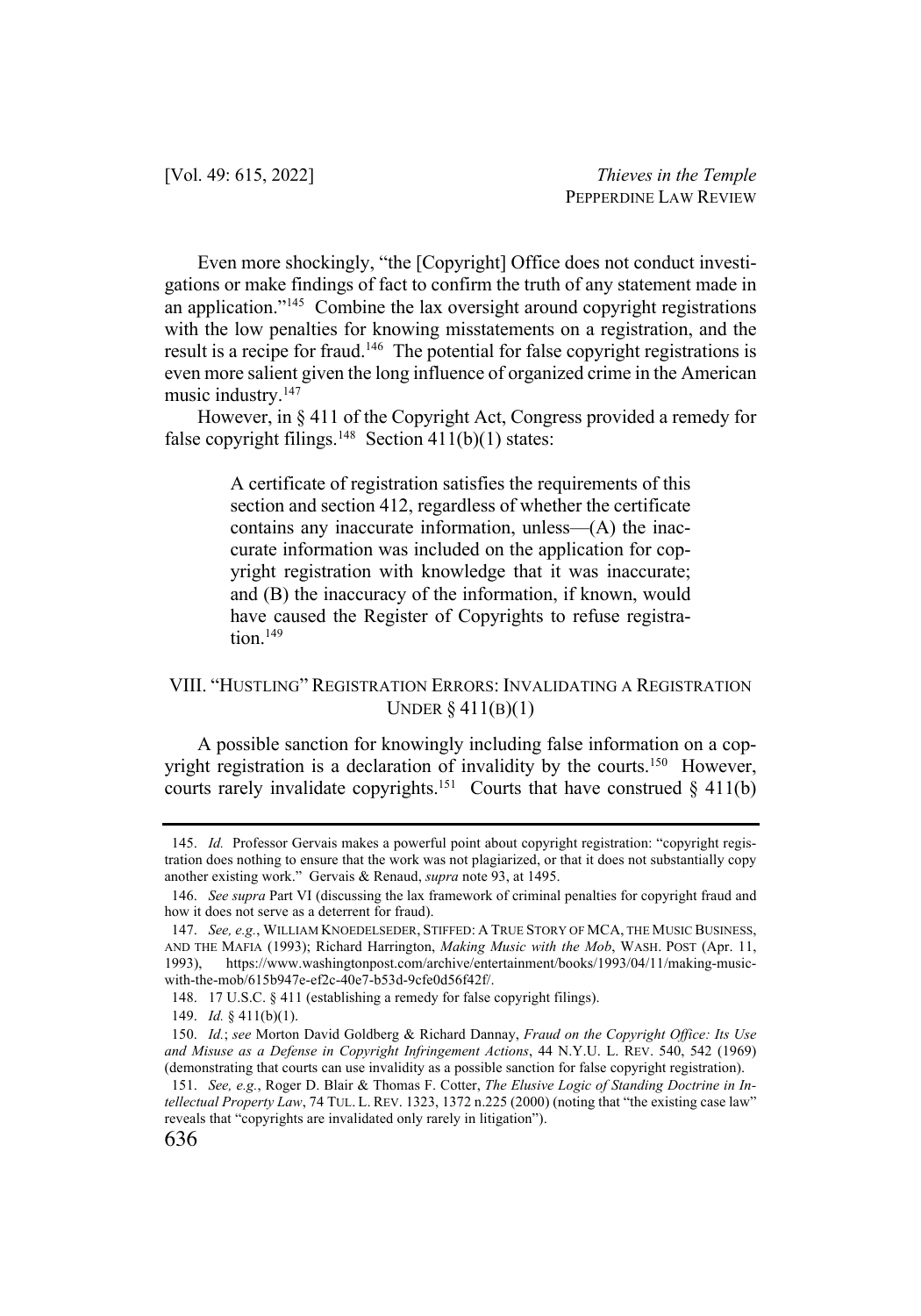have been inconsistent.<sup>152</sup> The Eleventh Circuit has held that to invalidate a registration, a claimant must demonstrate actual fraud.<sup>153</sup> In a case involving the hip-hop song *Hustlin'* by rapper Rick Ross, <sup>154</sup> the district court, of its own accord, found fault with errors in the plaintiff's three copyright registrations.<sup>155</sup>

Plaintiff Rick Ross held three registrations issued for the *Hustlin'* song.156 The first copyright registration incorrectly stated that the work was unpublished.157 The second registration provided an incorrect date of creation, specifying the creation date was 2006 when it was actually 2005, and "did not disclose that there was a prior registration."158 The third copyright registration contained the same errors as the first two, botching the date of creation and not disclosing the two prior registrations.<sup>159</sup> After chastising the district court for bringing up these issues on its own, the Eleventh Circuit set forth three elements required to prove copyright registration fraud: "(1) the application must contain inaccuracies, (2) the inaccuracies must be material, and (3) the applicant must have the required scienter of intentional or purposeful concealment."<sup>160</sup>

Rick Ross prevailed against invalidation of his copyright.<sup>161</sup> The Eleventh Circuit found that Ross did not defraud the copyright office and that the errors should not result in invalidation.<sup>162</sup> The court noted that " $[r]$ appers are

<sup>152.</sup> 17 U.S.C. § 411(b) (stating the statutory law for copyright registration and infringement protections).

<sup>153.</sup> Roberts v. Gordy, 877 F.3d 1024, 1030 (11th Cir. 2017) (holding that "in order to invalidate a registration . . . the applicant must have the required scienter of intentional or purposeful concealment").

<sup>154.</sup> *See generally* Bruce Britt, *Rick Ross, Miami's 'Teflon Don*,*'* BROADCAST MUSIC, INC. (Jan. 13, 2011), https://www.bmi.com/news/entry/rick ross miamis teflon don. The song appeared on Ross's debut album *Port of Miami* in 2006. *Id.* The album "shot to #1 on the pop and r&b charts. Fueled by its distinctive 'everyday I'm hustlin'' refrain, [*Hustlin'*] became the first ringtone ever to be certified platinum by the RIAA for sales of 1 million copies before the associated album had even been released." *Id.* 

<sup>155.</sup> *Roberts*, 877 F.3d at 1031. "Specifically at issue in the litigation was the beat drop 'every day I'm shuffling,' which defendants argued was a parody protected by the fair use doctrine." Tal Dickstein & Ava Badiee, *Roberts v. Gordy*, LOEB & LOEB LLP (Dec. 15, 2017), https://www.loeb.com/en/insights/publications/2018/01/roberts-v-gordy.

<sup>156.</sup> *Roberts*, 877 F.3d at 1026 (stating that Ross held three registrations for *Hustlin'*).

<sup>157.</sup> *Id.* at 1027 (discussing the first copyright registration).

<sup>158.</sup> *Id.*

<sup>159.</sup> *Id.* (discussing the issues with the third copyright registration).

<sup>160.</sup> *Id.* at 1030 (stating the copyright registration fraud test in the Eleventh Circuit).

<sup>161.</sup> *Id.* at 1031 (holding that the copyright registration was valid).

<sup>162.</sup> *Id.* (holding that Ross did not defraud the copyright office because he lacked the necessary scienter to invalidate the registration).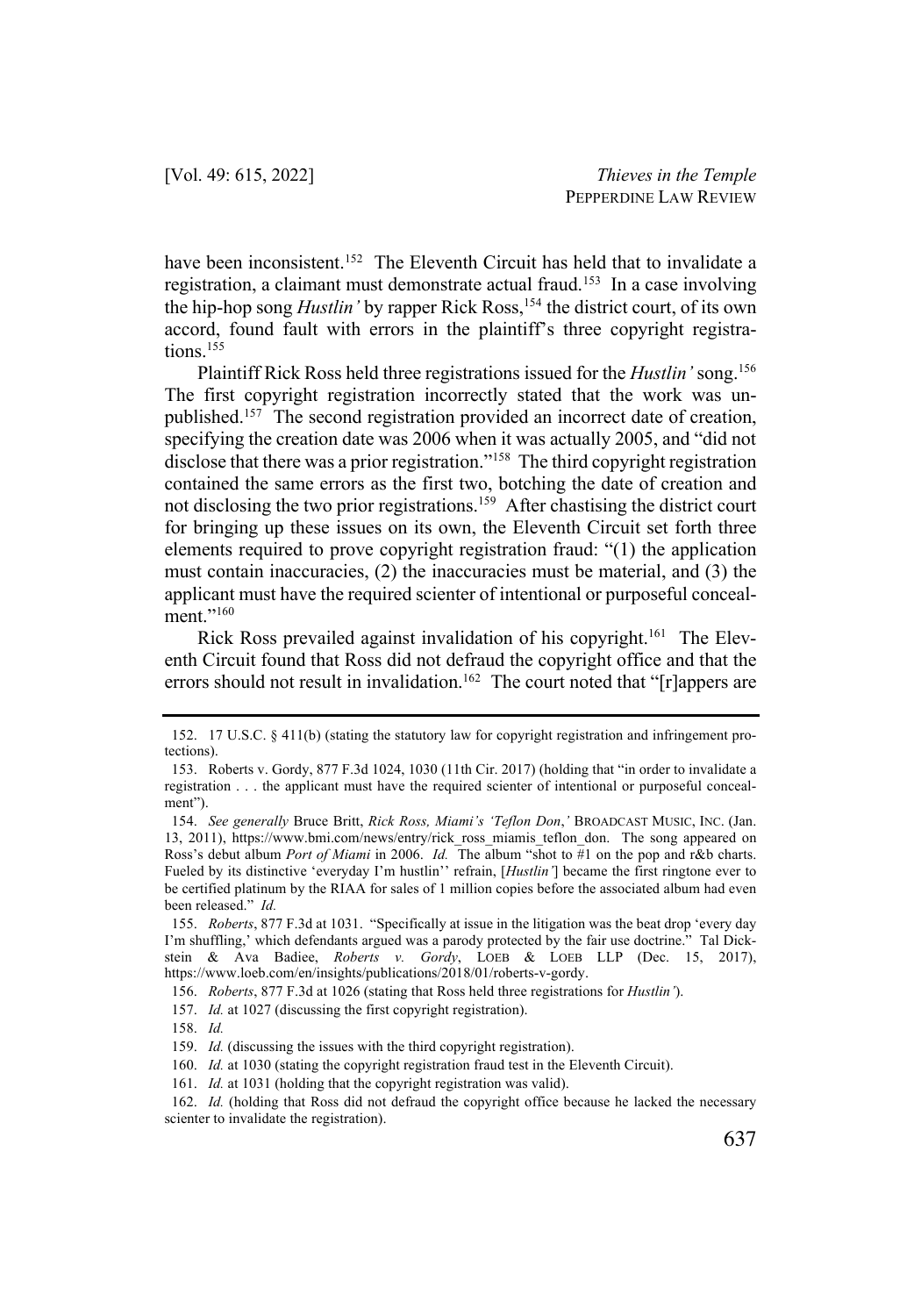skilled in poetry and rhythm—not necessarily in proper copyright registration procedures."163

In contrast, in the Ninth Circuit, a party seeking to invalidate a copyright registration does not have to show intent to defraud.164 Rather, the party seeking to invalidate the registration must show that "the inaccuracy of the information, if known, would have caused the Register of Copyrights to refuse registration."165

In *Gold Value International Textile, Inc. v. Sanctuary Clothing, L.L.C.*, the inaccurate information on the application was about publication of the work.166 The Ninth Circuit in *Gold Value* described the test it applies: (1) a plaintiff's certificate of registration contains inaccurate information; (2) "the inaccurate information was included on the application for copyright registration"; and (3) the inaccurate information was included on the application "with knowledge that it was inaccurate."<sup>167</sup>

Under Ninth Circuit precedent, "a district court is required to submit a request to the Register of Copyrights 'to advise the court whether the inaccurate information, if known, would have caused [it] to refuse registration."<sup>168</sup> In *Gold Value*, the Copyright Office, upon review, opined that it would not have registered the work if it had known of the representation of publication.<sup>169</sup>

A year later, the Ninth Circuit in *Unicolors*

flatly rejected the district court's requirement that H&M demonstrate that Unicolors intended to defraud the Copyright Office at the time of its application filing[] and pointed to the Ninth Circuit's 2019 ruling in *Gold Value [International] Textile, Inc. v. Sanctuary Clothing, LLC*, where it

<sup>163.</sup> *Id.* at 1030.

<sup>164.</sup> Gold Value Int'l Textile, Inc. v. Sanctuary Clothing, L.L.C., 925 F.3d 1140, 1146–48 (9th Cir. 2019) (discussing the Ninth Circuit's stance on intent to defraud in copyright registration invalidation). 165. *Id.* at 1144.

<sup>166.</sup> *Id.* at 1143 (quoting 17 U.S.C. § 411(b)) (discussing how the inaccurate information on the application was about the publication of the design collection).

<sup>167.</sup> *Id.* at 1144 (citing 17 U.S.C. § 411(b)).

<sup>168.</sup> Unicolors, Inc. v. H&M Hennes & Mauritz, L.P., 959 F.3d 1194, 1197 (9th Cir. 2020) (quoting 17 U.S.C. § 411(b)); Sarah Bro, *Copyright Office, Not Courts, Determines Validity of Registrations Containing Inaccurate Information*, NAT'L L. REV. (June 10, 2020) (citing Unicolors, Inc. v. H&M Hennes & Mauritz, L.P., 959 F.3d 1194, 1197 (9th Cir. 2020)), https://www.natlawreview.com/article/copyright-office-not-courts-determines-validity-registrations-containing-inaccurate.

<sup>169.</sup> *Gold Value*, 925 F.3d at 1143.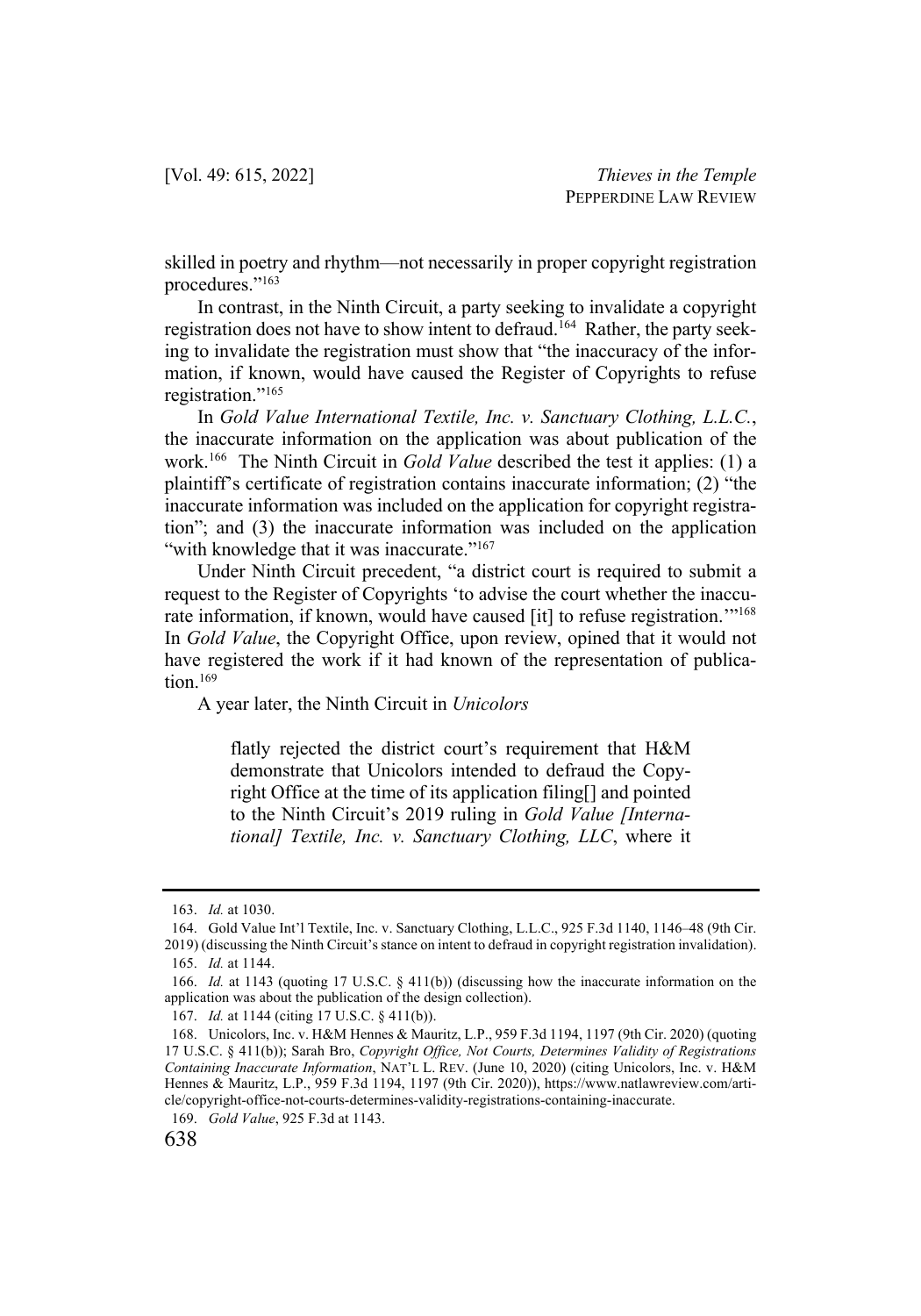clarified that there is no such intent-to-defraud requirement for copyright registration invalidation (and in doing so, rejected a series of Ninth Circuit cases that imply an opposite conclusion).170

#### IX. DARK HISTORY OF AFRICAN-AMERICAN ARTISTS AND COPYRIGHT **REGISTRATION**

Black artists innovated virtually every genre of popular music in the United States, going back to the ragtime era of the late 1800s to hip-hop music today.171 The influence of Black artists is so vast that "[d]escribing the African-American influence on American music in all of its glory and variety is an intimidating—if not impossible—task. African-American influences are so fundamental to American music that there would be no American music without them."<sup>172</sup>

Because the creators of these works were legally unsophisticated and often illiterate, copyright formalities such as registration put them at a severe disadvantage.<sup>173</sup> Grafted onto the legal requirements of copyright law were predatory music industry practices that required sharing of copyright ownership and credit.<sup>174</sup> By giving copyright ownership or royalties to noncreators, typically whites, these practices acted as a wealth transfer out of the pockets of Black artists and the Black community.<sup>175</sup> In the extended "race record" era of music production, where Black artists were offered different contractual terms and royalties than white artists, the burden fell heaviest on Black

<sup>170.</sup> Bro, *supra* note 168.

<sup>171.</sup> Neela Kartha, Comment, *Digital Sampling and Copyright Law in a Social Context: No More Colorblindness!!*, 14 UNIV. OF MIA. ENT. & SPORTS L. REV. 218, 219–24 (1997) (providing a history of the influence of Black artists on music in the United States, genre by genre).

<sup>172.</sup> Steven Lewis, *Musical Crossroads: African American Influence on American Music*, SMITHSONIAN MUSIC (Sept. 2016), https://music.si.edu/story/musical-crossroads.

<sup>173.</sup> *See* Greene, *supra* note 49, at 354 (noting that the 1909 Copyright Act included complex requirements for copyright registration, causing "artists unfamiliar with legal requirements" to lose out on "their economic rights to copyright protection"); c*f.* Hines, *supra* note 94, at 476 (discussing how the 1909 Copyright Act required "a standard written musical notation of the work" to be submitted with copyright registration, causing literacy to prevent Black rag musicians from profiting from their work).

<sup>174.</sup> *See* Greene, *supra* note 49, at 377 (discussing predatory music industry practices).

<sup>175.</sup> Greene, *supra* note 49, at 353–54 (discussing how under the 1909 Copyright Act, registration "could list a claimant other than the author as the copyright owner," which caused many Black artists to share copyright ownership with "a non-creator who was clever enough to secure copyright on the works").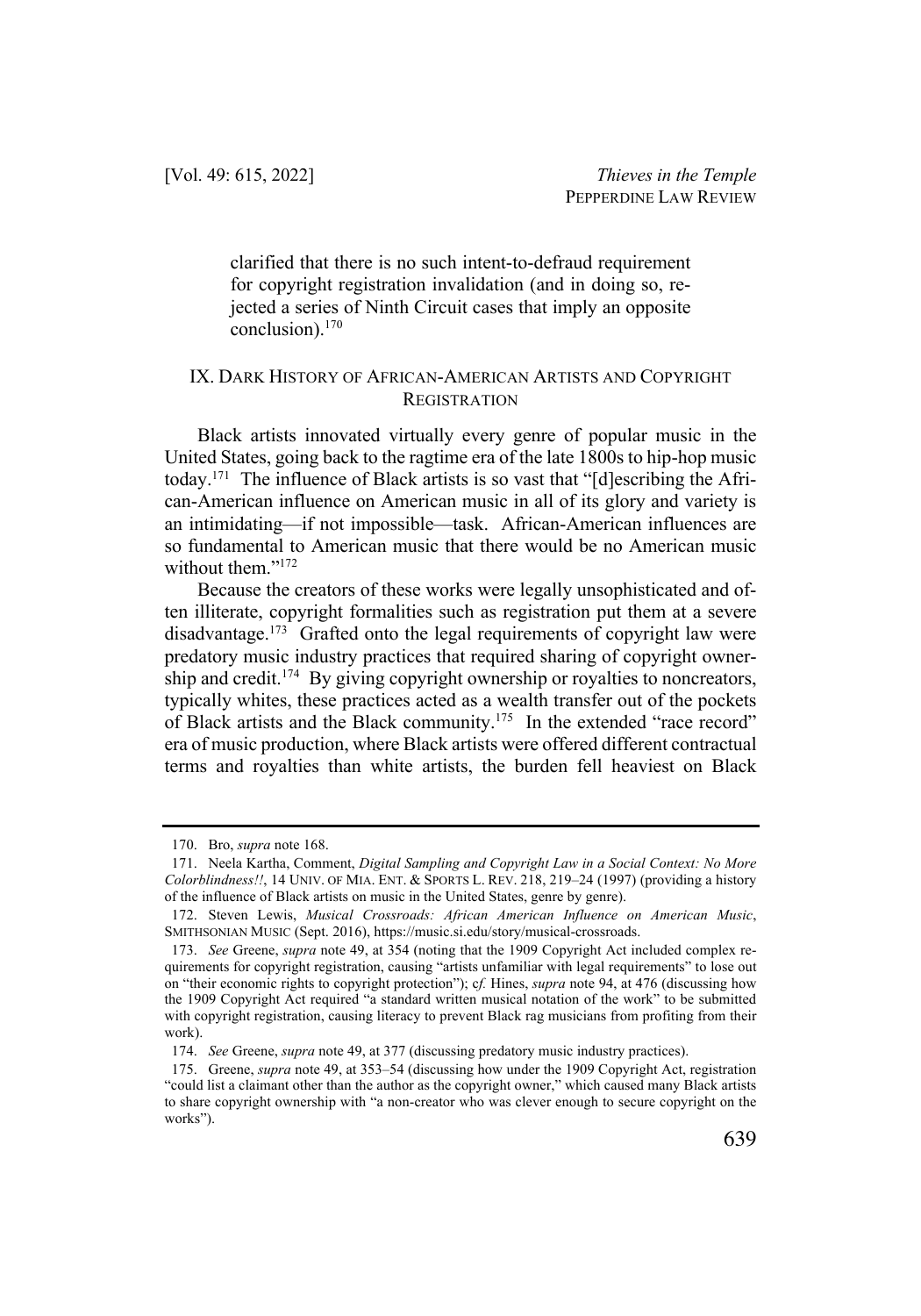innovators in music.176

Credit sharing meant that African-American composers had to share copyright with noncreators.<sup>177</sup> For example, Elvis Presley was not a composer.<sup>178</sup> Many of his greatest hits, including *Don't Be Cruel*, *All Shook Up*, and *Return to Sender* were penned by Otis Blackwell, an African-American composer. 179 *Don't Be Cruel* was the first of three songs for which Blackwell shared writing credit with Presley.180 According to Blackwell, "'I was told that I would have to make a deal [to share writing and copyright credit with Presley].' . . . Many have argued that Presley's management virtually stole half of the writer royalties on [*Don't Be Cruel*], all of which should have gone to Blackwell."181 This type of copyright fraud, layered with a thick coat of discrimination, was part of a pattern and practice in the American music industry.<sup>182</sup>

Similarly, Little Richard was bamboozled by producers into sharing songwriting credit for his seminal hit *Tutti Frutti*. <sup>183</sup> According to Little Richard,

180. *Id.*

<sup>176.</sup> *See* Matt Stahl & Olufunmilayo Arewa, *Denying Black Musicians Their Royalties Has a History Emerging Out of Slavery*, CONVERSATION (May 12, 2021, 1:18 PM), https://theconversation.com/denying-black-musicians-their-royalties-has-a-history-emerging-out-of-slavery-144397 (noting that Black recording artists have historically been dealt "adverse contractual terms"); Erin Blakemore, *How 'Race Records' Turned Black Music into Big Business*, HISTORY, https://www.history.com/news/race-records-bessie-smith-big-bill-broonzy-music-business (Feb. 22, 2019) (discussing the "race record" history of music production).

<sup>177.</sup> *See* Greene, *supra* note 49, at 341, 354–55.

<sup>178.</sup> *8 Elvis Presley Facts So Crazy You Might Not Believe Them*, PLAYBACK.FM, https://playback.fm/trivia/crazy-elvis-facts (last visited Dec. 28, 2021) ("Elvis recorded more than 600 songs in his music career but did not write a single song (impossible to confirm, but he was given co-writing credit on many songs because his label demanded songwriters give up 50% of the credit before Presley would record it)."); *see also*, *Elvis Presley Music*, ELVISPRESLEYPHOTOS.COM, https://www.elvispresleymusic.com.au/ep-music.html (last visited Dec. 28, 2021) ("Elvis, through his own publishing companies (Elvis Presley Music, Gladys Music, Whitehaven Music[,] and Elvis Music, Inc.) was part owner (typically half or third) of a great many of the songs he recorded and even some songs he did not record.").

<sup>179.</sup> *Otis Blackwell . . . His Music Fueled the Elvis Machine in the Fifties*, ELVIS HISTORY BLOG, http://www.elvis-history-blog.com/otis-blackwell.html (last visited Dec. 28, 2021).

<sup>181</sup> *Id.*; *see* ERIC CHARRY, A NEW AND CONCISE HISTORY OF ROCK AND R&B THROUGH THE EARLY 1990S, at 55 (2020) (quoting *Otis Blackwell, 70; Wrote Hits for Presley and Others*, N.Y. TIMES (May 9, 2002), https://nytimes.com/2002/05/09/arts/otis-blackwell-70-wrote-hits-for-presleyand-others.html).

<sup>182.</sup> *See, e.g.*, Greene, *supra* note 49, at 375–76 (explaining how in practice the copyright system in America discriminates against African-American artists).

<sup>640</sup> 183. *See id.* at 376 & n.173 ("Rock pioneer Little Richard sold his publishing rights to the record company for fifty dollars, 'and part of that deal seems to have included the addition of a mystery name . . . to the songwriting credits.'" (quoting JIM DAWSON & STEVE PROPES, WHAT WAS THE FIRST ROCK AND ROLL RECORD? 189 (1992))); *see also* Carlie Porterfield, *How Little Richard Was Exploited by a Bad Record Deal and Never Fully Cashed In*, FORBES (May 9, 2020, 4:12 PM),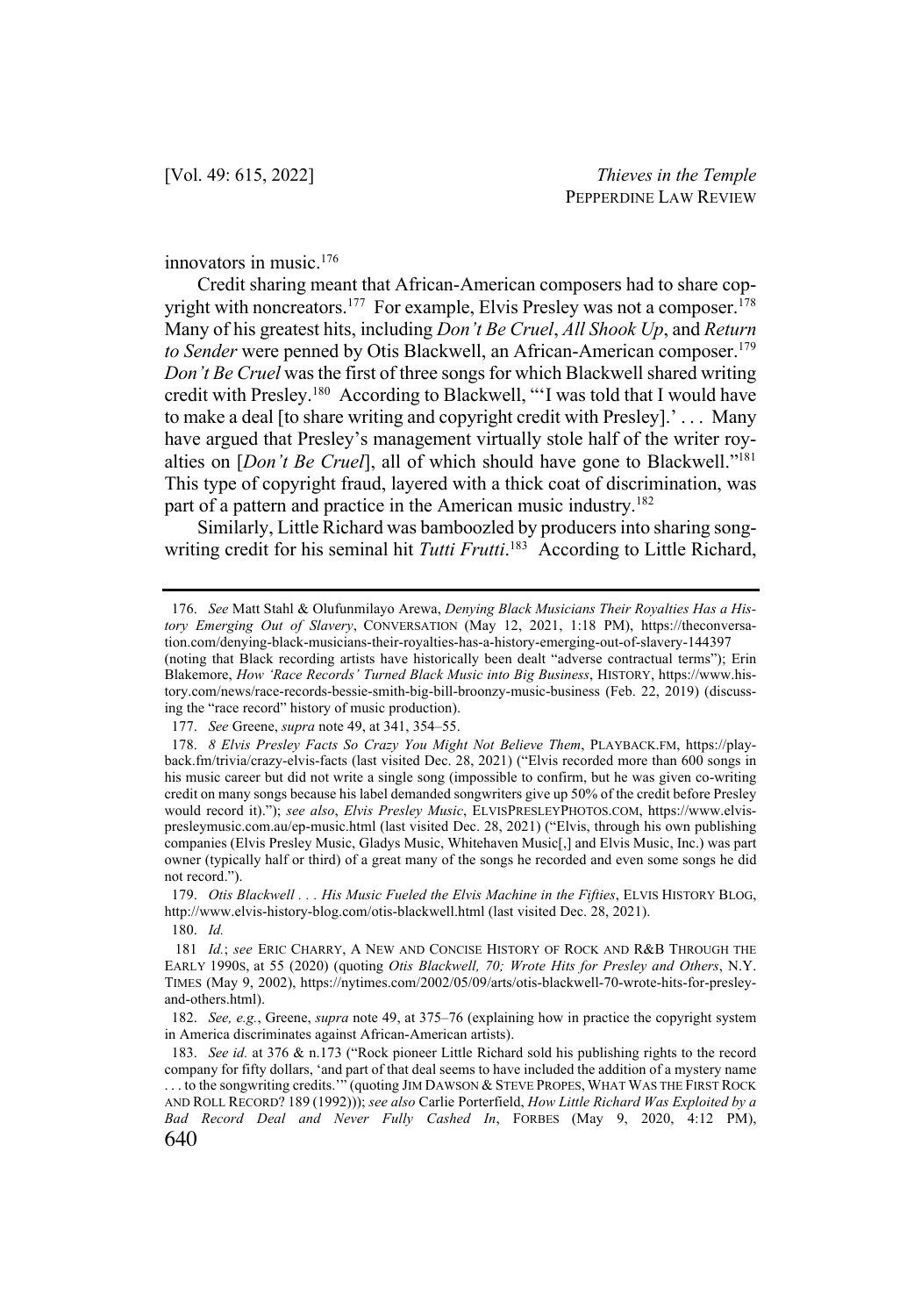"[t]he publishing rights were sold to the record label before the record was even released. [*Tutti Frutti*] was sold to Specialty for \$50."184

The dynamic of registration fraud and Black artists is not mentioned in copyright law cases. But it is buried in otherwise famous cases. For example, *Merchant v. Levy* is a famous case on the issue of the copyright statute of limitations.<sup>185</sup> The plaintiff Merchant was one of the Teenagers in the iconic doo-wop group Frankie Lymon and The Teenagers. <sup>186</sup> In 1956, the group scored a hit record with their song *Why Do Fools Fall in Love* (*Fools*). 187 *Fools* became a pillar of rock and roll, and Frankie Lymon and The Teenagers deeply influenced legendary artists from Ronnie Spector, the Beach Boys, and Diana Ross to the Jackson 5 and George Clinton, the King of Funk.<sup>188</sup>

In *Merchant*, the plaintiffs unsuccessfully challenged predatory copyright practices, alleging that the defendant, Roulette Records, Inc., "participated in wrongfully withholding from [p]laintiffs their interest in the copyright [of *Fools*]."189 The Second Circuit in *Merchant* noted that

> Merchant and Santiago [were] two of the original members of the singing group "The Teenagers," which was formed in 1955. Plaintiffs testified that in 1955 they jointly wrote the initial version of the song *Fools*. Frankie Lymon made a number of changes to the song when he subsequently joined the group, which then became known as "Frankie Lymon and The Teenagers." The jury found that Merchant, Santiago, and Lymon were co-authors of *Fools*. 190

190. *Id.* at 52.

https://www.forbes.com/sites/carlieporterfield/2020/05/09/how-little-richard-was-exploited-by-abad-record-deal-and-never-fully-cashed-in/?sh=793d0f3a4d96.

<sup>184.</sup> *See* Porterfield, *supra* note 183.

<sup>185.</sup> 92 F.3d 51 (2d Cir. 1996).

<sup>186.</sup> *Id.* at 52.

<sup>187.</sup> *Id.* at 52–53 (identifying *Fools* as a hit song, which was recorded in 1956 by The Teenagers). 188. *See* Shaun Ponsonby, *Why Do Fools Fall in Love—Frankie Lymon and the Most Important Song in Pop History*, GETINTOTHIS (Feb. 10, 2017), https://www.getintothis.co.uk/2017/02/fools-falllove-frankie-lymon-important-song-pop-history. *See generally* Nathan Leigh, *George Clinton: The King of Funk*, AFROPUNK (Jun. 25, 2011), https://afropunk.com/2011/06/george-clinton-the-king-offunk/ ("George Clinton's name is synonymous with funk. The mastermind behind the supergroup Parliament-Funkadelic (now known as the P-Funk All Stars), Clinton released 19 albums from 1970 [to] 1981 that defined funk and kickstarted the Afrofuturist movement. In a career that's spanned over 50 years, he's influenced everything from NWA to the Red Hot [Chili] Peppers, from Fishbone to the Big Boys, and been sampled by nearly every hip hop artist in the history of the genre.").

<sup>189.</sup> *Merchant*, 92 F.3d at 53 n.1.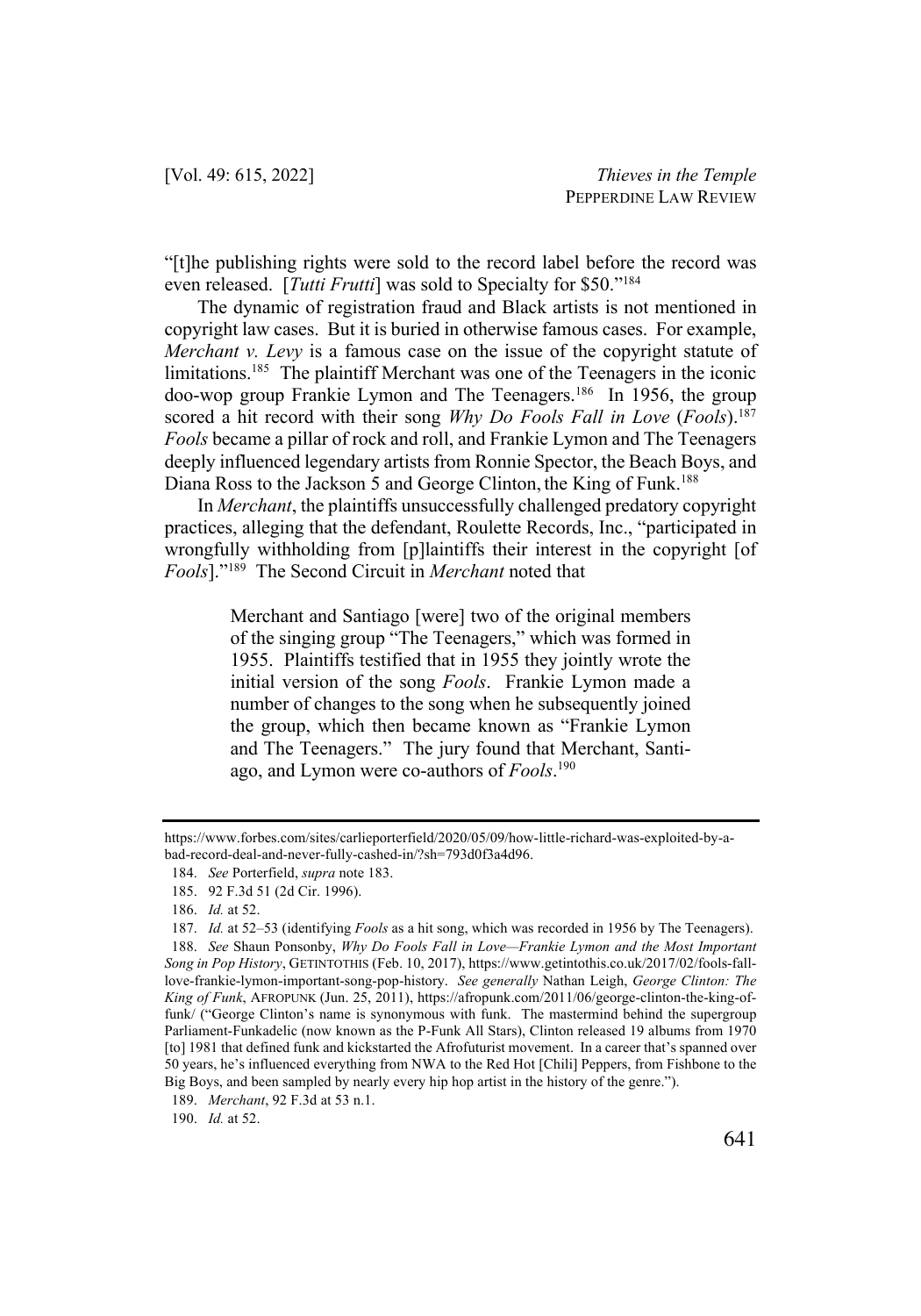However, the owner of the record company that recorded *Fools*, George Goldner, registered the copyright for *Fools* in his and Lymon's names, telling the youths that only two authors could be on the registration.<sup>191</sup> Goldner later wrote to the Copyright Office in 1965 and asserted "that [Morris] Levy, rather than Goldner, had coauthored *Fools* with Lymon."192 The Copyright Office then changed the ownership of *Fools*, in essence handing the copyright to "Levy's company, Big Seven Music."193

In court, both Merchant and fellow Teenager Santiago testified that Morris Levy had threatened them when they inquired about royalties.<sup>194</sup> Levy did not write *Fools* but, as was customary in the "race record" music industry, insisted on copyright credit.195

When questioned about how he ended up being credited as a writer on *Fools* (recorded by "a group Levy had met only months *after* the song had been recorded"), Levy outlined his own creative process: "You get together, you get a beat going, you put music and words together. I think I would be misleading you if I said I wrote songs, per se, like Chopin."196 Levy in essence admitted that he was not a songwriter of *Fools*. 197 Yet, the Second Circuit held that the three-year statute of limitations barred Merchant's claim.<sup>198</sup> "Although *Fools* became a massive hit and continues to be popular today (Diana

<sup>191.</sup> *Id.* The artists "relied upon Goldner to handle the formalities of copyrighting the song, and . . . Goldner informed them that only two of the three authors could be listed on the copyright. Subsequently, Goldner filed the [*Fools*] copyright with the Copyright Office in 1956, listing himself and Lymon as sole co-authors." Gary Johnson, *Frankie Lymon's Tombstone Blues 6: The Decisions*, MICH. ROCK & ROLL LEGENDS: DR. J'S BLOG (Apr. 22, 2021, 10:37 AM), https://michiganrockandrolllegends.com/index.php/blog/422-frankie-lymon-s-tombstone-blues-pt-6-the-decisions.

<sup>192.</sup> *Merchant*, 92 F.3d at 53. "Morris Levy . . . had been claiming copyrights for years, collecting royalties on songs he didn't write by Chuck Berry, Tommy James[,] and many others." *Why Do Fools Fall in Love?*, SONGFACTS, https://www.songfacts.com/facts/frankie-lymon-the-teenagers/why-dofools-fall-in-love (last visited Dec. 28, 2021).

<sup>193.</sup> *Merchant*, 92 F.3d at 53 (footnote omitted).

<sup>194.</sup> *Id.* (stating plaintiffs testified that Levy threatened Santiago in 1969 and threatened to kill Merchant in 1977).

<sup>195.</sup> *See id.* ("Goldner stated that Levy, rather than Goldner, had co-authored *Fools* with Lymon. The copyright registration was amended to reflect this statement and, thereafter, the copyright was held by Levy's company . . . .").

<sup>196.</sup> Jonathan Karp, *The Hit Man*, JEWISH REV. OF BOOKS (2016), https://jewishreviewofbooks.com/articles/2144/the-hit-man/ ("Called upon in court to explain how he contributed to the epic hit [*Why Do Fools Fall in Love*] by Frankie Lymon and the Teenagers . . . Levy outlined his own creative process . . . ."). Interestingly, Levy was also instrumental in the distribution of the iconic rap hit *Rapper's Delight* for the Sugar Hill Record Label in the late 1970s. *Id.*

<sup>197.</sup> *See id.*

<sup>198.</sup> *Merchant*, 92 F.3d at 52.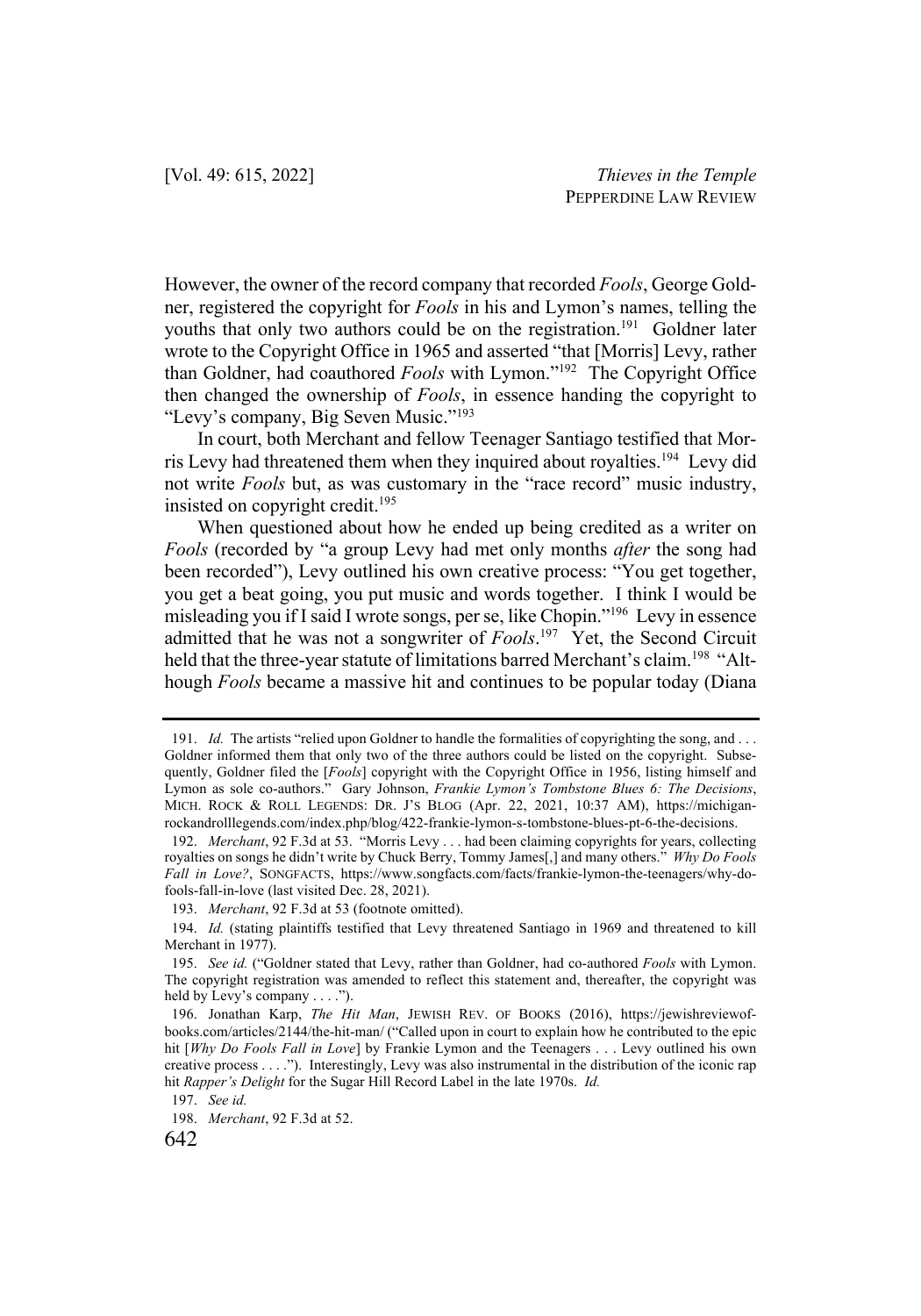Ross [later] recorded a popular version), [The Teenagers] have never received any royalties from their claimed co-authorship of *Fools*."199

#### *A. Victor Willis, Y.M.C.A., and False Copyright Registrations*

In 2012, Victor Willis, the front man, lead singer, and composer for the iconic 1970s group the Village People became one of the first artists to successfully terminate his grant of rights under the 1976 Copyright Act's recapture provisions.200 Willis composed the hit songs *Y.M.C.A.*, *Macho Man*, and *In the Navy* as a member of the Village People.<sup>201</sup>

The narrow issue in the case *Scorpio Music S.A. v. Willis* was "whether, in a case where joint authors of a work transfer their respective copyright interests through separate agreements, a single author may alone terminate his separate grant of his copyright interest in the joint work or whether a majority of all the authors is necessary to terminate that grant."202 His victory in navigating the treacherous maze of copyright termination formalities was widely, and rightly, celebrated as a landmark win for composers.<sup>203</sup>

However, less known or discussed was a false copyright claim lurking in

<sup>199.</sup> *Id.* at 53 (stating that The Teenagers were not compensated for their co-authorship of *Fools*). 200. Scorpio Music S.A. v. Willis, No. 11-cv-1557, 2012 WL 1598043, at \*1–2 (S.D. Cal. May 7, 2012) ("Defendant Victor Willis is the original lead singer of the Village People. This lawsuit concerns Willis's attempt to terminate his post–1977 grants to Can't Stop Music of his copyright interests in 33 musical compositions . . . ."); *see also* Scorpio Music (Black Scorpio) S.A. v. Willis, No. 11cv1557, 2013 WL 790940, at \*1 (S.D. Cal. Mar. 4, 2013) (clarifying that plaintiffs filed an amended complaint to limit Willis's recovery upon termination of the copyright Act in 2012).

<sup>201.</sup> *Scorpio Music*, 2012 WL 1598043, at \*1.

<sup>202.</sup> *Id.* at \*2.

<sup>203.</sup> *See, e.g.*, Amy Gilbert, Note, *The Time Has Come: A Proposed Revision to 17 U.S.C. § 203*, 66 CASE W. RES. L. REV. 807, 829 (2016) ("As one commentator has noted, '[t]o say this decision will send shock waves through the record industry [as] artists [are] seeking to take back their copyrights is an understatement.'" (quoting Eriq Gardner, *Village People Songwriter Victor Willis Wins Case over Termination of 'Y.M.C.A.' Rights*, HOLLYWOOD REP. (May 8, 2012, 10:32 AM), http://www.hollywoodreporter.com/thr-esq/village-people-ymcalawsuit-victor-willis-321576));

Leslie A. Gordon, *Jury Sides with 'the Cop' in Copyright Question over a Village People Hit*, A.B.A. J. (July 1, 2015, 4:40 AM), https://www.abajournal.com/magazine/article/jury sides with the cop in copyright question over a village people hit (identifying the *Scorpio Music* case decision as a "'bright light' on the deficiencies of the Copyright Act [of 1976]"); Eriq Gardner, *Village People Songwriter Victor Willis Wins Case over Termination of 'Y.M.C.A.' Rights*, HOLLYWOOD REP. (May 8, 2012, 10:32 AM), https://www.hollywoodreporter.com/business/business-news/village-people-ymca-lawsuit-victor-willis-321576/ (describing the *Scorpio Music*  case as impactful); Larry Rohter, *A Copyright Victory, 35 Years Later*, CNBC (Sept. 13, 2013, 4:33 PM), https://www.cnbc.com/2013/09/11/ymca-songwriter-victor-willis-wins-copyright-case.html ("I'm hoping that other artists will get a good lawyer and get back the works that a lot of us gave away when we were younger, before we knew what was going on." (quoting Victor Willis)).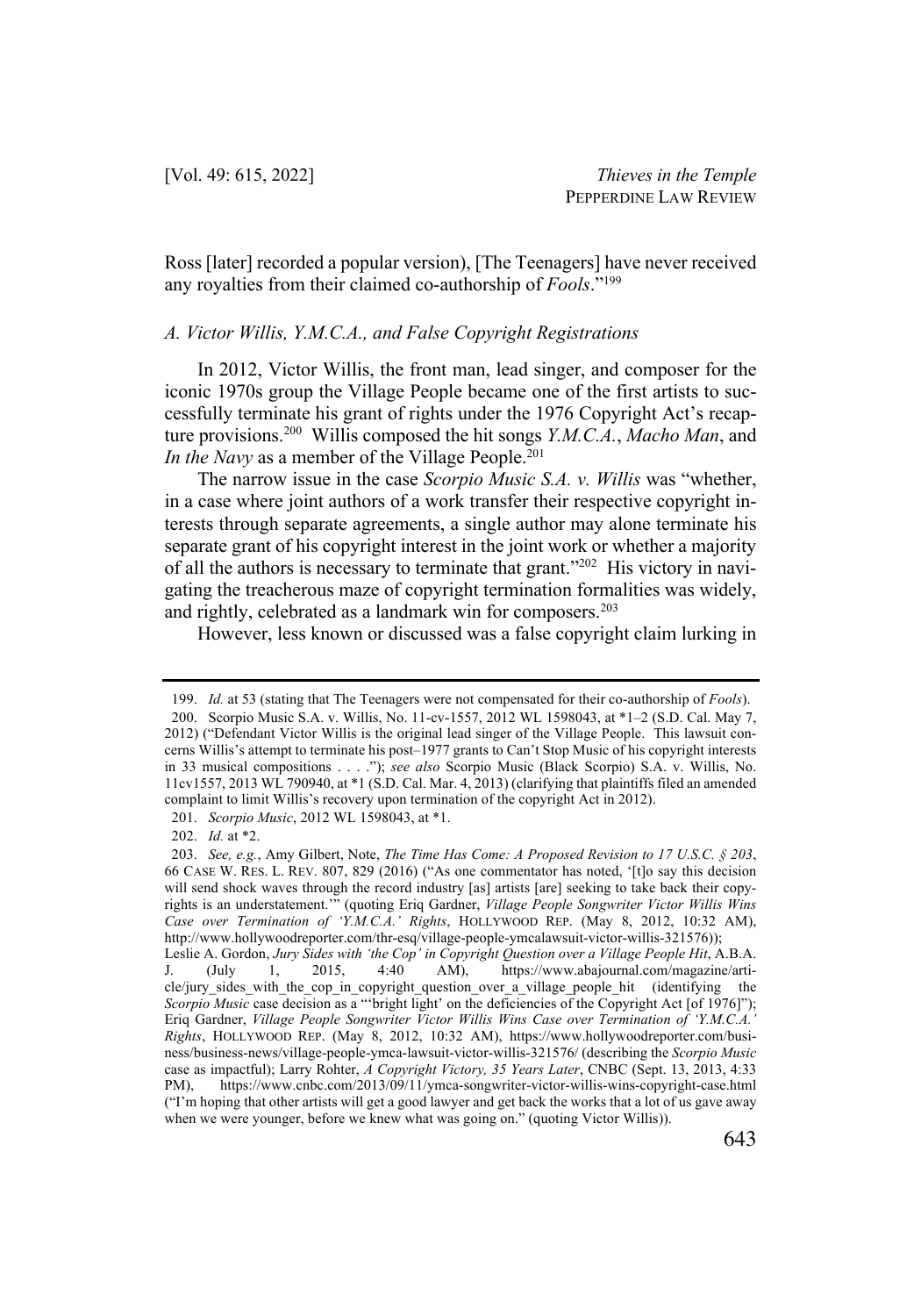Willis's copyright termination battle.<sup>204</sup> At a trial in San Diego, a jury decided that one of the authors listed on the copyright certificate for *Y.M.C.A.* and other compositions was, in fact, not a creator of the works.<sup>205</sup>

It seems unlikely that this issue of false registration would ever have been exposed but for the copyright termination battle.<sup>206</sup> It will be interesting to see if other false co-author registrations will surface in the context of copyright terminations.207

#### *B. Baby Got Backed Up: The Statute of Limitations and Ownership Claims*

As *Merchant v. Levy* illustrates, the statute of limitations foreclosing copyright ownership claims, coupled with the Copyright Office not verifying ownership claims in registrations, has produced unfair results.<sup>208</sup> A more recent example involved an ownership claim over the 1990s hit rap song *Baby Got Back.*<sup>209</sup> Sir Mix-a-Lot created the song in 1992; however, D.J. Punish claimed to have been a cocreator of the song.<sup>210</sup> D.J. Punish claimed he was unaware that the song had been registered solely in the name of Sir Mix-a-

<sup>204.</sup> *See* Eriq Gardner, *Odd Legal Question du Jour: Was 'Y.M.C.A' Originally French?*, HOLLYWOOD REP. (Mar. 6, 2013, 2:36 PM), https://www.hollywoodreporter.com/business/businessnews/odd-legal-question-du-jour-426365/ ("Willis claims that one of the co-authors, Henri Belolo, didn't contribute to the authorship or lyrics of 24 of the compositions.").

<sup>205.</sup> *See* Willis v. Scorpio Music (Black Scorpio) S.A., No. 15-cv-1078, 2016 WL 3460282, at \*1 (S.D. Cal. June 24, 2016) ("After a jury trial in February 2015, the Court issued a judgment that decreed that: (1) Belolo is not a joint author of 13 of the 24 Disputed Works (the '13 Compositions'), including [*Y.M.C.A.*] . . . .").

<sup>206.</sup> *See* Gordon, *supra* note 203 (discussing the "convoluted area of law" addressed in the *Willis*  case).

<sup>207.</sup> *See generally* COMPENDIUM, *supra* note 123, § 1802.6(F) ("A supplementary registration may be used to correct an error in the basic registration . . . . If the wrong claimant was named in the basic registration . . . a statement may be added to the registration record to clarify that the name provided in the basic registration is incorrect . . . .").

<sup>208.</sup> Merchant v. Levy, 92 F.3d 51, 52 (2d Cir. 1996) (denying copyright claim based on statute of limitations); *see also* COMPENDIUM, *supra* note 123, § 503.2–.3 ("The U.S. Copyright Office only examines the authorship that is explicitly claimed in the application. It does not examine any authorship that is not claimed in the application, and therefore, no *prima facie* presumption should apply to unclaimed authorship that appears in the work.").

<sup>209.</sup> *See* Ford v. Ray, 130 F. Supp. 3d 1358, 1359 (W.D. Wash. 2015) (noting how David Ford— D.J. Punish—alleged he provided the "beats" and "scratching" for *Baby Got Back* but later discovered that Sir Mix-a-Lot had filed copyright registrations that did not identify him as a joint author).

<sup>210.</sup> *See* Bill Donahue, *Sir Mix-a-Lot Cut Former DJ Out of Royalties, Suit Says*, LAW360 (Mar. 23, 2015, 5:37 PM), https://www.law360.com/articles/634143/sir-mix-a-lot-cut-former-dj-out-of-royalties-suit-says (explaining David Ford's claims against Sir Mix-a-Lot). *See generally* Complaint at 8–10, Ford v. Ray, 130 F. Supp. 3d 1358 (W.D. Wash. 2015) (No. 15-cv-00432) (detailing Ford's claims against Ray and their working relationship).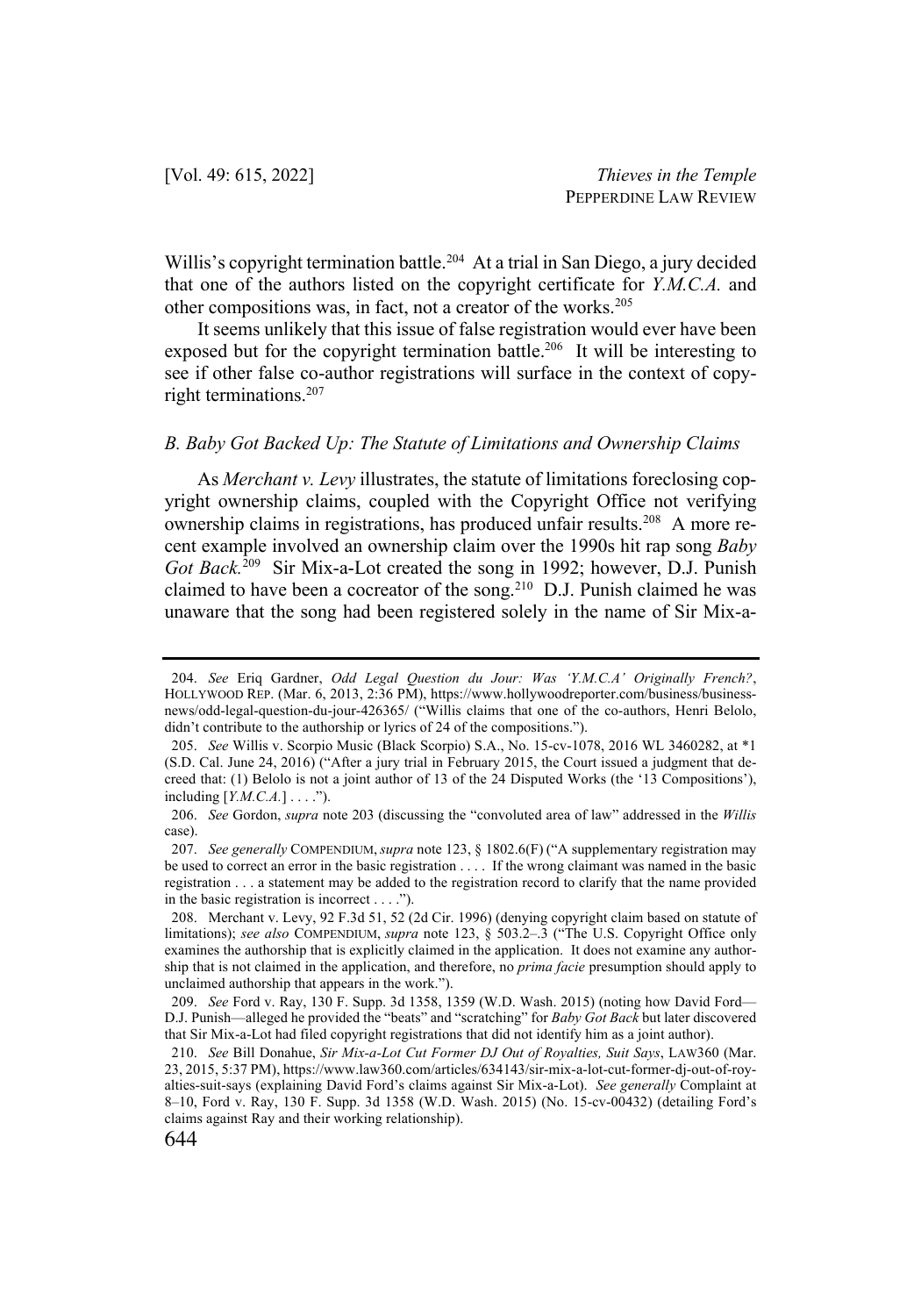# $Lot.<sup>211</sup>$

When rapper Nicki Minaj used a sample of the song on her hit record Anaconda, D.J. Punish sued, seeking to get on the registration.<sup>212</sup> However, his claim was dismissed pursuant to the statute of limitations.<sup>213</sup> Even worse, in a blistering opinion, the district court awarded attorney's fees to Sir Mix-a-Lot, stating that "Plaintiff's claim is frivolous or, at the very least, motivated by an unfair desire to cash in on the efforts of another."<sup>214</sup>

"Whatever his contributions to the sixteen joint works, plaintiff remained silent for two decades, never asserting that he was an author until a lucrative license was obtained by defendant."215 Did D.J. Punish co-author *Baby Got Back*? We will never know, but the real question is how many registered copyrights do not reflect true ownership of the works listed.

### *C. "Lifting" Jackie Wilson: Manager Nat Tarnopol*

The music industry, from its inception, has been connected to notorious mobsters and organized crime.<sup>216</sup> Jazz great Louis Armstrong was in essence controlled by mobsters early in his career.<sup>217</sup> Many mobsters exercised their influence in the music industry from jazz to rock music and hip-hop, but perhaps no one more so than Nat Tarnopol.<sup>218</sup> Nat Tarnopol was a record producer who worked with some of soul's greatest artists, including Jackie

<sup>211.</sup> See Donahue*, supra* note 210 ("Unbeknownst to Ford . . . [Sir] Mix-a-Lot filed copyright applications for . . . many of the songs that 'wrongly identified himself as the sole-author of the work' and made no mention of his DJ.").

<sup>212.</sup> *Id.* (noting how Ford discovered the problem when Nicki Minaj made headlines over how similar her *Anaconda* sounded to *Baby Got Back*).

<sup>213.</sup> *See Ford*, 130 F. Supp. 3d at 1361–62 ("[Ford's] claim of ownership to the tracks on *Mack Daddy* is therefore barred by the three[-]year statute of limitations.").

<sup>214.</sup> *Id.* at 1364; *see* June Williams, *Rapper Gets Fees for Frivolous Lawsuit*, COURTHOUSE NEWS SERV. (Oct. 29, 2015), https://www.courthousenews.com/rapper-gets-fees-for-frivolous-lawsuit/.

<sup>215.</sup> *Ford*, 130 F. Supp. 3d at 1364; *see* Williams, *supra* note 214. The judge was Judge Lasnik, the same judge who decided *Hendricks & Lewis, P.L.L.C. v. Clinton*, which authorized the expropriation of George Clinton's rights in his music. *See* Hendricks & Lewis, P.L.L.C. v. Clinton, No. C12- 0841RSL, 2012 WL 5947638, at \*1 (W.D. Wash. Nov. 27, 2012).

<sup>216.</sup> *See* Harrington, *supra* note 147 (exploring the history of the mob's involvement with the music industry).

<sup>217.</sup> *See* Chris Jones, *Behind a Great Trumpeter, the Notorious Joe Glaser*, CHI. TRIB. (Jan. 29, 2016, 5:00 AM), https://www.chicagotribune.com/entertainment/theater/ct-armstrong-jones-ae-0131- 20160128-column.html (discussing Armstrong's "gangster" manager, Glaser).

<sup>218.</sup> *See* Harrington, *supra* note 147; *see also* Robert Davis, *Jackie Wilson Story, Nat Tarnopol, Brunswick Records*, SOUL-PATROL, https://soul-patrol.com/jackie-wilson-story-nat-tarnopol-brunswick-records/ (last visited Dec. 28, 2021) (describing Tarnopol's role in musicians' careers).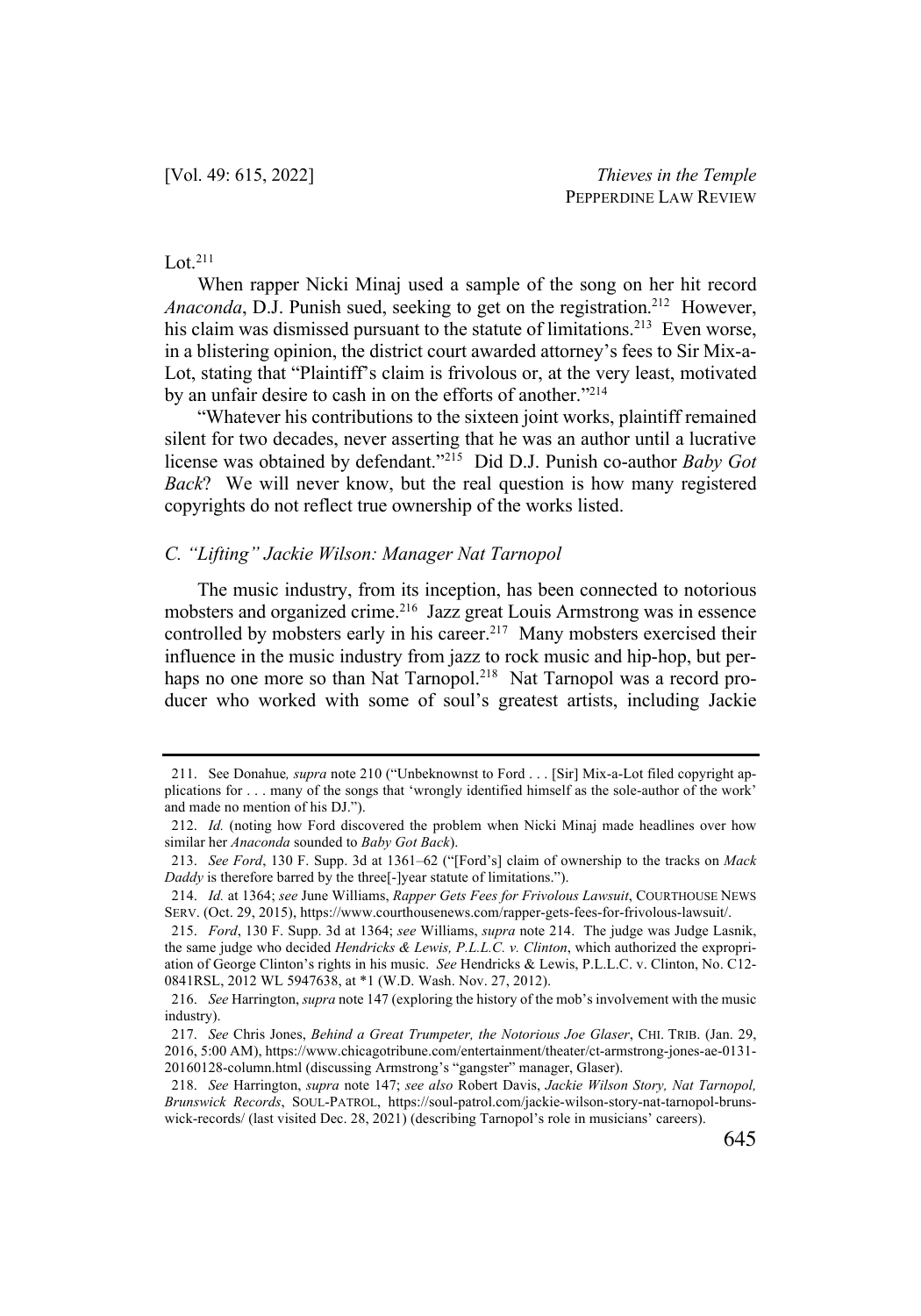Wilson and the Chi-Lites.<sup>219</sup> Tarnopol was indicted on federal charges, along with other music industry executives, for defrauding artists on Tarnopol's Brunswick label.<sup>220</sup>

Tarnopol ultimately prevailed against federal charges of wire fraud and tax evasion on appeal, but the Third Circuit, although reversing the verdict, had no doubt that artists on the Brunswick label were routinely defrauded.<sup>221</sup> Tarnopol engaged in clear examples of registration fraud, infamously adding his unborn son's name to music credits on Jackie Wilson's composition *Doggin' Around*. 222 Jackie Wilson's music still generates royalties today for Sony Music, which acquired the CBS records catalog.<sup>223</sup>

#### *D. Hip-Hop Registration Shenanigans: Cash Money and Lil Wayne*

There is no reason to believe that false copyright registrations in the music context are merely a relic of some distant past. In 2015, the rapper Lil Wayne sued his co-joint venture partner Birdman and Birdman's record label, Cash Money Records, for missed royalty payments.<sup>224</sup> In the litigation, discovery revealed that under the Cash Money–Young Money joint venture agreement the copyrights to Lil Wayne's music were to be registered jointly to both entities.225 However, the copyrights to Wayne's songs were registered solely in

<sup>219.</sup> *See* Richie Unterberger, *Nat Tarnopol Biography*, ALL MUSIC, https://www.allmusic.com/artist/nat-tarnopol-mn0000371694/biography (last visited Dec. 28, 2021) (stating that Tarnopol's label "became an important force in soul" in the '60s and '70s with Jackie Wilson, Gene Chandler, Barbara Acklin, and the Chi-Lites).

<sup>220.</sup> *See id.*

<sup>221.</sup> United States v. Tarnopol, 561 F.2d 466, 476–77 (3d Cir. 1977), *abrogated by* Griffin v. United States, 502 U.S. 46 (1991).

<sup>222.</sup> *See* FREDRIC DANNEN, HIT MEN: POWER BROKERS AND FAST MONEY INSIDE THE MUSIC BUSINESS 106 (1990) ("[Tarnopol] had taken ruthless advantage of Jackie Wilson . . . . The writing credit for Wilson's [*Doggin' Around*] is listed to Paul Tarnopol, Nat's son, who wasn't born when the song was recorded.").

<sup>223.</sup> *See Chapter22 CBS/Sony Records Is Established in First Round of Capital Deregulation*, SONY, https://www.sony.com/en/SonyInfo/CorporateInfo/History/SonyHistory/2-22.html (last visited Dec. 28, 2021) (detailing Sony's history leading up to its acquisition of CBS Records Inc.).

<sup>224.</sup> *See* Zara Golden, *Everything You Need To Know About Lil Wayne's Lawsuit Against Cash Money*, FADER (Jan. 29, 2015), http://www.thefader.com/2015/01/29/everything-you-need-to-knowabout-lil-waynes-complaint-against-cash-money; *see also* Complaint at 11–19, Young Money Ent. L.L.C. v. Cash Money Inc., 2015 WL 351308 (S.D.N.Y. 2015) (No. 15-cv-00614) (describing Lil Wayne's claims against Cash Money Records).

<sup>225.</sup> *See* Alison Fensterstock, *Lil Wayne vs. Cash Money: Lawsuit Documents Surface Online*, NOLA.COM, https://www.nola.com/entertainment\_life/music/article\_53f84f54-8224-5a86-8fa4- 7eda031f5f85.html (July 17, 2019, 1:50 PM) (detailing the lawsuit).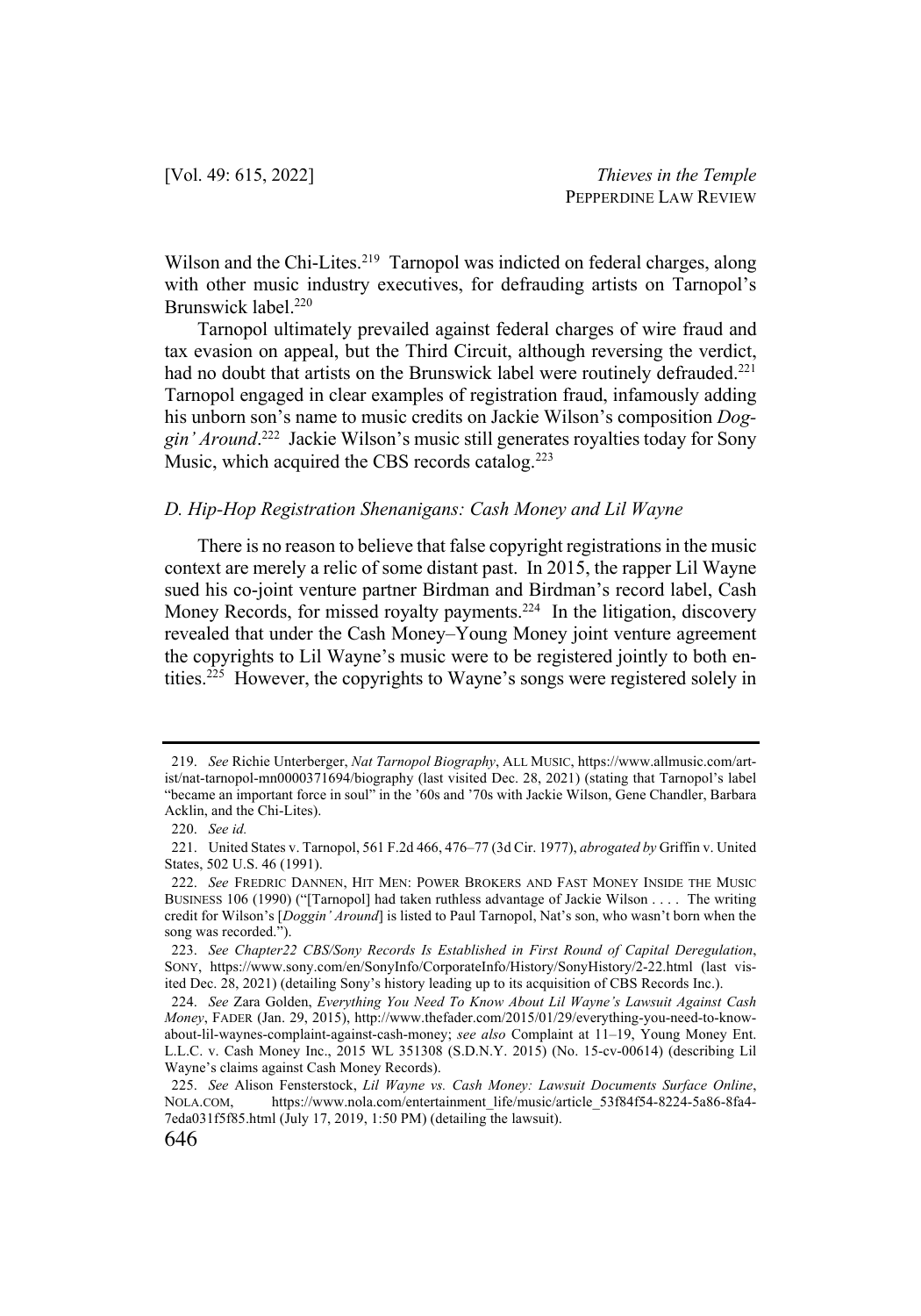Cash Money's name.<sup>226</sup>

### X. PROPOSED REFORMS

The African-American artist experience is full of stories of false registrations and nonauthors claiming copyright ownership as joint authors.<sup>227</sup> The registration records of the Copyright Office lack any credibility.228 Only an audit would restore credibility. Further, Copyright registration should be made optional for artists.

As Professor Tehranian has noted, while sophisticated corporate owners take full advantage of registration, "[in] sharp contrast, unsophisticated creators, like individual artists, typically do not timely register their works and are often left with little except moral force and the uncertain threat of injunctive relief to enforce their [IP] rights."<sup>229</sup> Artists who choose not to register should not be deprived of a federal forum merely because they lack sophistication and access to information.<sup>230</sup> The U.S. Copyright Office should move to a system closer to trademark law. The Trademark Office reviews every trademark registration, scrutinizing applications to ensure that the registrations comply with the Lanham Act. $231$ 

Perhaps more importantly, given the disparate impact of registration on communities of color, the Copyright Office should undertake an audit of all music produced during the "race record" era of the recording industry to verify copyright ownership in sound recordings and musical compositions.232

Until such time that the Copyright Office verifies ownership claims, there is little reason to have confidence in the registration system, a Wild West

<sup>226.</sup> *See* Golden, *supra* note 224 (noting that Lil Wayne alleged that "Cash Money failed to register the copyright of the Young Money Label recordings in both Cash Money and Young Money names"); *see also* Complaint, *supra* note 224, at 9.

<sup>227.</sup> *See* Greene, *supra* note 49, at 356–58 ("Music scholars have noted that Black artists, as a class of performers, routinely found their works appropriated and exploited by publishers and managers."). 228. *See supra* Part III; *see also* notes 36–41 and accompanying text.

<sup>229.</sup> John Tehranian, *The Emperor Has No Copyright: Registration, Cultural Hierarchy and the* 

*Myth of American Copyright Militancy*, 24 BERKELEY TECH. L.J. 1399, 1407 (2009) (noting that "[s]ophisticated, routine creators—generally corporations in content-creation industries—timely register their works and therefore enjoy generous remedies against infringers").

<sup>230.</sup> *See supra* Part III.

<sup>231.</sup> *See generally* Lanham Act, 15 U.S.C. § 1051 (detailing the trademark registration process).

<sup>232.</sup> *See* Denise Oliver Velez, *Black People Create, White People Profit: The Racist History of the Music Industry*, DAILY KOS (Jun. 14, 2020, 6:00 AM), https://www.dailykos.com/stories/2020/6/14/1948464/-Black-people-create-white-people-profit-The-racist-history-of-the-musicindustry (discussing the control exercised over Black artists during the "race record[]" era).